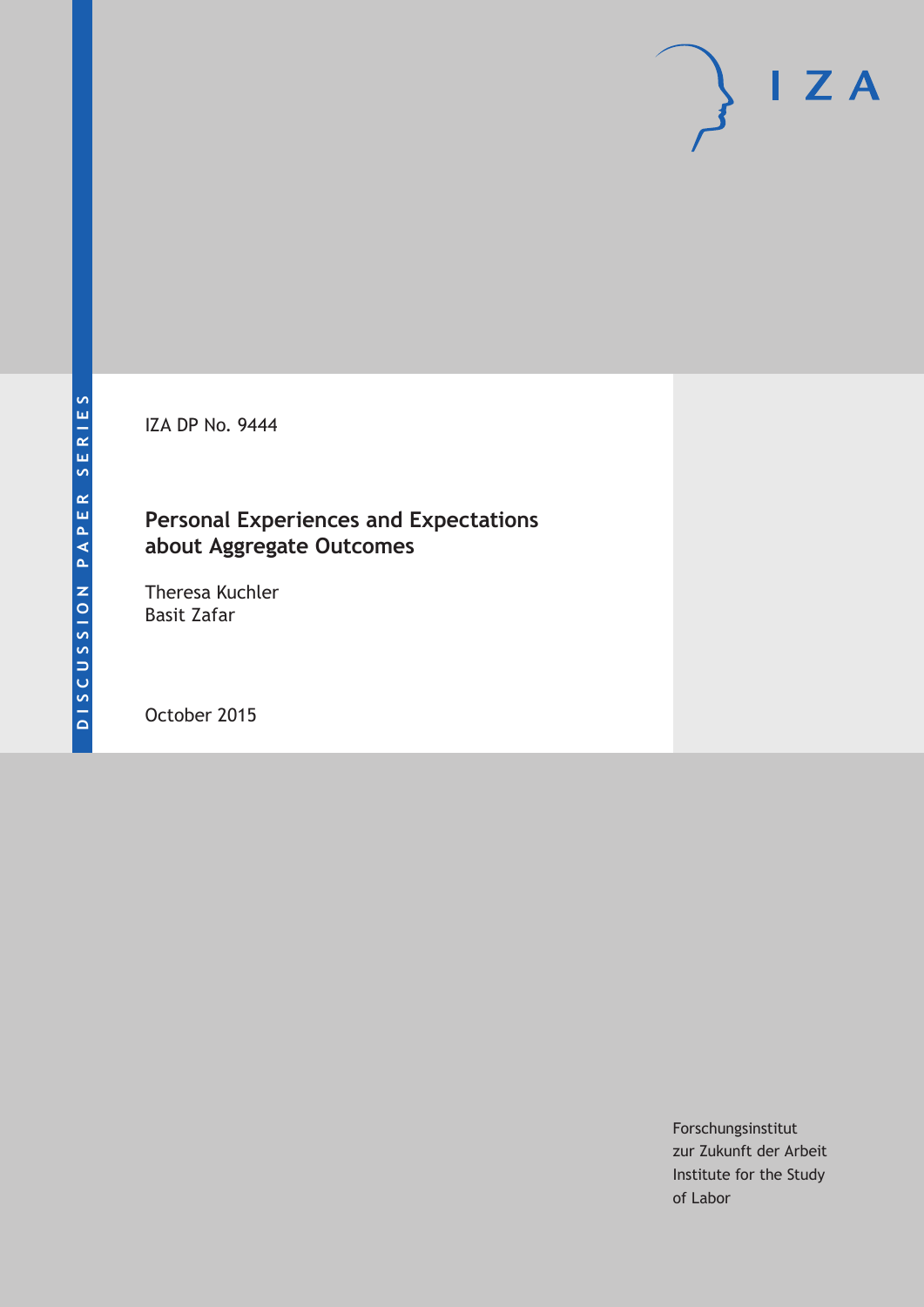# **Personal Experiences and Expectations about Aggregate Outcomes**

### **Theresa Kuchler**

*NYU Stern School of Business* 

# **Basit Zafar**

*Federal Reserve Bank of New York and IZA* 

### Discussion Paper No. 9444 October 2015

IZA

P.O. Box 7240 53072 Bonn Germany

Phone: +49-228-3894-0 Fax: +49-228-3894-180 E-mail: iza@iza.org

Any opinions expressed here are those of the author(s) and not those of IZA. Research published in this series may include views on policy, but the institute itself takes no institutional policy positions. The IZA research network is committed to the IZA Guiding Principles of Research Integrity.

The Institute for the Study of Labor (IZA) in Bonn is a local and virtual international research center and a place of communication between science, politics and business. IZA is an independent nonprofit organization supported by Deutsche Post Foundation. The center is associated with the University of Bonn and offers a stimulating research environment through its international network, workshops and conferences, data service, project support, research visits and doctoral program. IZA engages in (i) original and internationally competitive research in all fields of labor economics, (ii) development of policy concepts, and (iii) dissemination of research results and concepts to the interested public.

IZA Discussion Papers often represent preliminary work and are circulated to encourage discussion. Citation of such a paper should account for its provisional character. A revised version may be available directly from the author.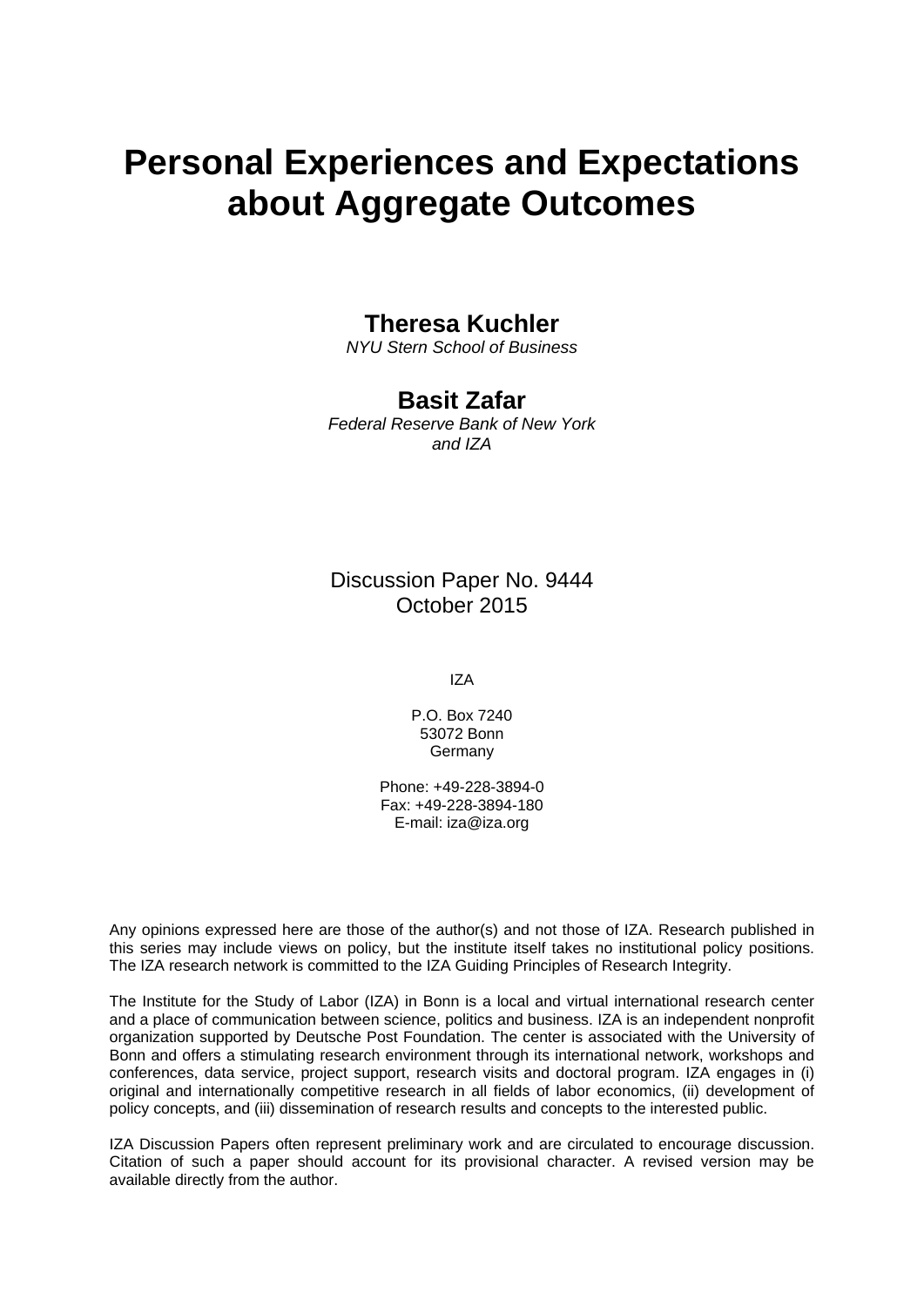IZA Discussion Paper No. 9444 October 2015

# **ABSTRACT**

# **Personal Experiences and Expectations about Aggregate Outcomes\***

We use novel survey data to estimate how personal experiences affect household expectations about aggregate economic outcomes in housing and labor markets. We exploit variation in locally experienced house prices to show that individuals systematically extrapolate from recent locally experienced home prices when asked for their expectations about US house price changes over the next year. In addition, higher volatility of locally experienced house prices causes respondents to report a wider distribution over expected future national house price movements. We find similar results for labor market expectations, where we exploit within-individual variation in labor market status to estimate the effect of own experience on national labor market expectations. Personally experiencing unemployment leads respondents to be significantly more pessimistic about future nationwide unemployment. The extent of extrapolation is unrelated to proxies for how informative personal experiences are, and is more pronounced for less sophisticated individuals.

JEL Classification: D83, D84

Keywords: expectations, experiences

Corresponding author:

 $\overline{a}$ 

Basit Zafar Microeconomic and Regional Studies Function Federal Reserve Bank of New York 33 Liberty Street New York, NY 10045 USA E-mail: basit.zafar@ny.frb.org

<sup>\*</sup> We are grateful to Markus Brunnermeier, Eduardo Davila, Xavier Gabaix, Ed Glaeser, Alexi Savov, Johannes Stroebel, Michael Weber and seminar participants at New York University, National University of Singapore, London School of Economics, Christmas Meeting of German Economists Abroad, Reserve Bank of India, Bank of Spain, Society of Economic Dynamics, and the LMU Munich Workshop on Natural Experiments and Controlled Field Studies for helpful suggestions. We thank Luis Armona, Michael Kubiske and Max Livingston for excellent research assistance. Any errors that remain are ours. The views expressed in this paper do not necessarily reflect those of the Federal Reserve Bank of New York or the Federal Reserve System as a whole.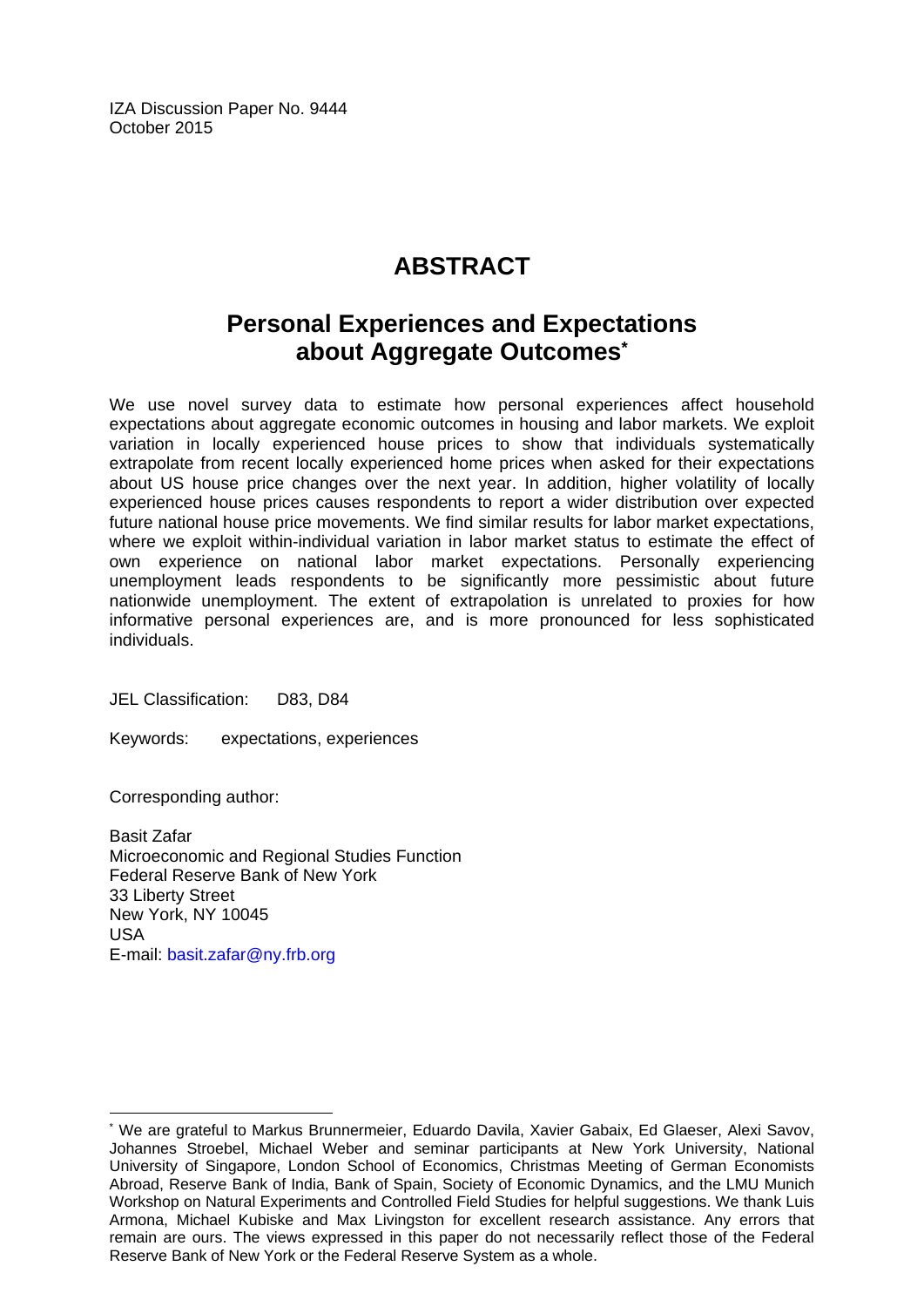### 1 Introduction

Expectations play a key role in economic models of decision-making under uncertainty. The benchmark approach of assuming that individuals form expectations by accurately processing all available information and updating their beliefs accordingly has found little support in the data (see [Manski](#page-29-0) [\[2004\]](#page-29-0) for an overview). Recent work has turned to empirical measures of expectations to inform modeling assumptions that deviate from the rational expectations benchmark (see [Barberis, Greenwood, Jin, and Shleifer](#page-27-0) [\[2015\]](#page-27-0)). We contribute to this research effort by empirically analyzing how personal experiences affect expectations about aggregate economic outcomes, and as such provide guidance on modeling the expectation-formation process.

We focus on expectations about national house price movements and unemployment rates, both of which are crucial for understanding economic activity. House price expectations play an important role in understanding housing booms and busts, including the recent financial crisis [\(Piazzesi and Schneider](#page-30-0) [\[2009\]](#page-30-0), [Goetzmann et al.](#page-28-0) [\[2012\]](#page-28-0), [Glaeser](#page-28-1) [et al.](#page-28-1) [\[2013\]](#page-28-1), [Burnside et al.](#page-27-1) [\[2014\]](#page-27-1), [Glaeser and Nathanson](#page-28-2) [\[2015\]](#page-28-2)). Employment expectations matter for economic recovery after recessions, and can influence households' job search behavior (see, for instance, [Carroll and Dunn](#page-27-2) [\[1997\]](#page-27-2), [Tortorice](#page-30-1) [\[2011\]](#page-30-1)). In addition, house prices and unemployment offer a rich empirical setting to understand the effect of experience on expectations more generally.

For this purpose, we use data from the Survey of Consumer Expectations (SCE), a monthly online survey of approximately 1,200 US household heads, fielded by the Federal Reserve Bank of New York since 2012. It elicits consumer expectations on various economic outcomes, including house price changes and labor market outcomes, and collects rich data on respondents' personal backgrounds and economic and demographic situations.

We first exploit variation in locally experienced house prices to estimate the effect of past experience on expectations. Since house price development has differed substantially across the US (particularly, in the last decade), there is significant geographic variation in the house price development experienced by different individuals.<sup>[1](#page-3-0)</sup> We use the entire history of such locally experienced past house price returns to proxy for each individual's experience. We find that past locally experienced house price development

<span id="page-3-0"></span><sup>1</sup>For instance, Arizona experienced large increases in house prices in the recent boom, with annual increases of up to 30% in 2005, followed by deep drops of over 25% in 2008. On the other hand, house prices in Indiana have been very stable over the same time horizon with average changes of less than 1% per year.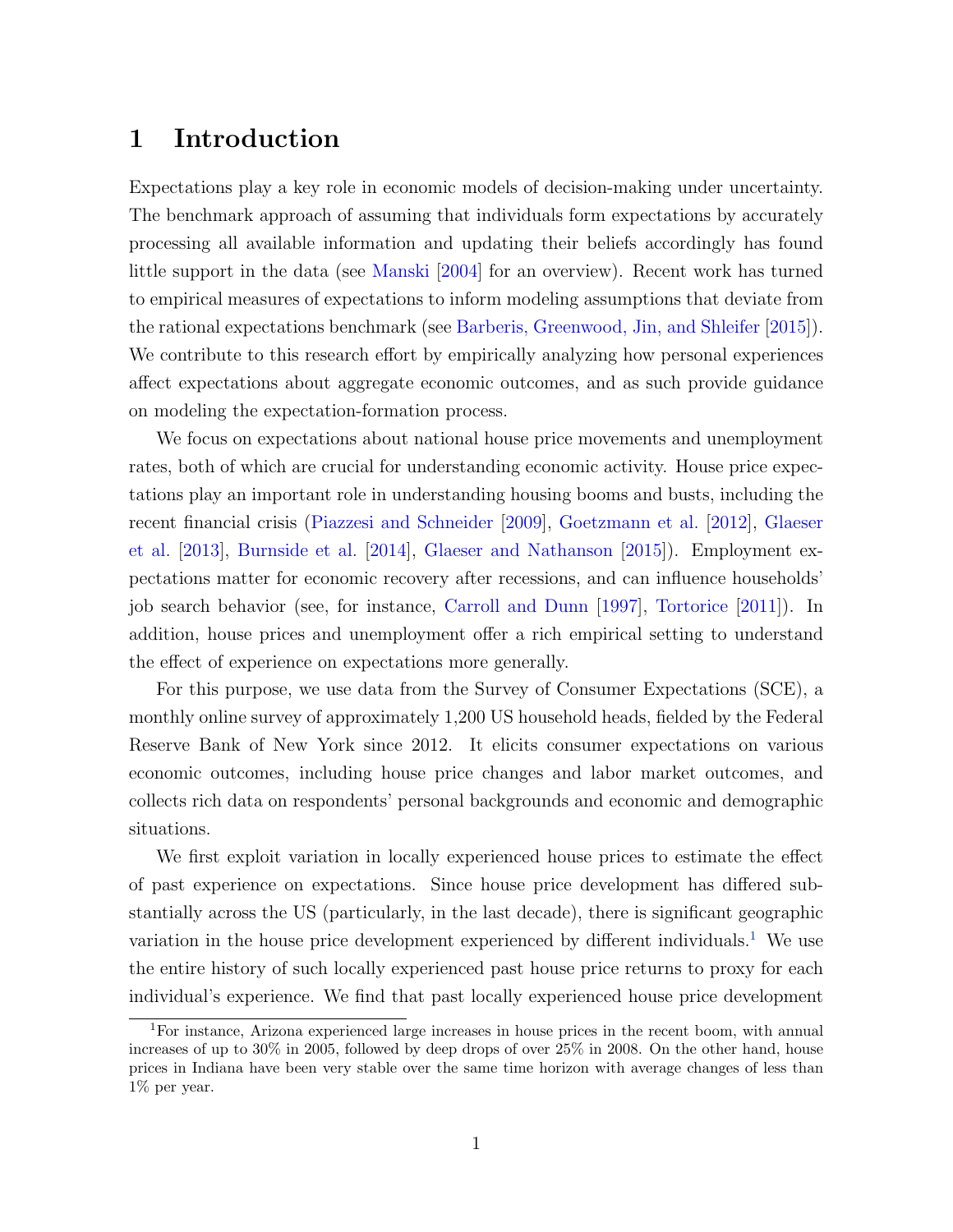significantly affects expectations about future changes in US house prices.<sup>[2](#page-4-0)</sup> For instance, respondents in ZIP codes with a 1 percentage point higher change in house prices in the previous year expect the one-year-ahead increase in US house prices to be .09 percentage points higher. Furthermore, consistent with [Malmendier and Nagel](#page-29-1) [\[2013\]](#page-29-1) in the case of inflation expectations, we find that more recently experienced house price changes have a substantially stronger effect than earlier ones. Specifically, house price changes over the past 3 years matter the most for house price expectations.

The SCE elicits both a respondent's point estimate of the expected change in house prices, as well as a distribution of expected house price changes. This allows us to estimate whether past experiences also affect the variance of expected future house price movements. Respondents who experience more volatile house prices locally do indeed report a wider distribution over expected future national house price movements. For instance, the standard deviation of one-year-ahead expected house price changes is 0.25 percentage points higher for respondents who experienced a 1 percentage point higher standard deviation in local house price changes in the past 5 years.

Next, we turn to the effect of personal unemployment experience on US unemployment expectations. During the 12 months that respondents stay in the survey, locally experienced house prices do not change enough to estimate how respondents update their expectations as their experiences change. Analyzing unemployment expectations, however, allows us to focus on individuals who experience job transitions (for example, individuals who were previously employed and lost their jobs, or who were unemployed and found a new job) during the panel, and to exploit this within-individual variation in experiences to estimate the effect on expectations. Within-individual variation allows us to estimate how a given respondent changes her expectations as her experiences change over time. This use of within-individual variation ensures that observed differences in expectations are directly driven by differences in experiences rather than potential differences between individuals. This is only possible because of the rich panel component of the survey, something that is absent from most other consumer surveys of expectations.[3](#page-4-1) We find that experiencing unemployment leads respondents to be significantly more pessimistic about future US unemployment: when transitioning to unemployment,

<span id="page-4-0"></span><sup>&</sup>lt;sup>2</sup>The literature has previously shown that aggregate home price changes are highly positively correlated, e.g. [Case and Shiller](#page-28-3) [\[1989\]](#page-28-3), and explored different explanations, e.g. [Guren](#page-29-2) [\[2015\]](#page-29-2).

<span id="page-4-1"></span><sup>&</sup>lt;sup>3</sup>Previous studies, largely due to data limitations, have mostly overlooked the panel dimension of survey expectations (see [Keane and Runkle](#page-29-3) [\[1990\]](#page-29-3) and [Madeira and Zafar](#page-29-4) [\[2015\]](#page-29-4), for exceptions), and instead have studied the aggregate evolution of beliefs in repeated cross-sections. However, this complicates the interpretation of previous work on learning in expectation updating.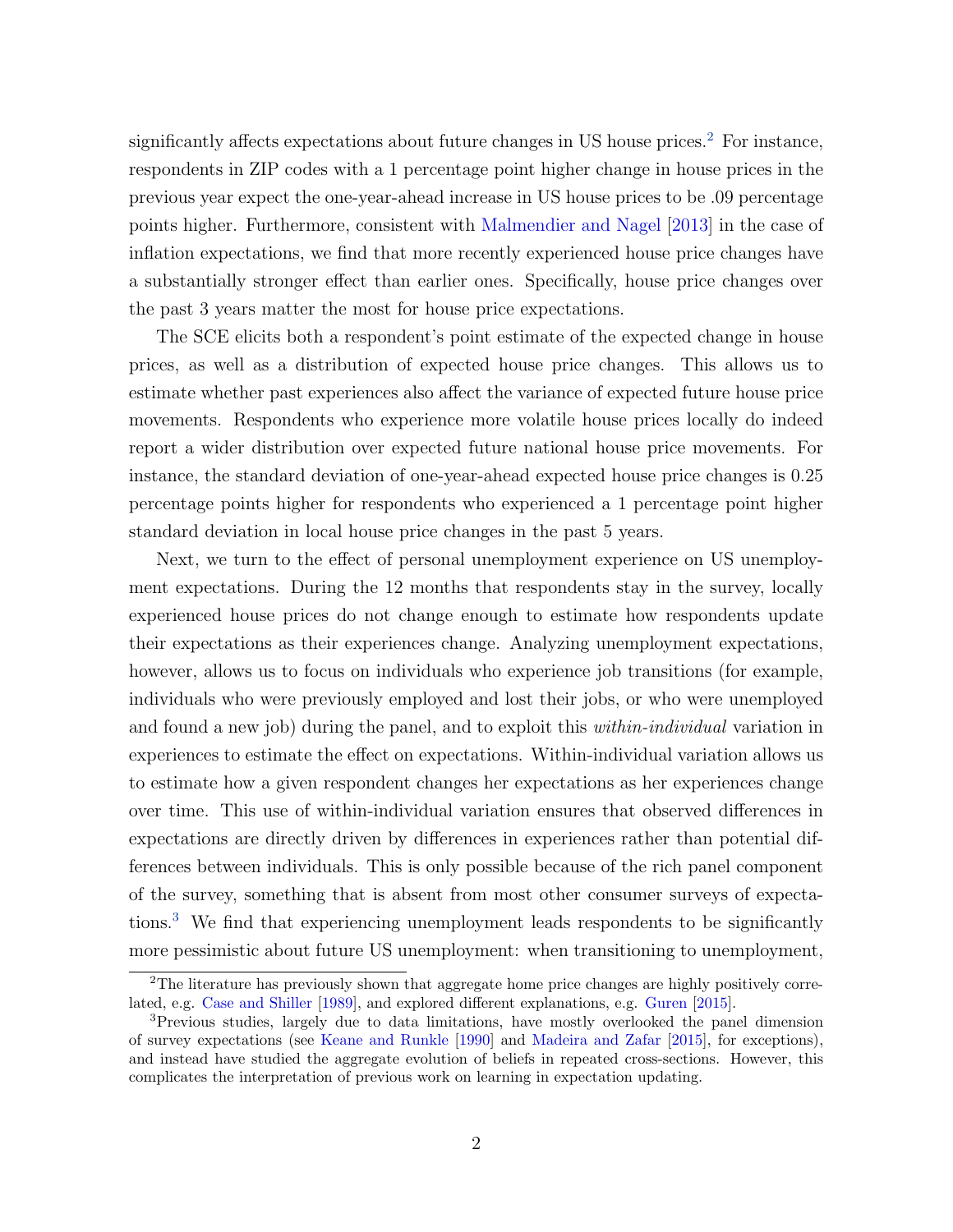respondents believe the likelihood of increasing US unemployment over the next twelve months to be between 4 and 5 percentage points higher than when employed (on a base average likelihood of 39 percent).

We further explore which potential mechanisms are consistent with the observed extrapolation from personal experiences to aggregate outcomes and the resulting implications for understanding how individuals form expectations.

First, we analyze whether the extent of respondents' extrapolation from personal experiences is related to how informative these experiences are about the aggregate outcome. For house price expectations, we find that differences in how correlated local and national house price changes were in the past are not associated with differences in the extent of extrapolation from locally experienced house prices. In addition, to justify the 4 to 5 percentage points higher likelihood of US unemployment rate reported by unemployed respondents, a back-of-the-envelope exercise indicates that respondents would need to be about 19% more likely to lose their job if unemployment were truly going up than they would be if it were not - an arguably large gap.

Second, we study which respondents are more likely to extrapolate from their experiences when forming expectations. Respondents with lower numeracy skills, as measured by a battery of questions in the survey, extrapolate the most from personally experienced unemployment and house prices. Similarly, respondents with a college degree extrapolate less from past house prices. We also analyze whether the extent of extrapolation differs for homeowners and renters to assess whether our results are driven by a risk-adjustment of expectations. While past price increases are good for homeowners, they are bad for renters. Risk-adjustment by homeowners therefore amplifies any extrapolation from past experiences whereas it dampens the effect for renters. We find no difference in the extent of extrapolation between homeowners and renters, indicating that risk-adjustment is unlikely to drive our results.

Third, while experiencing unemployment significantly affects expectations about US unemployment, it does not affect expectations about other economic outcomes, such as stock prices, interest rates, or inflation. Therefore, respondents in general do not appear to become more pessimistic or optimistic due to changes in their employment situation. Similarly, past house prices are not related to expectations about these other outcomes.

Before turning to the implications of our findings, we also argue that the stated expectations in our survey data are predictive of actual outcomes and respondents' planned behavior. Respondents' beliefs about their own labor market prospects are associated with actual outcomes: respondents who believe they are more likely to lose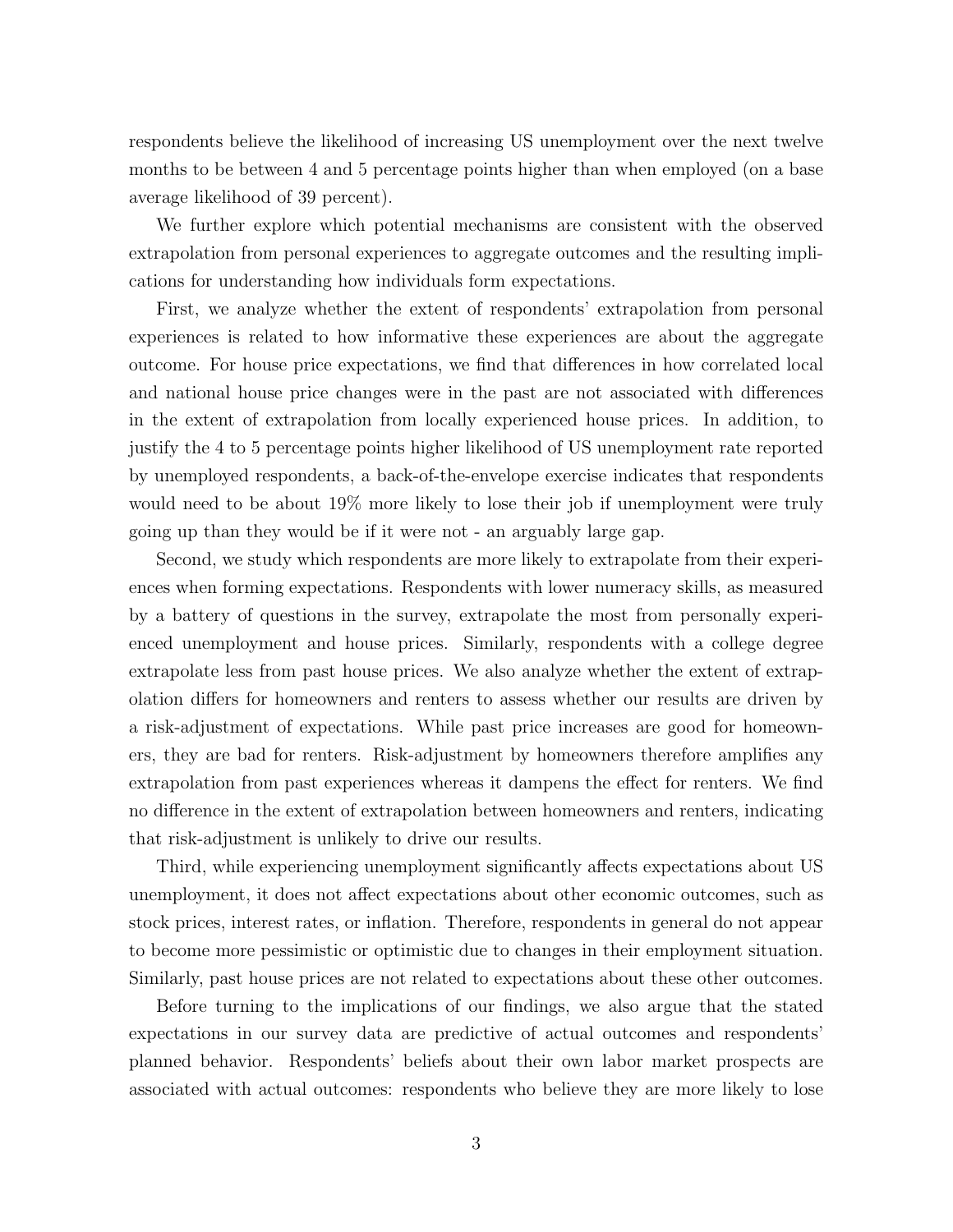their job are indeed more likely to subsequently do so, both across as well as within individuals. In addition, expectations about future house price changes are related to whether respondents consider housing a good investment.

What do our findings imply about the expectation formation process? Extrapolation from local experiences in itself may not be inconsistent with standard models of optimal expectation formation, since they could be informative about aggregate changes. However, our finding that extrapolation is not related to the informativeness of the experiences, and that less sophisticated individuals are more likely to extrapolate cast doubt on this extrapolation being optimal. This naive extrapolation may be a result of respondents either not knowing other relevant information, or simply overweighting their personal experiences when incorporating them into expectations (biased information updating). Our results are therefore broadly consistent with models of adaptive and experience-based learning, as well as models of expectation formation in which individuals form expectations subject to information constraints [\[Coibion and Gorodnichenko,](#page-28-4) [2012a](#page-28-4)[,b\]](#page-28-5). Such information constraints could arise because of rational inattention (as in [Sims](#page-30-2) [\[2003\]](#page-30-2), [Gabaix](#page-28-6) [\[2014\]](#page-28-6)) or costly information acquisition [\[Reis,](#page-30-3) [2006\]](#page-30-3).

How individuals form expectations about aggregate outcomes has important impli-cations for the conclusions drawn from models in economics and finance.<sup>[4](#page-6-0)</sup> Heterogeneity in consumers' expectations can generate over-investment in real assets [\(Sims](#page-30-4) [\[2009\]](#page-30-4)), cause financial speculative behavior [\(Nimark](#page-29-5) [\[2010\]](#page-29-5)), and impact the economy's vulnerability to shocks [\(Badarinza and Buchmann](#page-27-3) [\[2011\]](#page-27-3)). In housing markets, overoptimistic beliefs are often cited as major contributors to the run up in house prices prior to the recent financial crisis (see, for instance, [Piazzesi and Schneider](#page-30-0) [\[2009\]](#page-30-0), [Goetzmann et al.](#page-28-0) [\[2012\]](#page-28-0), [Burnside et al.](#page-27-1) [\[2014\]](#page-27-1) and [Glaeser and Nathanson](#page-28-2) [\[2015\]](#page-28-2)). Consistent with this literature, our findings suggest that increases in house prices in the early 2000s could have led consumers to extrapolate based on their recent experiences, which would have led them to become overly optimistic. Similarly, our finding that individuals extrapolate from local house prices to US-wide house prices suggests an explanation for why outof-town buyers, especially those from areas with higher past price appreciation, may be overly optimistic about home prices, as is argued by [Chinco and Mayer](#page-28-7) [\[2014\]](#page-28-7). Likewise, extrapolation from recent experiences can lead unemployment expectations to be systematically biased at the beginning and end of recessions, as argued by [Tortorice](#page-30-1) [\[2011\]](#page-30-1).

<span id="page-6-0"></span><sup>4</sup>[Woodford](#page-30-5) [\[2013\]](#page-30-5) provides an overview of the implications for macro models when deviating from the assumption of rational expectations, and notes that " behavior ... will depend (except in the most trivial cases) on expectations".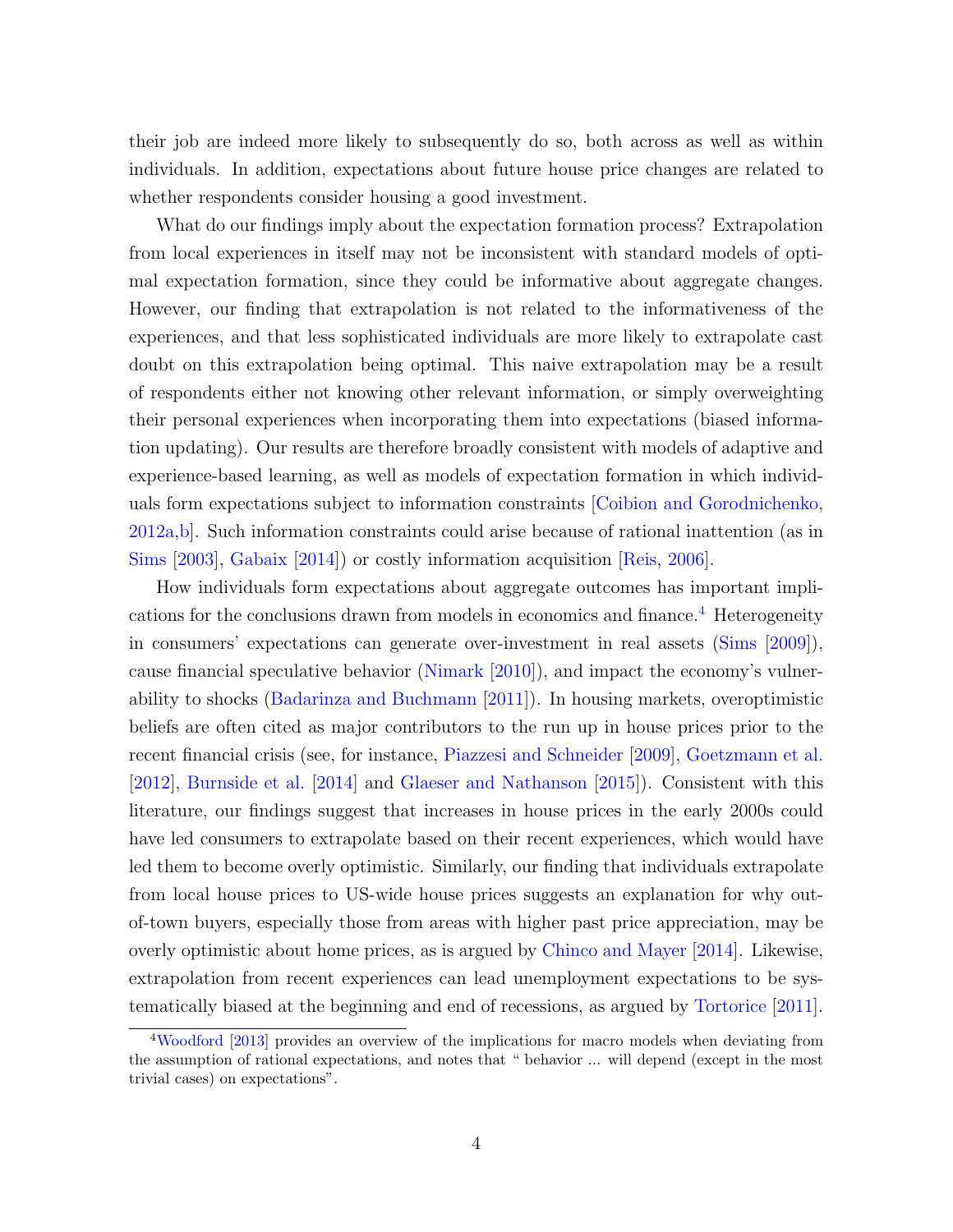During an economic downturn, consumers who receive a bad labor market shock may become overly pessimistic about labor market conditions. This may lead them to invest less in job search or accept less suitable positions, thereby prolonging the effect of the initial shock.

Several papers have studied how past experiences affect consumers expectations of inflation and future returns in financial markets. [Malmendier and Nagel](#page-29-1) [\[2013\]](#page-29-1) show that individuals' inflation expectations are influenced by the inflation experienced during their lifetime.[5](#page-7-0) [Vissing-Jorgensen](#page-30-6) [\[2004\]](#page-30-6) shows that young investors with little experience expected the highest stock returns during the stock market boom of the late  $1990s$ ;<sup>[6](#page-7-1)</sup> and [Amromin](#page-27-4) [\[2008\]](#page-27-4) and [Greenwood and Shleifer](#page-29-6) [\[2014\]](#page-29-6) find that stock return expectations are highly correlated with past returns and the level of the stock market.

Compared to this previous body of work, our paper focuses on housing and unemployment expectations, which merit interest in and of themselves. We show that the level of past experiences affect the expected level of future price changes and that past experienced volatility affects the width of the distribution of expected future price changes. To our knowledge, this extrapolation of both the first and second moment has not been documented in the literature before. We also exploit different sources of variation in experiences. For housing market expectations, we exploit geographic variation in locally experienced house prices rather than variation due to age or over time. For unemployment, we can observe how the same individual changes her expectations as her labor market experiences change while in the sample. This individual-level variation in experiences – which, to our knowledge, has not been exploited in any application – allows us to filter out confounding factors which could lead to differences in expectations across individuals. It is reassuring to see that both within- and across- respondent variation in experiences in two different applications lead to similar qualitative conclusions. As a result, our empirical findings not only provide additional evidence for the growing literature exploring the implications of extrapolative expectations not just in the housing or labor market, but also in other asset markets and macroeconomic models [see [Barberis](#page-27-0) [et al.,](#page-27-0) [2015,](#page-27-0) for a recent overview].

<span id="page-7-0"></span><sup>5</sup>While not studying expectations directly, several papers have shown how experiences affect subsequent investment decisions, possibly through expectations. For instance, [Malmendier and Nagel](#page-29-7) [\[2011\]](#page-29-7) show that bond and stock return experienced during an individual's life time affect risk taking and in-vestment decisions. Kaustia and Knüpfer [\[2008\]](#page-29-8) and [Chiang et al.](#page-28-8) [\[2011\]](#page-28-8) find that the returns investors experience in IPOs affect their decisions to invest in subsequent IPOs. Similarly, [Koudijs and Voth](#page-29-9) [\[2014\]](#page-29-9) find that having been exposed to potential losses leads lenders to lend more conservatively.

<span id="page-7-1"></span><sup>6</sup>Consistent with such expectations, [Greenwood and Nagel](#page-29-10) [\[2009\]](#page-29-10) show that younger mutual fund managers invested more heavily in technology stocks during this time.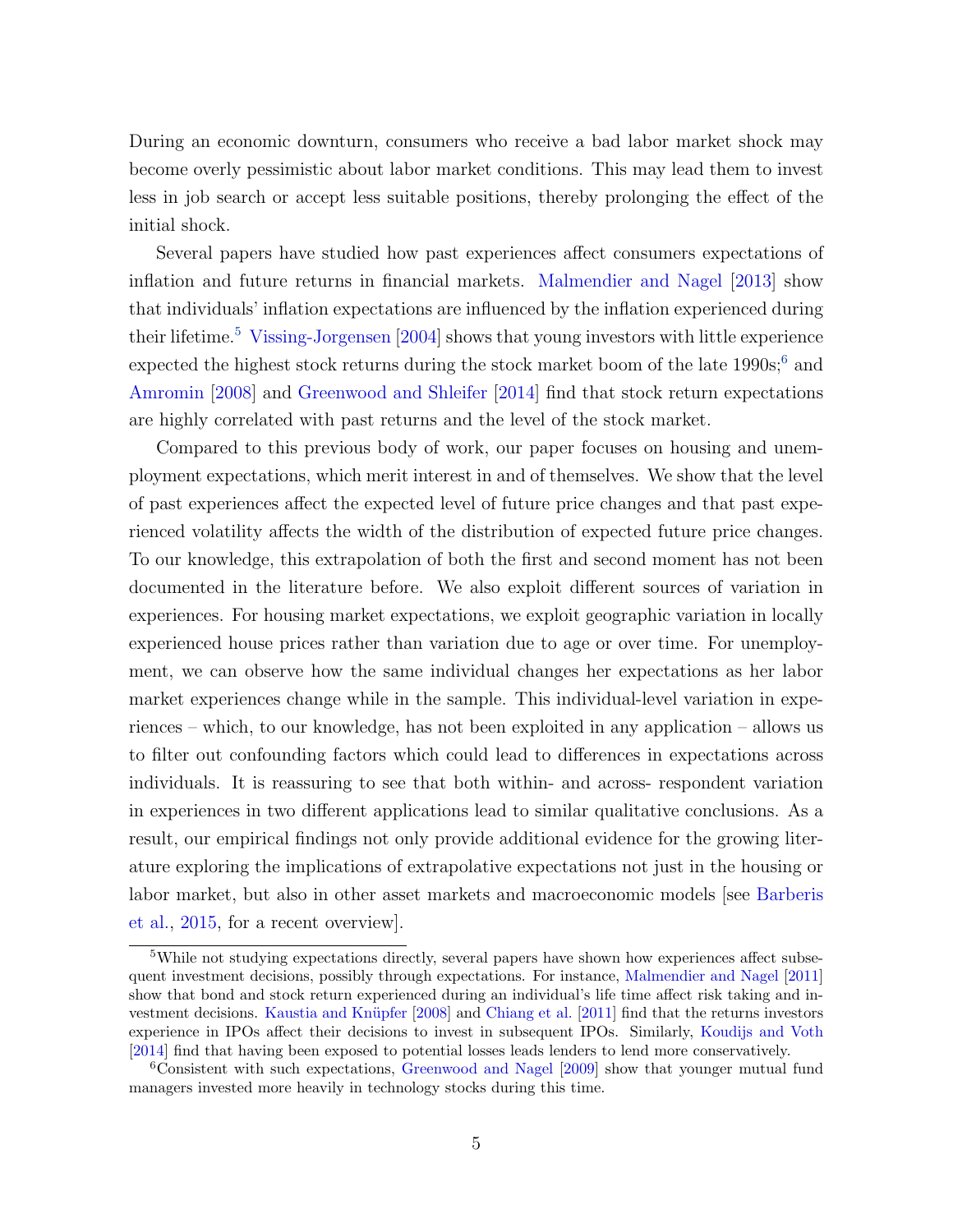## 2 Data

Our data are from the Survey of Consumer Expectations (SCE), a monthly survey fielded by the Federal Reserve Bank of New York since late 2012.[7](#page-8-0) The SCE is an internet-based survey of a rotating panel of approximately 1,200 household heads.<sup>[8](#page-8-1)</sup> Respondents participate in the panel for up to twelve months, with a roughly equal number rotating in and out of the panel each month. Each survey typically takes about fifteen to twenty minutes to complete and elicits consumer expectations on house price changes, inflation, labor market outcomes and several other economic indicators. When entering the survey, respondents answer additional background questions.

### <span id="page-8-2"></span>2.1 Information on Housing and House Price Expectations

Each month, the SCE elicits expectations about changes in nationwide house prices in the US. First, respondents are asked whether they believe US home prices will increase or decrease over the next 12 months and by what amount. Second, the survey elicits a distribution of expected house price changes over the same 12-month horizon. Specifically, respondents are asked to assign a probability to a range of possible house price changes such that the total of all probabilities adds up to 100 percent. Appendix [A.1](#page-54-0) shows the exact phrasing of the question.

We restrict our sample to respondents who answer questions about expected house price changes and basic demographic information. For each respondent, we focus on the module in the earliest month of the year in which this is the case. Our sample spans two years, from December 2012 to November 2014. For the analysis, we also exclude respondents who are under 25.

Our final sample consists of 4,221 respondents. Table [1](#page-37-0) shows summary statistics of our sample. The average respondent in our sample is 51 years old. 87% of respondents are white and 7% black. 70% of respondents are married and 56% are men. 56% of respondents also went to college. The average yearly household income in our sample is \$89,250. Our sample has respondents with higher income and higher educational attainment than the US population overall. While the SCE provides weights to obtain

<span id="page-8-1"></span><span id="page-8-0"></span><sup>7</sup>See <www.newyorkfed.org/microeconomics/sce.html> for additional information.

<sup>8</sup>The monthly survey is conducted over the internet by the Demand Institute, a non-profit organization jointly operated by The Conference Board and Nielsen. The sampling frame for the SCE is based on that used for The Conference Board's Consumer Confidence Survey (CCS). Respondents to the CCS, which itself is based on a representative national sample drawn from mailing addresses, are invited to join the SCE internet panel. The response rate for first-time invitees is around 55%.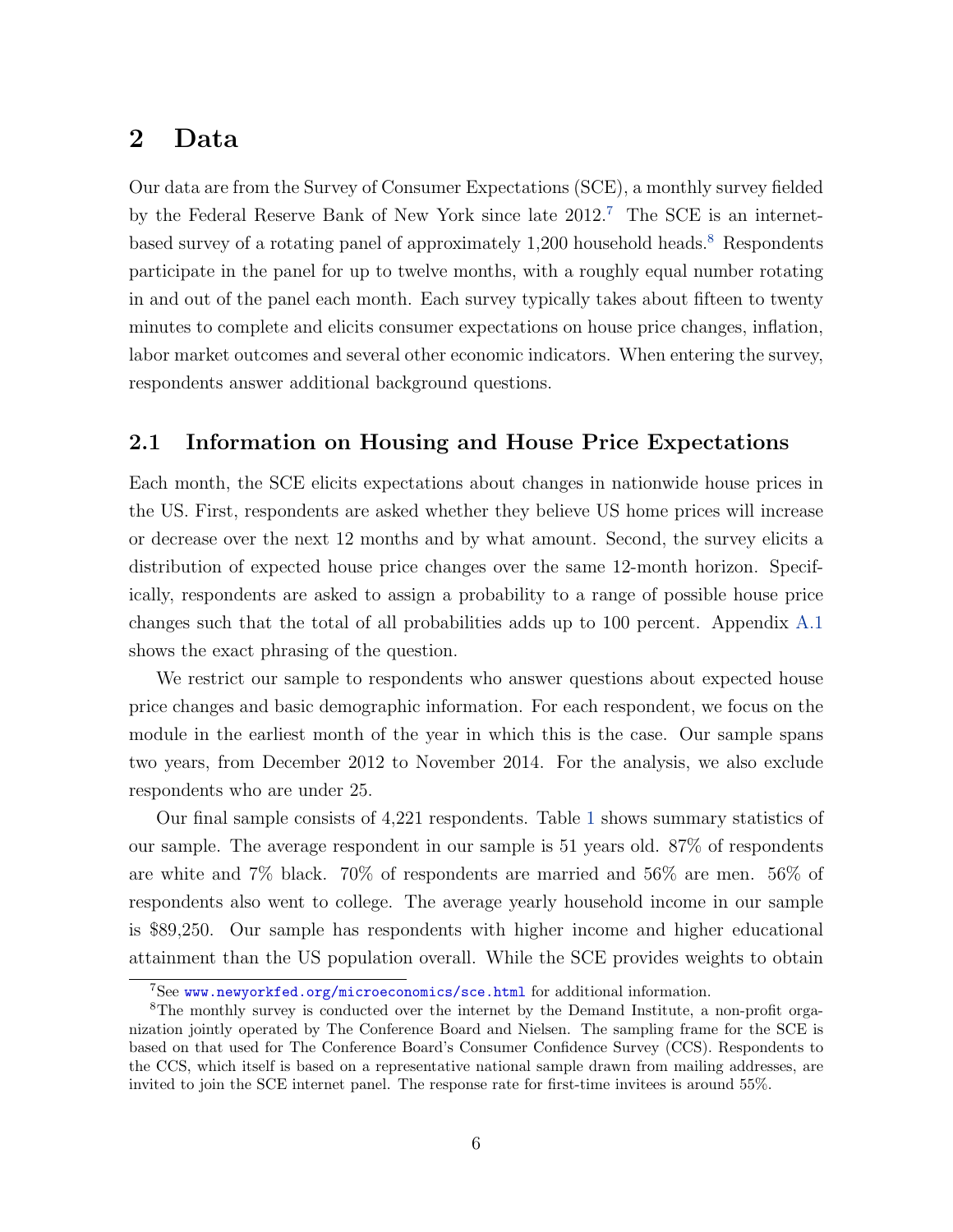nationally representative averages, our sample is not weighted. In addition to basic demographic information, respondents were asked a series of five or six questions based on [Lipkus et al.](#page-29-11) [\[2001\]](#page-29-11) and [Lusardi](#page-29-12) [\[2009\]](#page-29-12), that provides an individual-specific measure of numeracy. Respondents, on average, answer 80% of the questions correctly and at least a quarter answer all of them correctly. 78% of respondents own their home. On average they have lived in their current ZIP code for 13 years and in their current state for 35 years. However, there is substantial heterogeneity in our sample, with a quarter of respondents having moved to their ZIP codes within the past five years.

Table [1](#page-37-0) also shows that the average point estimate of our sample for next year's house price change is 5.4%. Figure [1,](#page-31-0) however, shows that respondents give a wide variety of answers around the mean point estimate, though 5% is the most common answer. We can also calculate the average expected house price change, as well as the expected standard deviation of price changes based on the probabilities respondents assign to the different ranges of possible house price changes.This exercise reveals that on average respondents expect an increase in house prices of 4.3% and a standard deviation around this expected mean of 15.3%.

Finally, past house prices in the respondents' ZIP codes, MSAs and states vary substantially. Prices have increased by 7% in the past year for the average respondent, though by only 2% for respondents in the  $25<sup>th</sup>$  percentile and by over  $11\%$  for respondents in the  $75<sup>th</sup>$  percentile.<sup>[9](#page-9-0)</sup>

# 2.2 Information on Own Employment and Unemployment Expectations

Each month, respondents in the SCE are asked whether they expect the US unemployment rate a year later to be higher: The wording of the questions is: "What do you think is the percent chance that 12 months from now the unemployment rate in the U.S. will be higher than it is now?" Respondents also state their current employment situation, based on which we classify respondents into five categories: employed (either full or part-time), searching for work (the unemployed), retired, student or out of the labor force (e.g., homemaker, permanently disabled). Depending on their current employment status, respondents answer additional questions about their personal employment prospects. Appendix [A.2](#page-55-0) shows the exact phrasing of these questions.

<span id="page-9-0"></span><sup>&</sup>lt;sup>9</sup>Appendix Table [A2](#page-58-0) shows additional summary statistics of the history and variability of past house price returns over different time horizons, confirming the substantial heterogeneity.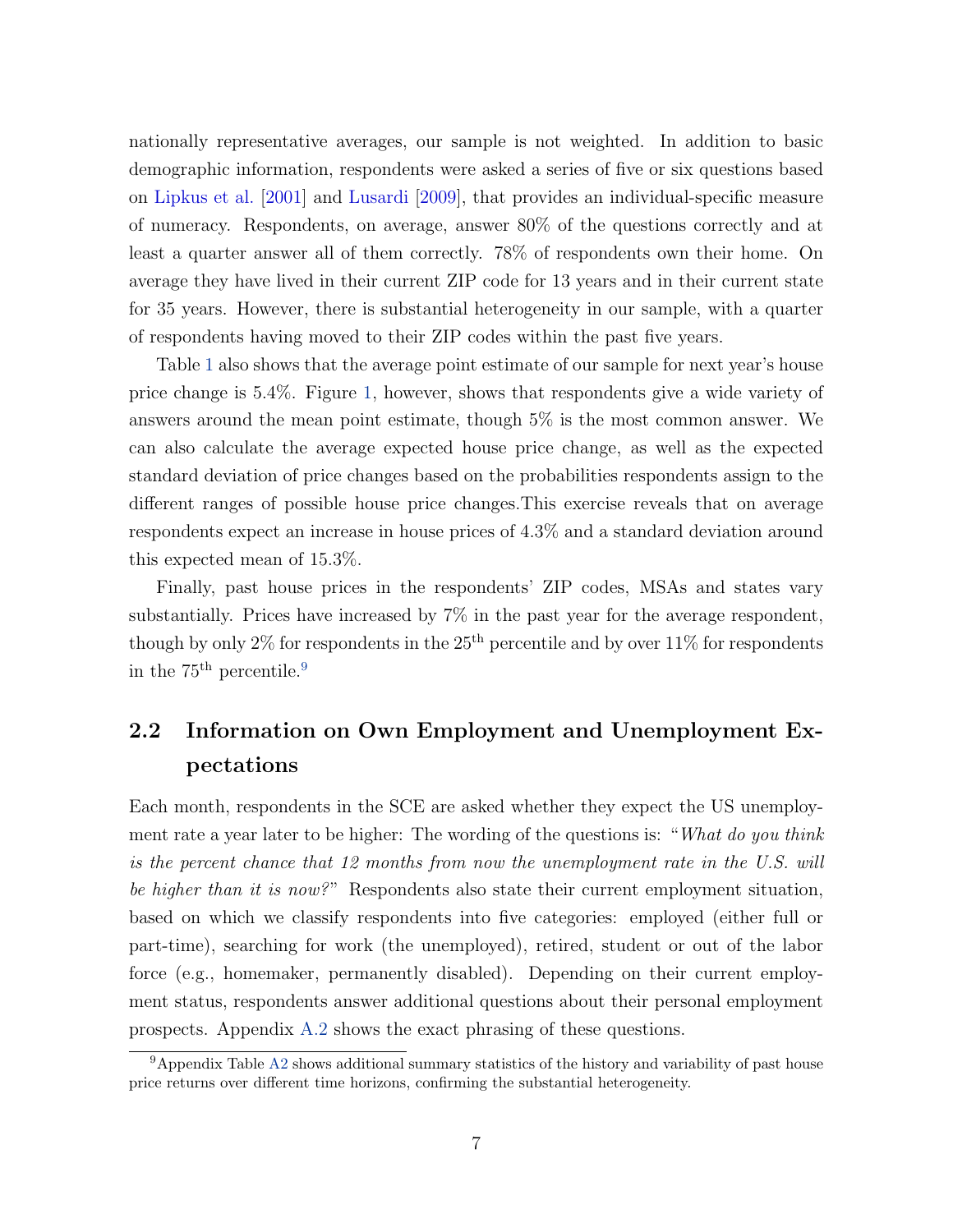We restrict our sample for the analysis of unemployment expectations to respondents who state their employment status and answer the question about aggregate unemployment. We no longer require respondents to be at least 25 years old and to answer the house price question, allowing us to include 333 additional respondents. We include them in this part of the analysis to maximize sample size. Starting in December 2012, our sample contains 4,554 respondents who answer on average 6 survey modules, for a total of  $28,615$  respondent-month observations.<sup>[10](#page-10-0)</sup>

Table [2](#page-38-0) shows each respondent's current and previous employment status in each monthly module. 69% of respondents are employed when answering the survey, 5% are currently looking for work (unemployed). The remaining respondents are either students, retired, or out of the labor force for other reasons. While in the panel, several respondents experience changes in their employment status. Of special interest to us are the 148 instances in which respondents lose their previous employment and the 204 instances where respondents find a new job out of unemployment, since we can exploit these within-individual changes in employment experiences to estimate their effect on expectations.

### 3 Experiences and Expectation

### 3.1 Estimating Effect of Experiences on Expectations

To analyze the effect of personal experiences on an individual's expectation about aggregate outcomes, we estimate the following regression equation:

<span id="page-10-1"></span>
$$
expectation_{it}^{d} = \alpha + \beta experience_{it}^{d} + \gamma X_{it} + \epsilon_{it}
$$
\n
$$
\tag{1}
$$

where  $expectation_{it}^d$  is respondent *i*'s expectation about aggregate outcome *d* reported at time t and experience<sub>it</sub> is an individual's experience related to outcome d.  $X_{it}$  are control variables, including respondent demographics and time fixed effects.

To estimate the effect of experience on expectations about house prices, we estimate Equation [1](#page-10-1) where  $expectation_{it}^d$  is the expected one year-ahead change in average US house prices, as stated by respondent  $i$  at time  $t$ . We proxy for experienced house prices,  $experience_{it}^d$ , by the local house price development where the respondent currently lives.

<span id="page-10-0"></span><sup>&</sup>lt;sup>10</sup>As Appendix Table [A1](#page-57-0) shows, this extended sample is very similar with respect to demographic characteristics to the subset of respondents who also answer the house price question.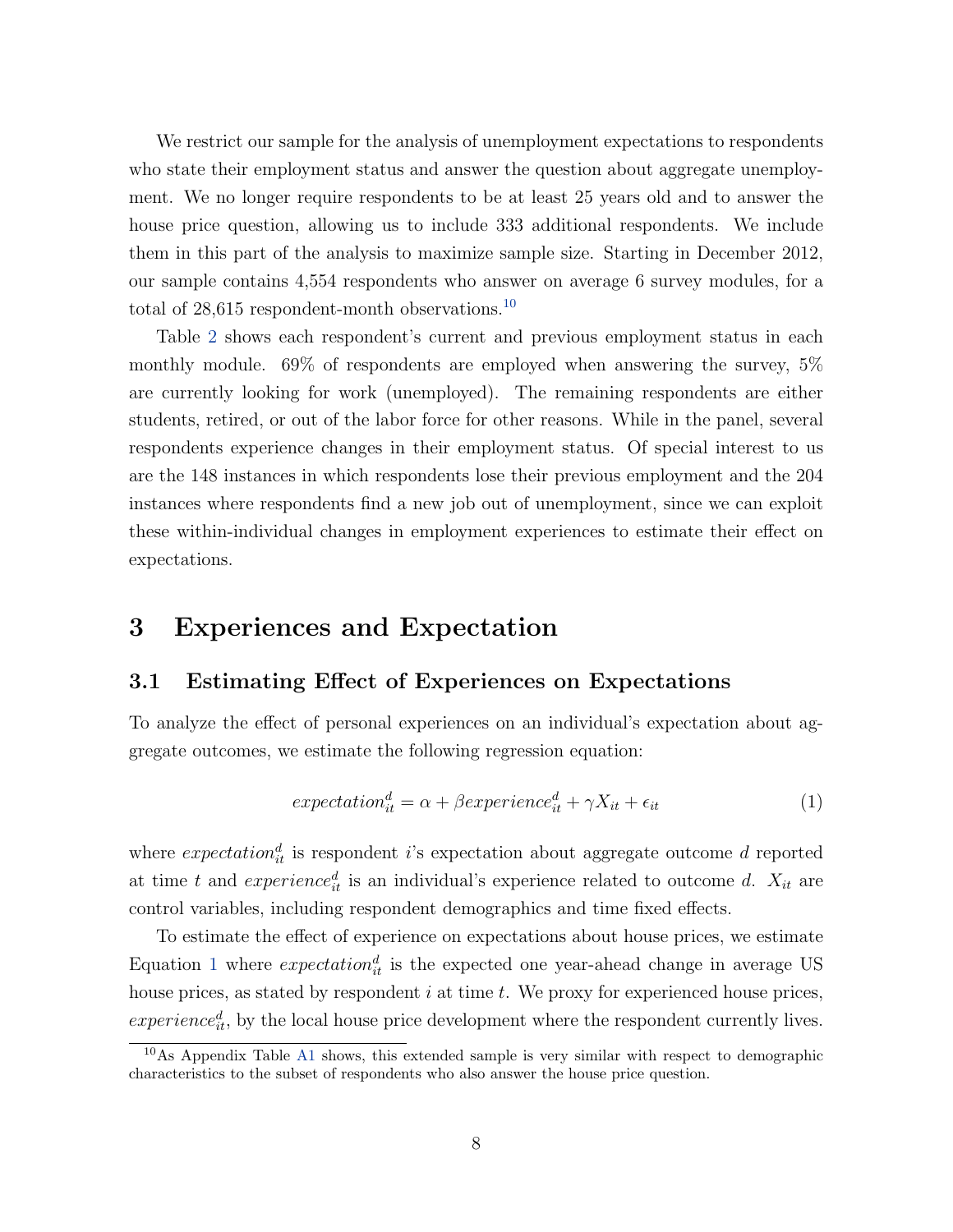We focus on zip code level house prices, but also show results using MSA or state level house prices throughout the paper. First, to filter out seasonal effects, we use yearon-year changes in home prices. Therefore, a respondent's house price experience does not vary during the year she spends in the panel and we focus on only one house price expectation per respondent. The effect of house price experience on expectations is therefore identified in the cross-section by differences in the local house price history.

To estimate the effect of one's own unemployment experience on her unemployment expectations we estimate Equation [1](#page-10-1) where  $expectation_{it}^d$  is the percentage chance that US unemployment will be higher a year later, as stated by respondent  $i$  in month  $t$ .  $experience_{it}^d$  is an individual's own employment status in month t. Transitions in the respondent's employment situation during the panel, as shown in Table [2,](#page-38-0) enable us to include individual fixed effects. This allows us to exploit within-individual variation in employment experience to identify the effect of experience on expectations.

# 3.2 Prior Year Local House Prices and US House Price Expectations

Figure [2](#page-32-0) provides a first look at the relationship between locally experienced past house prices and expectations. Panel A sorts respondents into deciles based on the change in local house prices in the year prior to respondents taking the survey. On average, respondents in ZIP codes with higher price changes expect one-year-ahead US house prices to increase more. Similarly, panel B shows that respondents in states with higher increases in house prices in the prior year on average expect US house prices to be higher in the coming year. These graphs suggest that respondents are influenced by local house price experiences when reporting expectations about nationwide home prices.

Table [3](#page-39-0) presents regression estimates of the relationship between the locally experienced house prices in the prior year and expected future US house price changes, controlling for respondent characteristics. We estimate Equation [1](#page-10-1) using the previous year's house price return in the ZIP code (column 1), MSA (column 2) and state (column 3) where the respondent lives as a measure of her past experience. We estimate the effect on respondents' expectations about one-year-ahead house price changes, as well as the one-year-ahead house price change in three years, i.e., the change in home prices between two and three years after respondent takes the survey.<sup>[11](#page-11-0)</sup> The estimates confirm

<span id="page-11-0"></span> $11$ In January 2014, the survey question was "Now we would like you to think about home prices further into the future. Over the 12-month period between January 2016 and January 2017, what do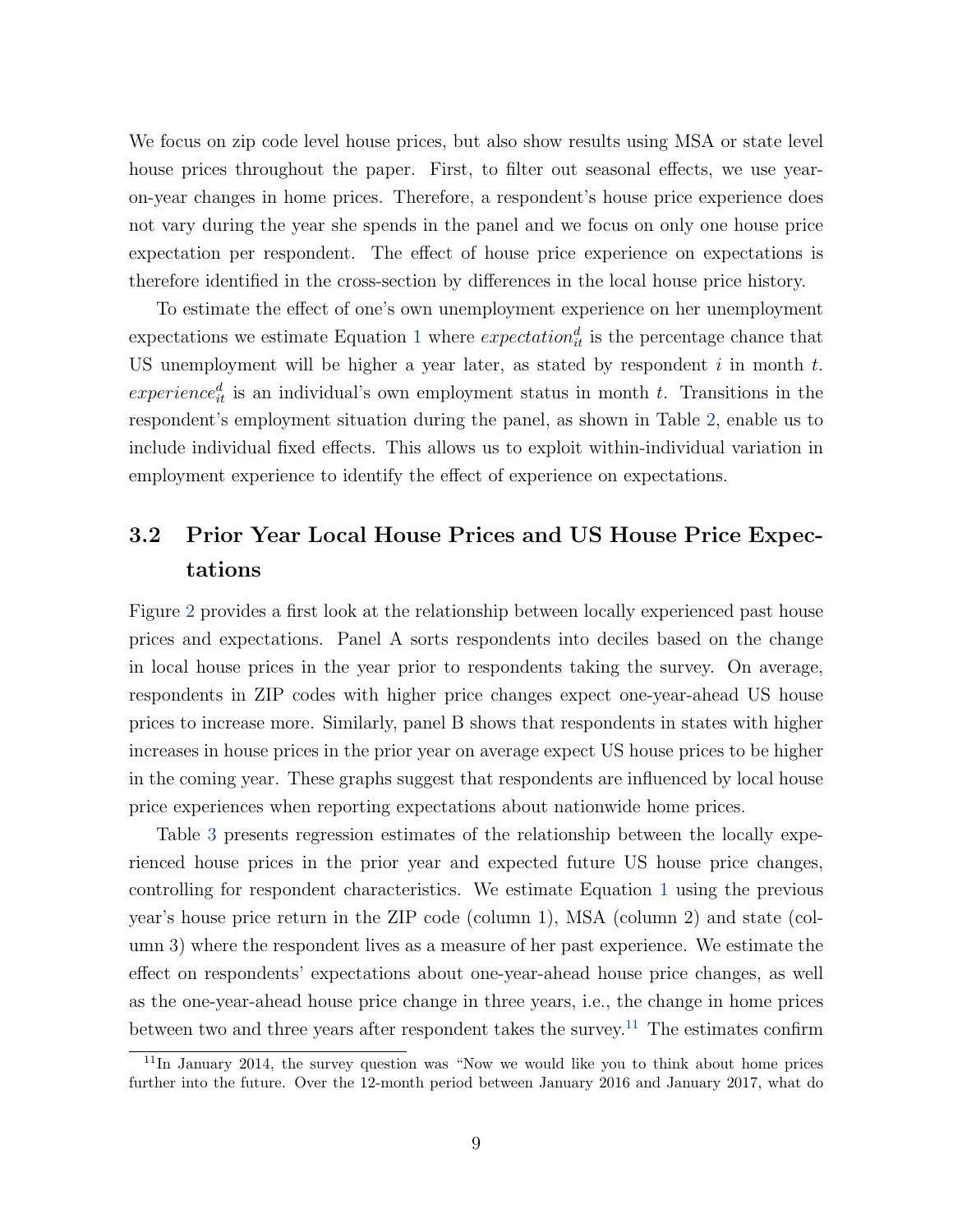that past local experience significantly affects expectation about US house prices both in the coming year, as well as further in the future. The effect is of similar magnitude irrespective of whether ZIP code, MSA or state level house prices are used: a one percentage point increase in past local house prices increases expected house price changes by about .1 percentage points.

Note that the effect of past local house prices is of very similar magnitude irrespective of whether respondents are asked about US house prices in the coming year or three years ahead. Respondents appear to not only extrapolate from local to aggregate prices, but also from recent changes in house prices to price changes both in the coming year as well as three years in the future.

# 3.3 Volatility of Past Local House Prices and Expected US House Price Volatility

So far, we have focused on the effect of the *level* of experienced house price changes on the level of expected future house prices changes. In this section, we analyze whether the effect of past experiences on expectations extends to the second moment: we estimate whether respondents who have experienced more volatile house price returns locally, expect future house prices to be more volatile relative to respondents who live in areas with more stable house price returns in the past.

Table [4](#page-40-0) presents the results. We measure expected volatility by the standard deviation of the distribution of expected house prices elicited in the survey.[12](#page-12-0) Correspondingly, we measure experienced volatility by the standard deviation of house prices in the respondent's ZIP code (column 1), MSA (column 2) and state (column 3). The standard deviation of past house prices is calculated over different horizons: the past 5, 10 and 20 years, as well as since the beginning of our data on local house prices in 1976. For each horizon and house price measure, the various cells in Table [4](#page-40-0) present the estimated coefficient and corresponding standard error on locally experienced volatility. In all specifications we include deciles of the previous year's change in house prices to control for different levels of house prices, as well as respondent demographics and survey date fixed effects.

Table [4](#page-40-0) shows that respondents in areas which experienced more volatile house prices expect nationwide house prices to be more volatile. A one percentage point increase in

you expect will happen to the average home price nationwide?"

<span id="page-12-0"></span><sup>&</sup>lt;sup>12</sup>See section [2.1](#page-8-2) for a description of the data and appendix [A](#page-54-1) for the exact wording of the question.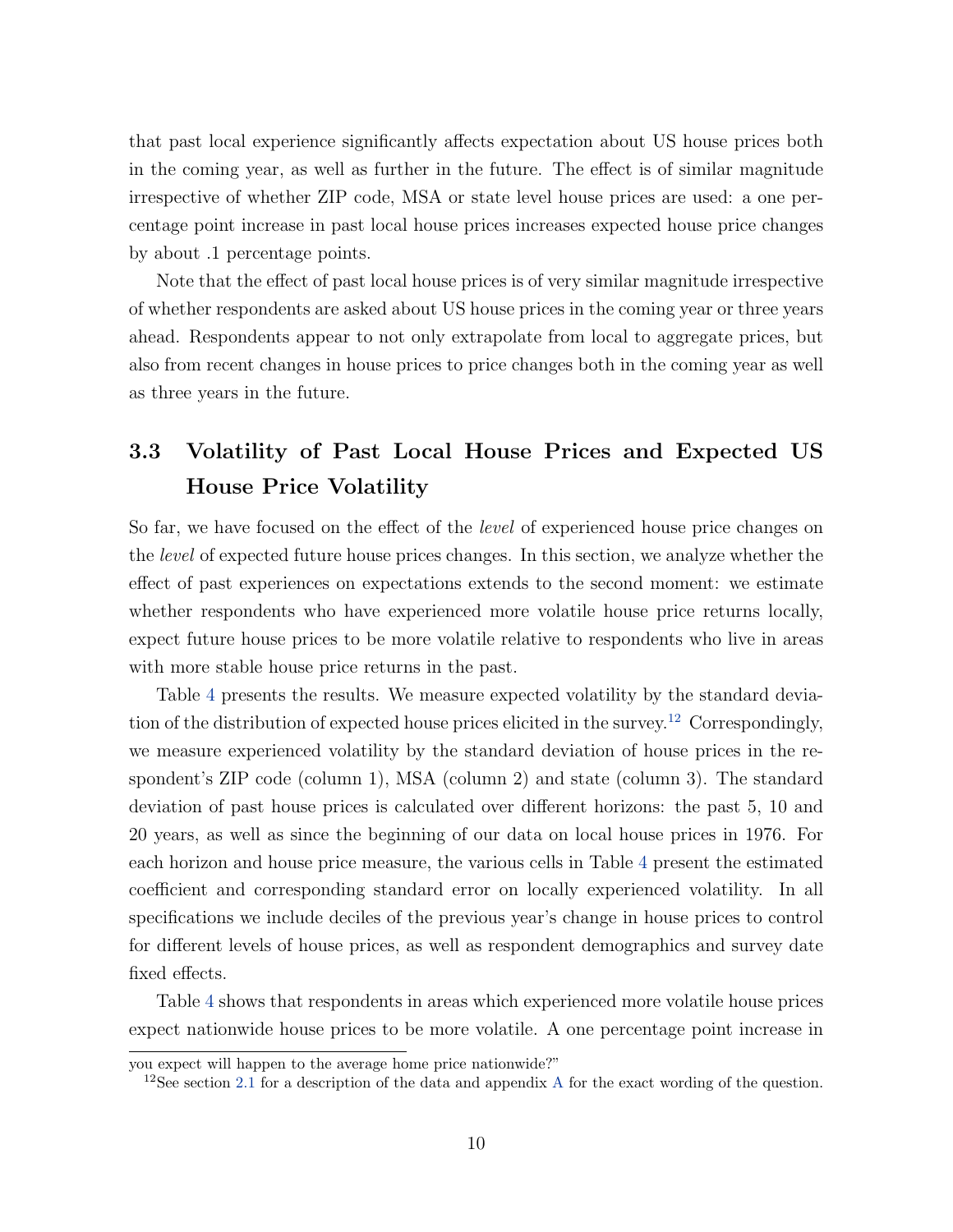the experienced standard deviation in the respondent's ZIP code increases the expected standard deviation by 0.13 to 0.25 percentage points. Taking into account the extent of variation in past experience, a one standard deviation increase in the standard deviation of experienced house prices in the last 10 years (4.33 according to Appendix Table [A2\)](#page-58-0) increases the standard deviation of expected house prices by over half a percentage point  $(4.33^* .133 = .58).$  $(4.33^* .133 = .58).$  $(4.33^* .133 = .58).$ <sup>13</sup> The estimated effects are very similar both in magnitude and significance when using MSA level measures. Using state level house price measures yields smaller estimates which are often not statistically significant.

# <span id="page-13-2"></span>3.4 History of Local House Prices and US House Price Expectations

So far, we have measured respondents' experience of past house prices by the house price change in the previous year only. However, respondents' experience of local house prices may also be shaped by house price developments in earlier years. In this section, we measure each respondent's experience by a weighted average of past house price changes instead of just using the previous year's change.

#### 3.4.1 Weighted Average of Past House Prices as an Experience Measure

We follow the approach of [Malmendier and Nagel](#page-29-7) [\[2011\]](#page-29-7) to capture the history of all past prices in one experience variable. Each person's house price experience is calculated as the weighted average of all experienced house price returns,  $R_t$ . The weights are determined by the parameter  $\lambda$  which allows the weights to increase, decrease or be constant over time. Specifically, respondent  $i$ 's house price experience in year  $t$  is measured by  $A_{it}$ , calculated as follows:

<span id="page-13-1"></span>
$$
A_{it} = \sum_{k=1}^{horizon_{it}-1} w_{it}(k,\lambda) R_{t-k}
$$
 (2)

where

$$
w_{it}(k,\lambda) = \frac{(horizon_{it} - k)^{\lambda}}{\sum_{k=0}^{horizon_{it} - 1} (horizon_{it} - k)^{\lambda}}.
$$
\n(3)

 $R_{t-k}$  is the change in local house prices in year  $t-k$ . The weights depend on the experience horizon of the individual,  $horizon_{it}$ , when the home price return was realized,

<span id="page-13-0"></span><sup>&</sup>lt;sup>13</sup>A one standard deviation increase in the standard deviation of house prices since the beginning of our data increases the standard deviation of expected house prices by .48 (2.42\*.198=.48).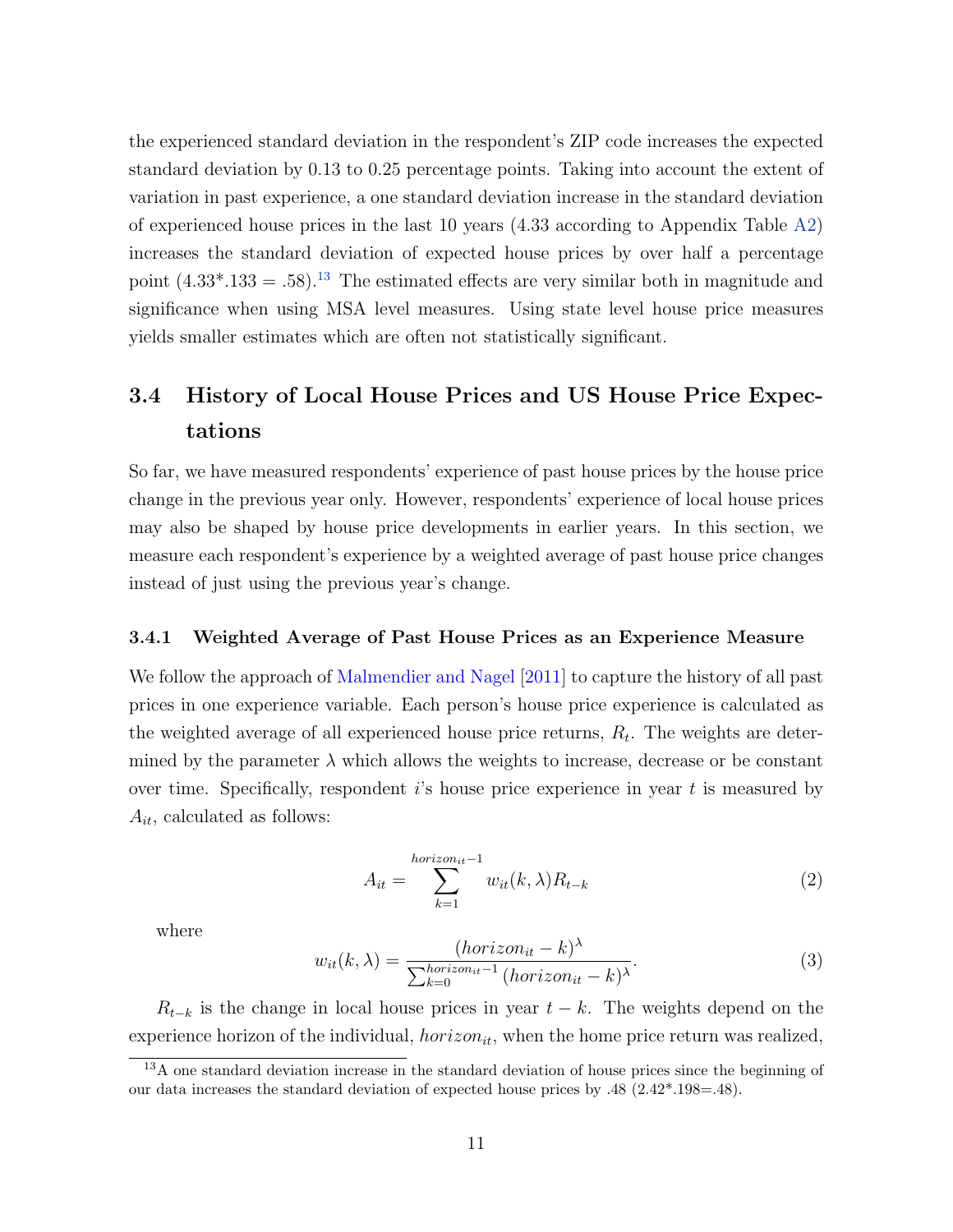k, and the parameter  $\lambda$ . Note that in the case where  $\lambda = 0$ ,  $A_{it}$  is a simple average of past changes in home prices over the experience horizon. If  $\lambda > 0$  ( $\lambda < 0$ ), the weighting function gives more (less) weight to more recently experienced changes. We estimate  $\lambda$ later in the paper.

Finally, we need to determine when respondents start to experience local house prices, captured by the experience horizon,  $horizon_{it}$ . Our ZIP code level house price data are available only since 1976, so this is the earliest year respondents can start experiencing house prices. We consider two types of experience horizons. First, we consider a fixed number of past years, such as the past 3 or 5 years, and assume that respondents experience and recall past house prices over this time horizon. Second, we consider different individual-specific horizons (after 1976) for when a respondent starts experiencing local house prices: the year or year before she moves to her current ZIP code, the year she moves to her current state of residence, the year she turns 13, or her year of birth. Each of these horizons makes different assumptions about when and how respondents perceive local house prices. We show results for all of these possible horizons and let the estimates inform us which one yields the best fit in our data.

Figure [3](#page-33-0) illustrates the geographic variation in house prices documented in Appendix Tables [A2](#page-58-0) and [A3](#page-59-0) and shows how it translates into the weighted experience variable depending on the weighting parameter  $\lambda$ . Panel A shows yearly changes in house prices in three states with different hours price development: Arizona experienced high increases in house prices in the early 2000s and a large decline after the onset of the financial crisis in 2008. New York experienced large increases in house prices in the 1980s. Prices also increased in the early 2000s and declined afterwards, though both the increase and subsequent decline of house prices were substantially smaller than in Arizona. House prices in Indiana have been relatively stable over the last decade. As a result, the weighted house price experience in Indiana is very similar for respondents of all experience horizons (irrespective of whether recent or earlier experiences are weighted more).

In Arizona and New York, however, weighted experience varies substantially with experience horizon and the weighting parameter  $\lambda$ . Respondents with a 5 or 10 year experience horizon who heavily overweight recent experiences (that is,  $\lambda > 1$ ) tend to have large positive weighted home price experiences, since home price increases in the recovery after the crisis receive more weight. Weighted home price experiences also increase as early experiences are overweighted since for respondents with 10-year horizon experiences, these overweight the run-up in prices in the early 2000s. In New York, unlike in Arizona, respondents with a very long horizon also have high weighted house price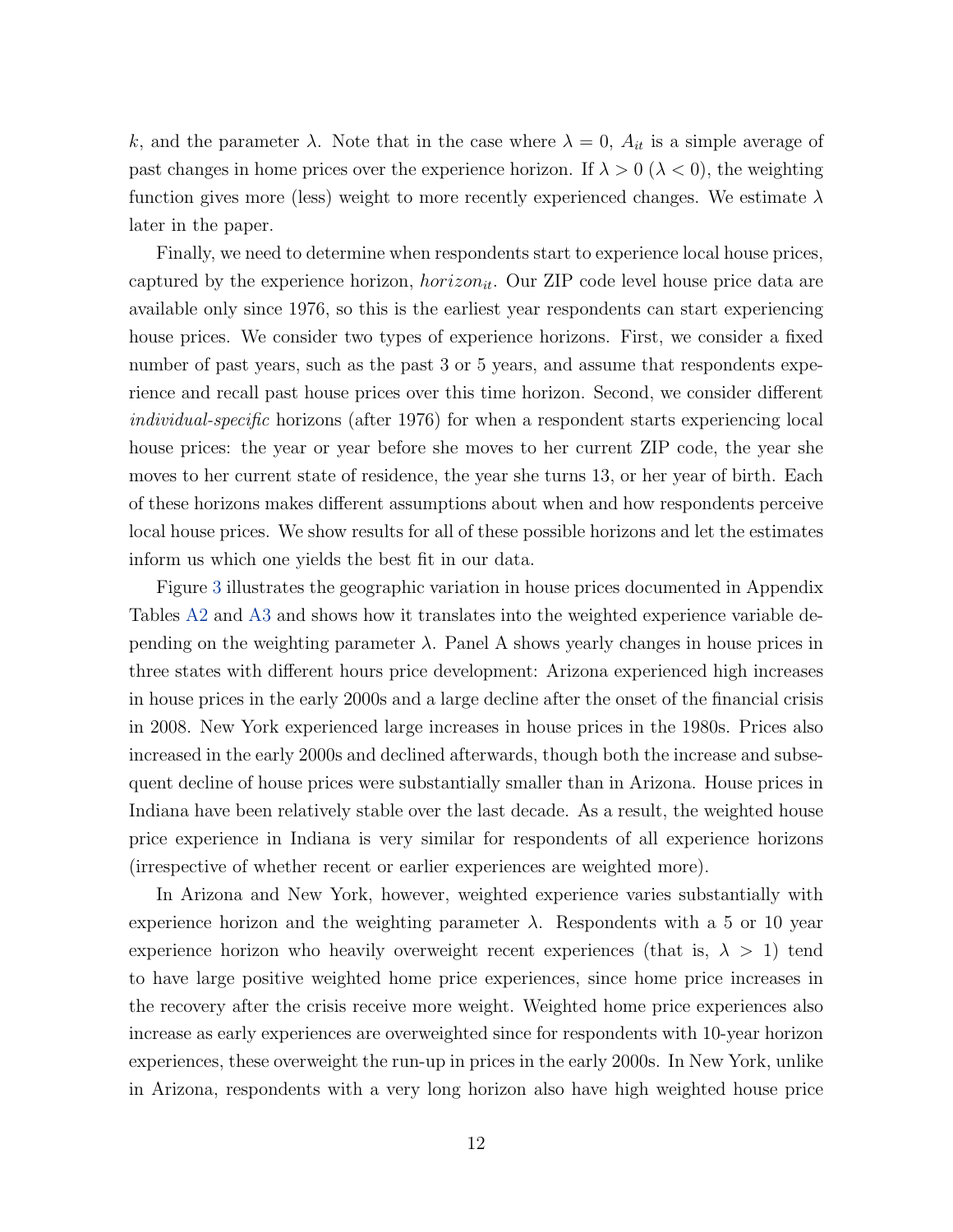experiences when early experiences receive higher weights since these capture the 1980s when New York experienced large increases in house prices.

#### 3.4.2 History of Past House Prices and Expectations

We consider values of the weighting parameter  $\lambda$  ranging from  $-2$  to 20 in intervals of .1. For each  $\lambda$  on this grid, we calculate the weighted average of past house price changes and use it as our measure of past experiences to estimate Equation [1.](#page-10-1) We then compare the  $R^2$  of these regressions to determine which values of  $\lambda$  and experience horizon yield the best fit for our data.

Figure [4](#page-34-0) plots the fit of the regression, measured by the  $R^2$ , along the range of weighting parameters  $\lambda$  for each considered experience horizon. Local experience is captured by ZIP code level house prices. The top panel shows the results for horizons of a fixed number of years for each individual ranging from the last two years to the start of our data series in 1976. For comparison, the straight horizontal, dashed line also shows the fit of the regression when using only the previous year's house price return. Panel B shows results for horizons which depend on each individual's personal situation: the time the respondent has lived in her current ZIP code, her current state, the time since the respondents was 13 years old, and the time since her birth.

The overall best fit is achieved when experience is measured by the average of house price returns over the past three years. Including earlier house price returns in addition to only the most recent year's house price change therefore improves the fit of the regression. However, relatively short horizons of a few years yield a better fit compared to longer horizons, and using individual-specific horizons does not improve fit. Even for respondents who have lived longer in their current ZIP code or state, the most recent years appear to matter most for forming expectations.

For each horizon considered, Table [5](#page-41-0) lists the highest  $R^2$  and the associated weighting parameter  $\lambda$ , the coefficient on the weighted average of past experiences, its standard error and the effect of a one standard deviation increase in the experience variable. While the overall best fit is achieved by a three year fixed horizon, weighted past experiences have a significant effect on expectations for all horizons and the estimated effect is similar in magnitude: a one standard deviation increase in the experience variable increases expectations by .81 to .97 percentage points for fixed year horizons.

Table [5](#page-41-0) also shows that the best-fit weighting parameter  $\lambda$  is higher the longer the horizon over which experiences are calculated. This suggests that as more early years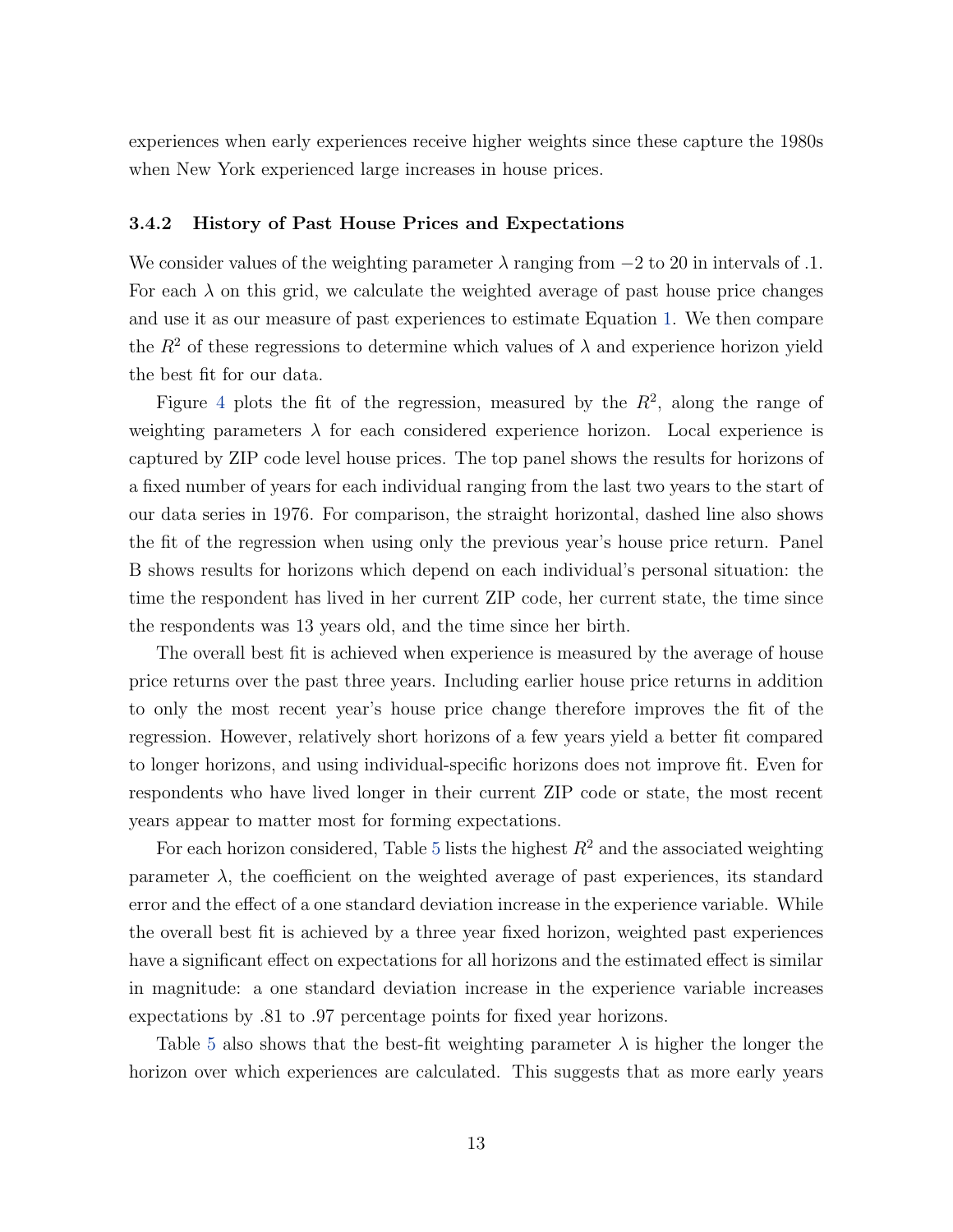are included to the horizon, the optimal weighting parameter adapts and increases the relative weights on the most recent house price changes. For each horizon and its associated best fit weighting parameter  $\lambda$ , Figure [5](#page-35-0) shows the weights assigned to the house price changes in each of the 10 most recent years. Irrespective of the experience horizon, the weight assigned to each year's house price by the optimal weighting parameter  $\lambda$ is very similar. Specifically, only house price changes in the previous three years receive substantial weight, whereas returns in earlier years receive very low weights. As the horizon increases and earlier years are included, the optimal weighting parameter  $\lambda$ increases such that the effective weights assigned to each year's house price are very similar. Therefore, no matter the length of the horizon, at the optimal weighting parameter only house price returns in the most recent years affect expectations about house prices.

Appendix [D](#page-56-0) replicates the analysis of this section using state and MSA level house price changes instead of ZIP level changes. The results are very similar. Specifically, the optimal weighting parameters and estimated effects obtained for each horizon are very similar to the ones presented in Table [5.](#page-41-0)

# 3.5 Own Employment Experience and US Unemployment Expectation

So far, we have focused on the effect of locally experienced house prices on expectations in the cross-section. Locally experienced house prices do not change enough during the year to estimate how respondents update their expectations as their experiences change. We therefore now turn to unemployment expectations, which allows us to focus on individuals who experience job transitions during the panel and to estimate the effect of this within-individual variation in experiences on expectations.

Figure [6](#page-36-0) shows average national unemployment expectations for employed and unemployed respondents over our sample period. Both the employed and unemployed adapt their expectations to changes in economic conditions. In December 2013, employed respondents believed unemployment would be higher 12 months from now with probability of just under 50%, though the estimate dropped to well below 40% in late 2014. At every point in time, however, respondents looking for work on average consider an increase in unemployment to be on average more than 7 percentage points more likely than than their employed counterparts.

Table [6](#page-42-0) formally estimates this difference in nationwide unemployment expectations between employed and unemployed respondents. The estimation includes time fixed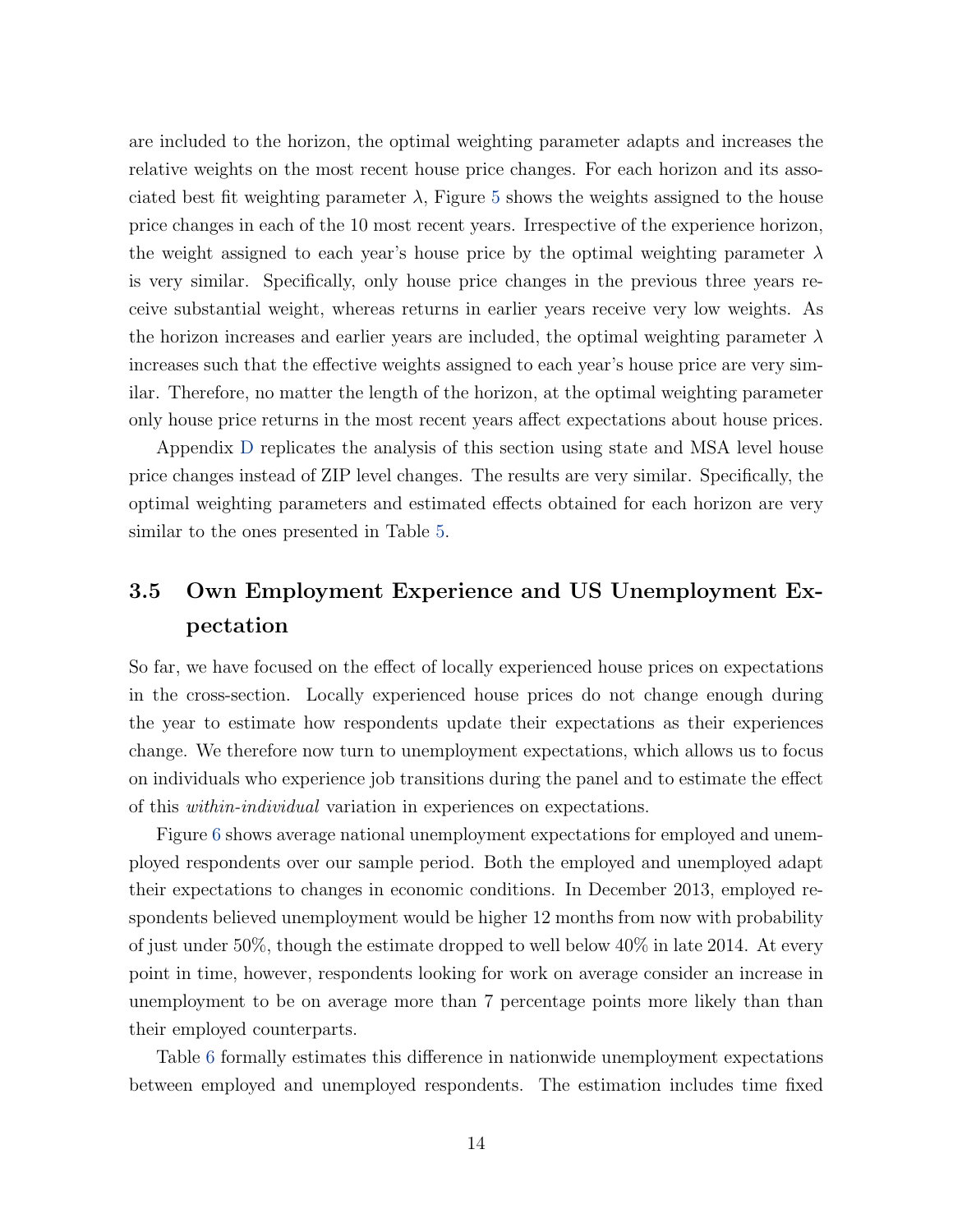effects to absorb changes in economic conditions over time and isolate the effect of employment status. The first two columns confirm the findings of Figure [6:](#page-36-0) In the cross-section, those searching for work are 8 percentage points more pessimistic about nationwide unemployment compared to their employed counterparts. Retired respondents are more optimistic than others, and those out of the labor force are slightly more pessimistic. Controlling for demographics and local unemployment rates in the second column, reduces the difference between employed and unemployed respondents to 6.6 percentage points, indicating that differences in characteristics could partially explain differences in expectations.

To address the concern that differences in characteristics between respondents with different experiences are driving the results, the last two columns of Table [6](#page-42-0) include individual fixed effects which absorb any potential differences in characteristics between individuals. The resulting estimates capture how much a given respondent's expectation changes as her own employment status changes. The estimates suggest that individuals, on average, become 4 to 5 percentage points more pessimistic (optimistic) after becoming unemployed (finding a new job out of unemployment).<sup>[14](#page-17-0)</sup> Therefore, as respondents' experience changes over time, their expectations change accordingly.

Finally, Table [7](#page-43-0) explores whether the effect of unemployment differs when respondents lose their job relative to when respondents find a job out of unemployment. In the cross section, reported in the first column, we see that expectations of respondents who recently found a new job do not differ significantly from those of respondents who have been employed throughout the sample period. Respondents who lost their job or entered the sample looking for a job are substantially more pessimistic. When including individual fixed effects in column (2) of Table [7,](#page-43-0) however, we find no significant difference between recent job losers and employed respondents. Respondents who find a new job out of unemployment, however, are 4 percentage points more optimistic than those who are employed throughout the sample period.

<span id="page-17-0"></span> $14$ In unreported results we investigate whether the effect of job loss or finding a job out of unemployment varies by the length of unemployment and find no evidence for a systematic effect of unemployment length.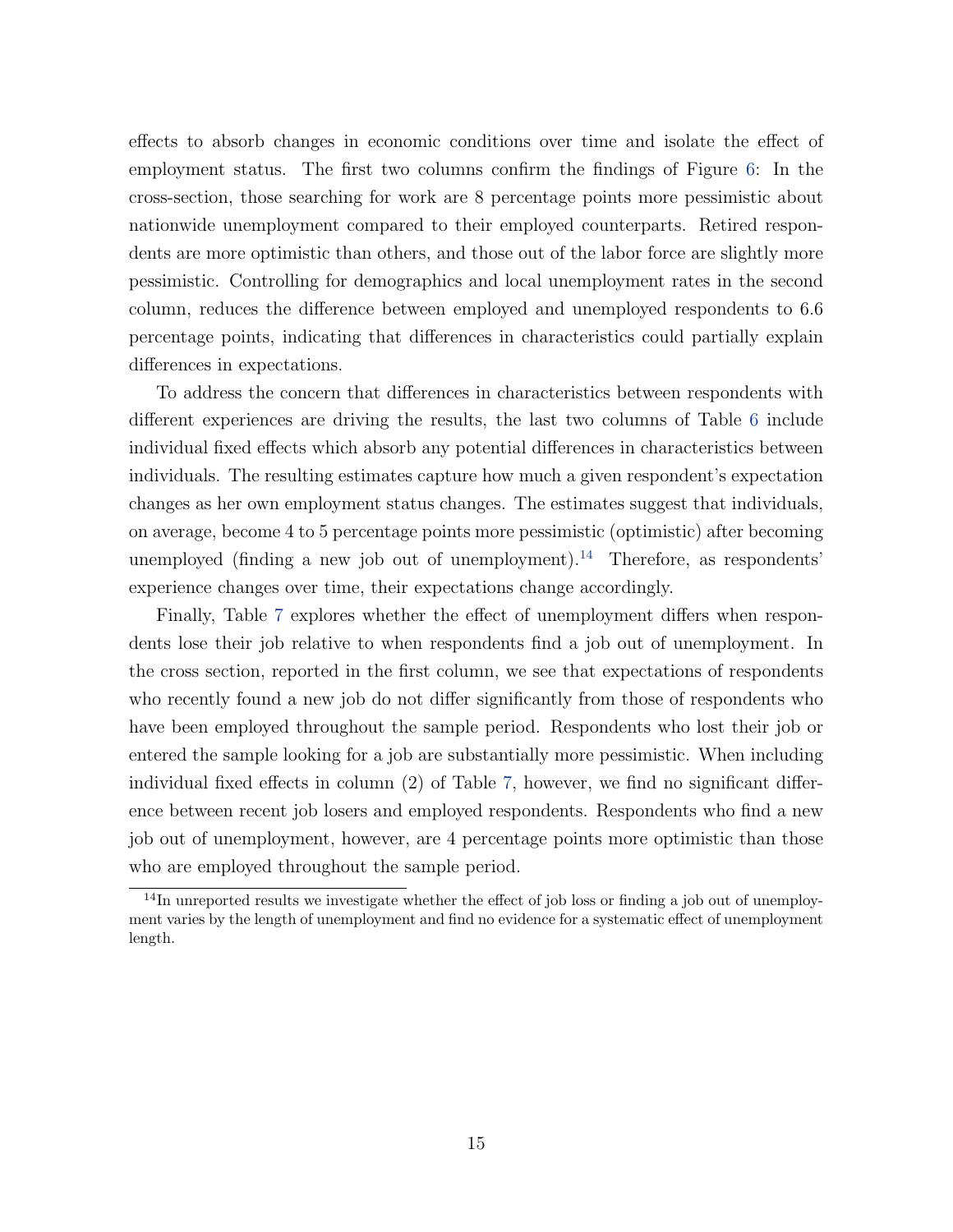### 4 Potential Mechanisms

# 4.1 Understanding the Effect of Personal Experience on Expectation

What does extrapolation from local experiences to aggregate outcomes imply about expectation formation? For example, momentum in home price changes has been well documented (see [Case and Shiller](#page-28-3) [\[1989\]](#page-28-3) or, more recently, [Guren](#page-29-2) [\[2015\]](#page-29-2)). Some reliance on recent changes in home prices to predict next year's home price change might therefore be sensible. Similarly, relying on local experiences to predict national outcomes may be optimal if, similar to recent national price changes, recent local price changes are informative about national aggregates. In rational updating models, the weight assigned to such a signal depends on its informativeness. That would imply that extrapolation from personal or local experiences should be greater in cases where these experiences are more informative about national aggregates (for example, in cases where local home prices co-move more strongly with national home prices).

Likewise, systematic demographic differences in extrapolation would be inconsistent with models which assume that individuals 1) know all publicly available information and 2) fully and correctly incorporate this information when forming expectations. Excessive extrapolation from personal experiences can result from a deviation from either assumption: Respondents may rely heavily on their own experience because they do not know other relevant information, for instance because of rational inattention or costly information acquisition. Alternatively, they may overweight their personal experiences when forming expectations, for instance because of biases.

In the literature, models have explored both types of deviations, but differ widely in their specific assumptions and hence their implications for expectation formation. Whether or not a particular model in each class is consistent with our findings depends on its specifics. Rather than evaluating our findings in light of a few select models, we focus on outlining the general properties of models that our empirical findings are consistent with. For instance, consider the case of average extrapolation by individuals' education levels (a component of  $X_{it}$ ). Differential extrapolation by education level would not be consistent with rational updating if both groups (that is, low- and higheducation individuals) have equally precise information sets. On the other hand, if lowereducation individuals have a higher level of heterogeneity in their non-local information, say, because of less accurate information [\(Madeira and Zafar](#page-29-4) [\[2015\]](#page-29-4)), then they should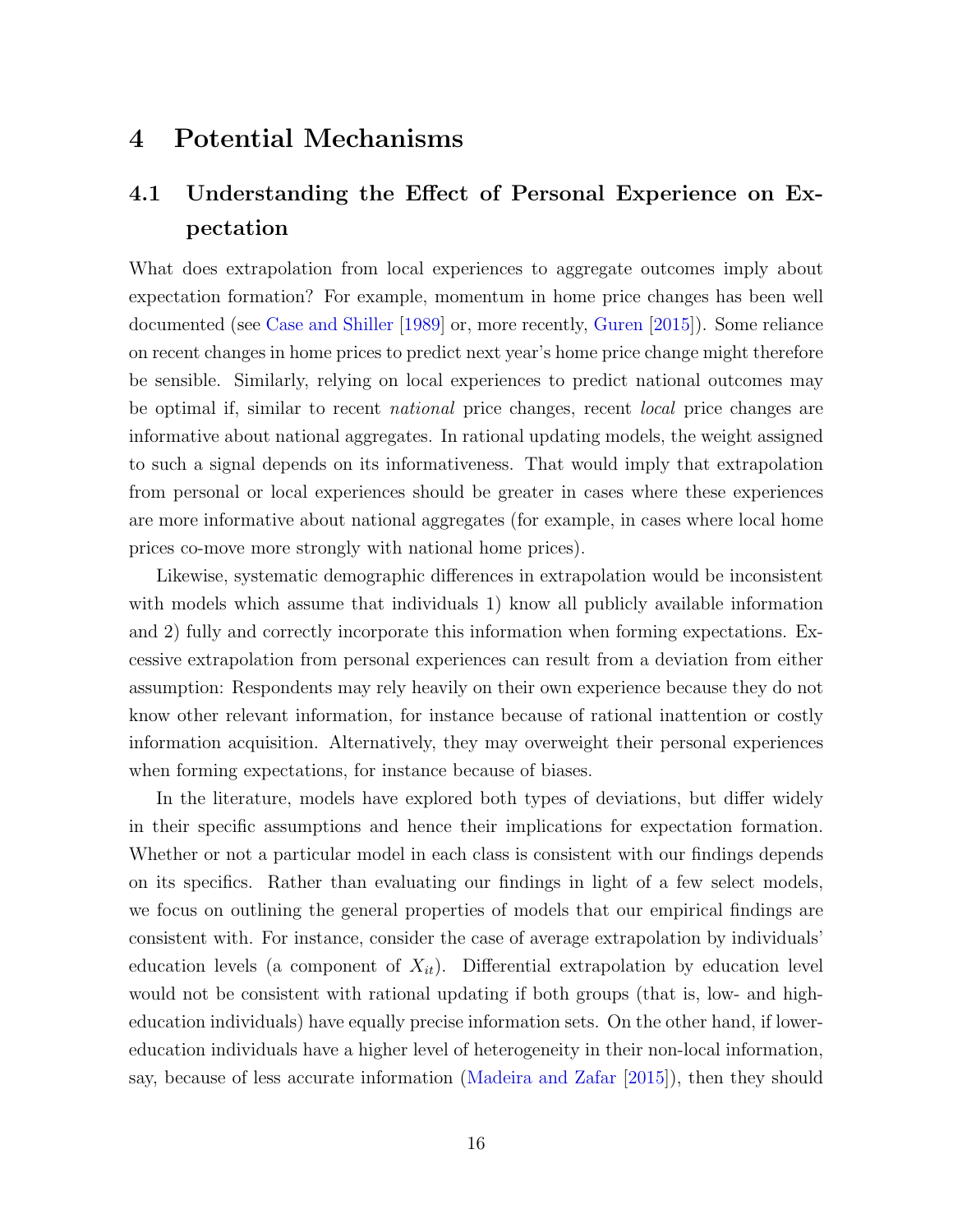in fact be more responsive to their own experiences.

### 4.2 Informativeness of Own Experience

In this section, we assess whether reliance on personal experiences is justified based on how informative they are about the aggregate. We first analyze whether the effect of local house prices on expectations depends on how informative local house prices are for national house prices. In areas where changes in local and national house prices have been closely aligned in the past, which we capture by past correlation,<sup>[15](#page-19-0)</sup> locally experienced house price movements are plausibly more informative about national house price changes. If respondents extrapolated from recent local to aggregate house prices because of the informativeness of local movements for aggregate prices, we would expect respondents' US house expectations to be more strongly influenced by locally experienced house prices in areas where their past correlation is higher.

Table [8](#page-44-0) shows that there is no effect of past correlation on the extent of extrapolation from past prices. The effect of past local housing market movements on US house price expectations is almost identical, irrespective of the extent to which local house price changes were correlated with aggregate house price changes in the past.

We next assess whether respondents' updating of their expectations when they experience unemployment is consistent with its informational content. To do so, we calculate what our estimates imply about how informative individual job loss is about aggregate unemployment. Assume that all respondents are Bayesian updaters and agree that the unconditional probability of national unemployment increasing is 40% (the average expectation of all respondents in our sample), and that the probability of job loss if unemployment was not going to increase is 7% (roughly the average unemployment rate in the US over our sample period). Let  $P(high)$  be the (unconditional) probability of unemployment being higher a year from now based on publicly available information. Let  $P(high|unemployed)$  and  $P(high|employed)$  be the probability of unemployment being higher for respondents who have experienced a job loss and those who are still employed, respectively. Assume that the likelihood of job loss if unemployment was not going to increase is  $P(jobloss|nothing)$  and that the probability of job loss is higher by  $x$  percent if unemployment was going to increase, that is,  $P(jobloss|higher) = x * P(jobloss|nothinger)$ . Then the differences in expectations by

<span id="page-19-0"></span><sup>&</sup>lt;sup>15</sup>We compute the correlation between national and ZIP code level house price annual changes since 1976, when the data on house prices is first available.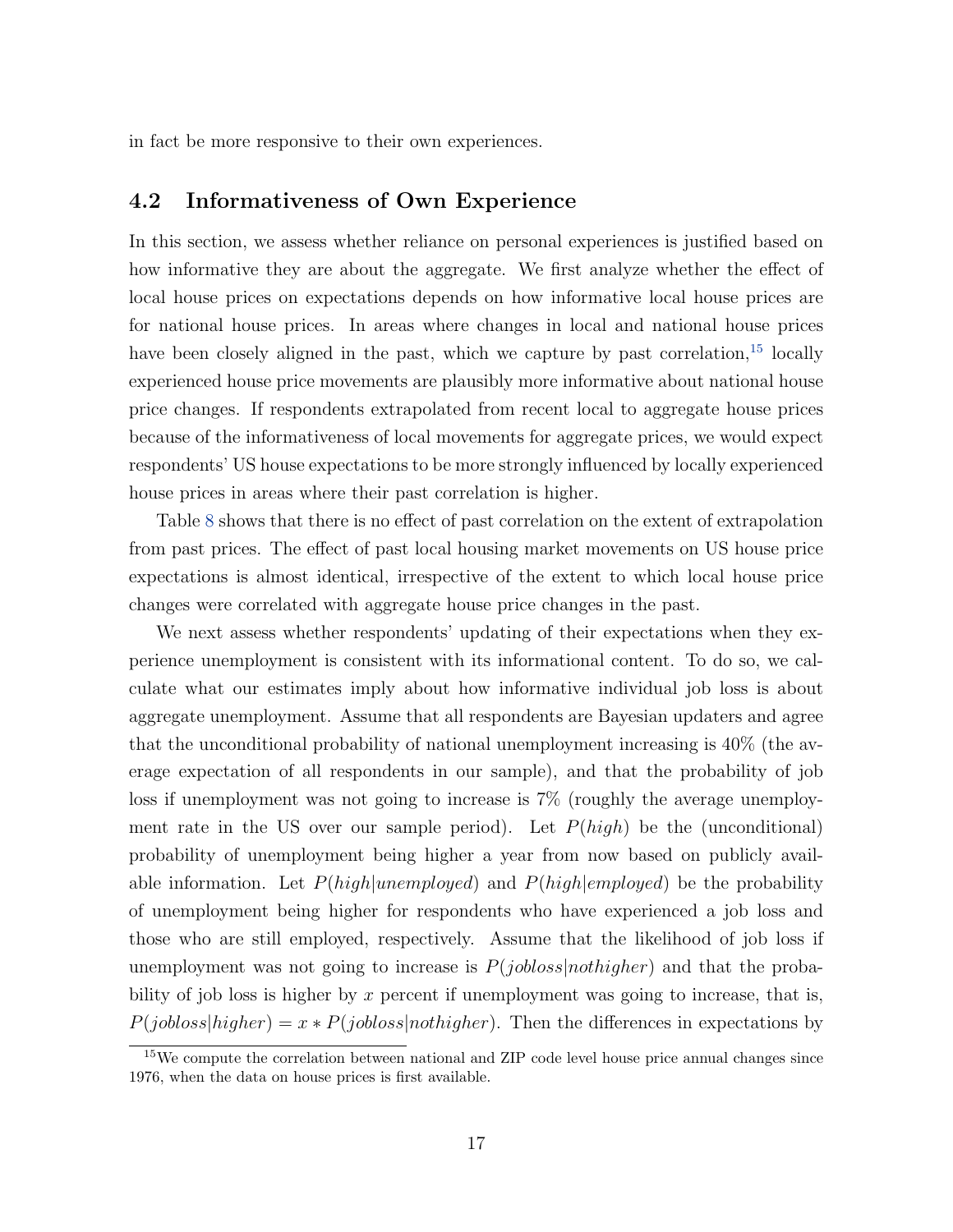employed and unemployed respondents should be:

$$
P(high|unemployed) - P(high|employed) =
$$
\n
$$
P(jobloss|nothinger) * x * P(high)
$$
\n
$$
\overline{P(jobloss|nothinger) * x * P(high) + P(jobloss|nothinger)(1 - P(high))}
$$
\n
$$
-\frac{(1 - P(jobloss|nothinger)x)P(high)}{(1 - P(jobloss|nothinger)x)P(high) + (1 - P(jobloss|nothinger))(1 - P(high))}
$$

Substituting in  $P(high) = 40\%, P(jobloss|nothing) = 7\%$  and  $P(high|unemployed) P(high|employed) = .045 yields x = 19\%$ . That is, respondents would need to be about 19% more likely to lose their job if unemployment were truly going up than they would be if unemployment were not going to increase to justify the estimated difference in posterior beliefs of between 4 and 5 percentage points.[16](#page-20-0)

### 4.3 Effect by Respondent Characteristics

Next, we explore which respondent characteristics affect the influence of past experiences on expectations about nationwide outcomes. We estimate whether the effect of local house prices varies by whether respondents own their home (top panel of Table [9\)](#page-45-0) to assess whether reporting of risk-adjusted probabilities could explain our results. Next, we estimate whether proxies for sophistication, such as a college degree or the respondent's numeracy score affects the extent to which past experiences impact aggregate expectations.

A potential concern about our results is that instead of actual probabilities, respondents report risk-adjusted probabilities in the survey and that past experiences systematically affect the extent of risk adjustment. Specifically, past increases in house prices make homeowners better off and, hence, potentially less risk averse. Therefore, higher increases in past house prices would increase risk-adjusted expectations of future house price changes by decreasing the risk adjustment even if there was no effect on expectations of the actual likelihood of price changes. However, the effect of past experiences on the extent of risk adjustment should be the opposite for renters. Unlike for homeowners, higher increases in past house prices are detrimental for renters, $17$  making them more risk averse and increasing the risk adjustment contained in risk-adjusted expectations. While risk-adjustment should amplify any extrapolation from past experiences

<span id="page-20-0"></span><sup>&</sup>lt;sup>16</sup>For job loss rates,  $P(jobloss|nothing)$ , between 1 and 20 percent and different unconditional probabilities the estimates vary but are of similar economic magnitude.

<span id="page-20-1"></span><sup>&</sup>lt;sup>17</sup>See [Stroebel and Vavra](#page-30-7) [\[2014\]](#page-30-7).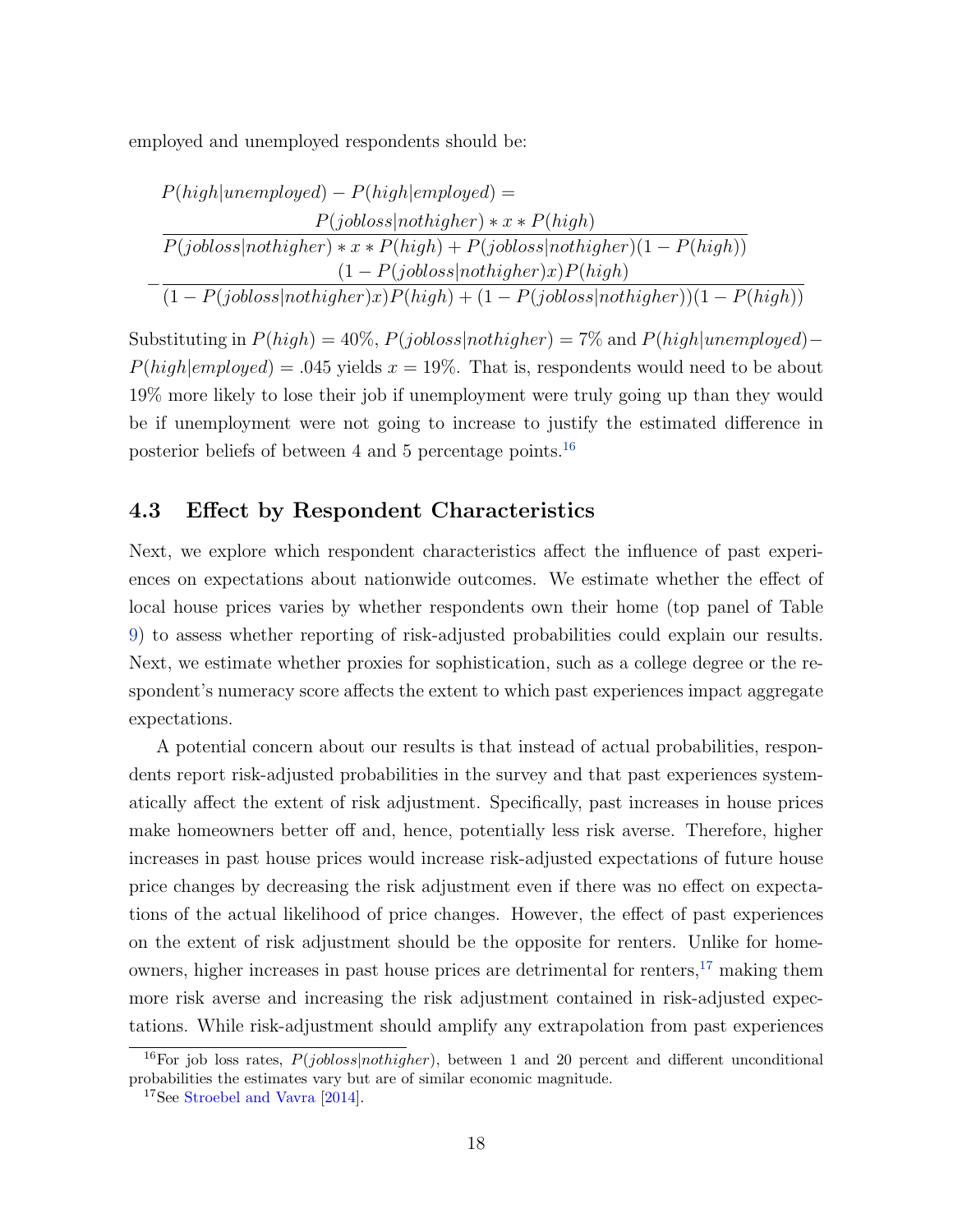for homeowners, it should dampen extrapolation from past prices for renters.

However, the top panel of Table [9](#page-45-0) shows that there is no evidence of a stronger effect of past house prices for homeowners (compared to renters). If anything, the point estimates suggest a slightly lower effect for homeowners, though the estimate is not significantly different from that of renters. Risk adjustment therefore does not appear to be an important driver of our results.

A college degree and higher numeracy can be viewed as proxies for the respondent's sophistication. If respondents extrapolated from own experiences to aggregate outcomes because they were uninformed or because of cognitive biases, we would expect sophisticated individuals to be less prone to rely on their own experience (either locally experienced house prices or own employment status) when reporting expectations for nationwide outcomes. This is investigated in the lower panel of Table [9.](#page-45-0) It shows that a one percentage point increase in last year's ZIP level house price change increases expected national house price changes by 0.14 percentage points for non-college graduates, but only by 0.05 for college graduates and the difference of 0.09 is statistically significant. Similarly, in Table [10](#page-46-0) the effect of past house prices for respondents with low numeracy is 0.17 and statistically significantly different from the estimate of 0.05 for respondents with high numeracy. Note, however, that while the effect is smaller, past experiences still significantly affect expectations for college graduates and high numeracy respondents.

Likewise, Table [11](#page-47-0) shows that personal unemployment has the largest effect, an increase of 7.3 percentage points, on expectations for respondents with numeracy in the lowest tercile. Respondents with higher numeracy are significantly less influenced by their own employment status when forming expectations about national unemployment. We do not find significant differences in the effect of experiencing unemployment by college graduation status.

Overall, our results show a stronger effect of past experiences for less sophisticated individuals. That would be broadly consistent with models of expectation formation subject to either behavioral biases or costly information processing.

### 4.4 Expectations of Other Outcomes

Table [12](#page-48-0) explores whether experiences in one domain, the labor or the housing market, also influence expectations regarding other economic variables. The first two columns of Table [12](#page-48-0) show that unemployed respondents feel they are worse off than they were a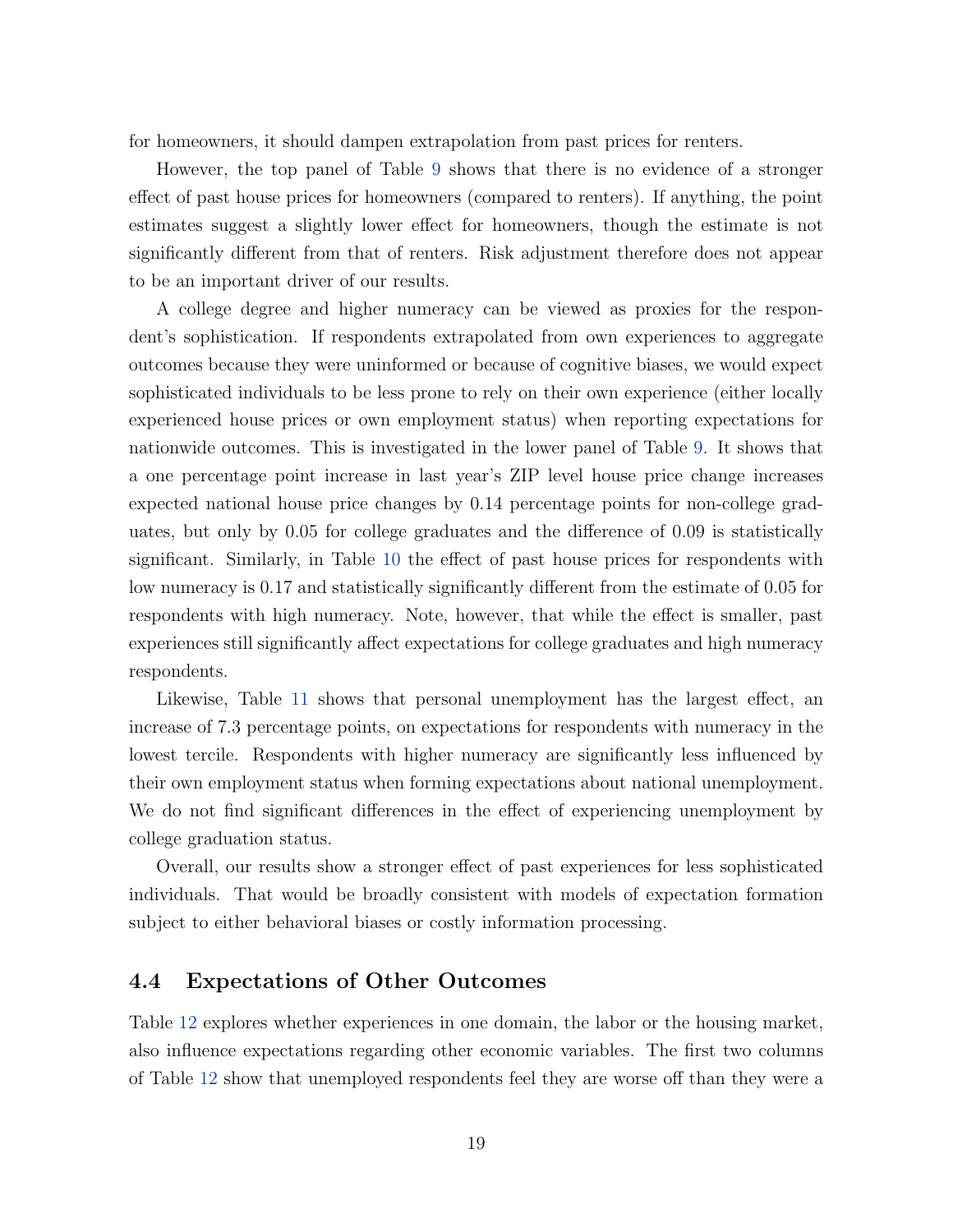year ago and also expect to be worse off a year later.<sup>[18](#page-22-0)</sup> The remaining columns estimate the effect of experiencing unemployment (top panel) and of past house prices (lower panel) on expectations about other outcomes. We do not find an effect of employment status on expectations for interest rates, US stock prices, inflation, government debt and house price development. Unemployment therefore does not make respondents more or less pessimistic about economic conditions in general. Rather, respondents appear to consider their own employment experience to be informative only of aggregate unemployment. Similarly, local house price changes are not systematically related to expectations about interest rates, stock prices, inflation or unemployment. We do find a statistically significant effect (at the 10% level) on respondents' expectations about government debt. However, given the substantial number of outcome variables considered, this could be by chance. Taken together, there is little evidence that other factors affecting expectations, such as general optimism or pessimism, are correlated with past house price returns and hence driving our results.

### 5 Robustness

# 5.1 Local Versus National House Prices and Recall of Past House Price Changes

Our analysis on home price expectations is based on two implicit assumptions. First, respondents understand that they are being asked for their national home price expectations and not local price changes. Second, respondents are aware of changes in the local housing market. The interpretation of our findings would be unclear if respondents were not aware of local house price conditions or did not realize that they were being asked for expectations regarding aggregate home price changes. In this section, we provide evidence for both of these assumptions, by analyzing data from a subset of respondents who answered additional questions on local house price expectations and recall of past prices.

Respondents in the SCE answer the same questions every month. However, an additional module about a specific topic is added every three months. In February 2015, a subset of the respondents to the monthly module took an additional survey module

<span id="page-22-0"></span><sup>&</sup>lt;sup>18</sup>It is interesting to note that the estimate on "out of labor force" is qualitatively similar to that of the unemployed respondents. This would suggest that, the transition to out of the labor force, is partly driven in our sample by the same factors that lead respondents to become unemployed.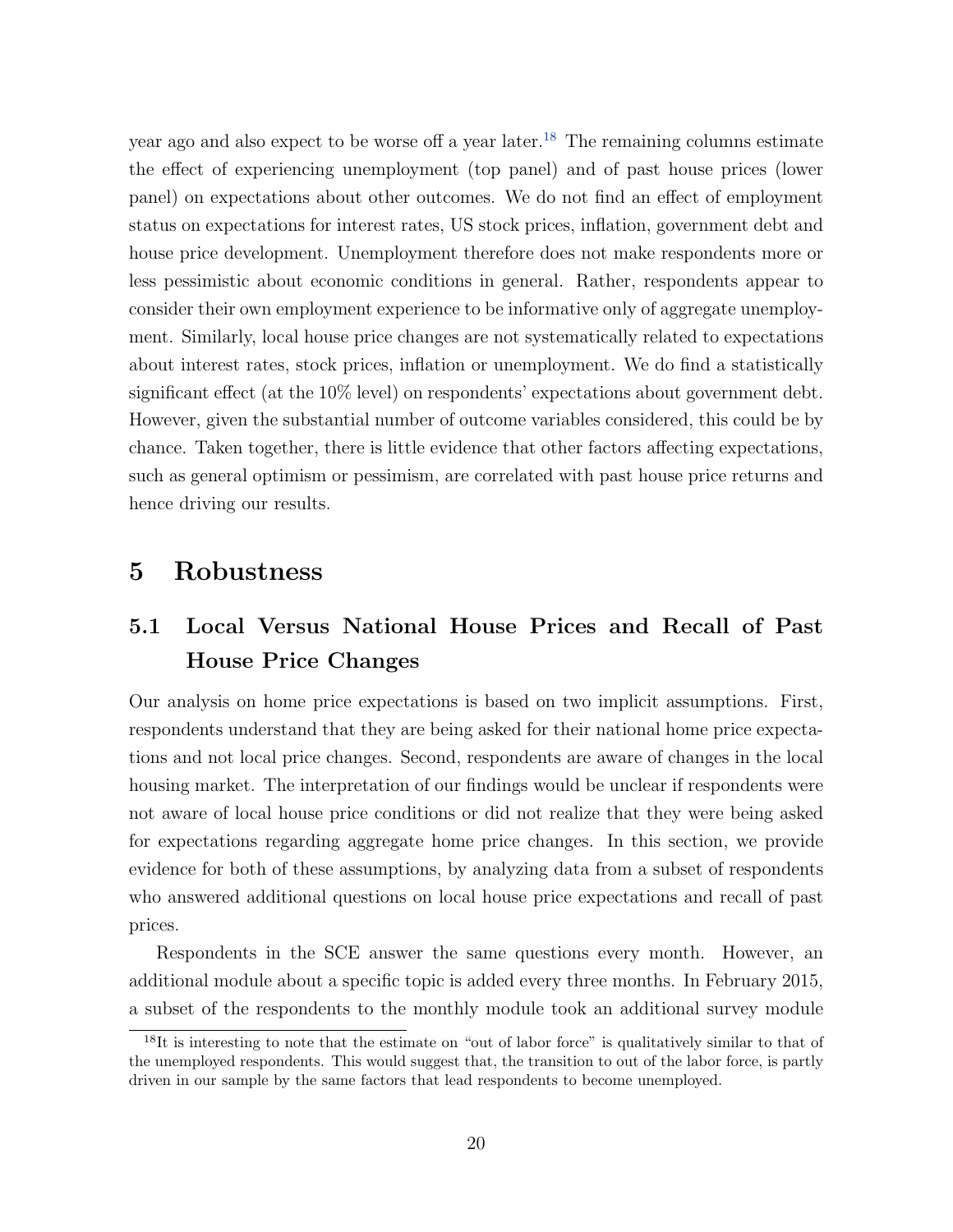asking explicitly about ZIP code level house price expectations and past house prices changes.

#### 5.1.1 Distinguishing between Local and National House Prices

A potential concern about our results is that respondents do not fully understand that the survey asks about expectations of national house prices and may incorrectly believe that they are being asked about local house prices. This could lead to a correlation between local past house prices and elicited expectations of nationwide house prices in the data even if true expectations about national house prices were independent of locally experienced prices.

First, the wording of the survey question, as fully outlined in Appendix [A,](#page-54-1) explicitly states that the question is about nationwide home prices ("Next we would like you to think about home prices nationwide"), so it seems unlikely that many respondents misunderstand this.

Second, we evaluate a respondent's consistency across survey questions. In Table [13,](#page-49-0) we compare a respondent's expectation of national house prices as stated in the monthly module to her expectation of ZIP code level house prices as stated in the addon module. If respondents incorrectly believed the question about national house prices to be about local house prices, we would expect them to give the same answer to both questions. On average, respondents' expectations about ZIP code level house prices are neither systematically higher nor lower than their nationwide price expectations, as reflected in the average difference of less than one percentage point. However, there are substantial differences in each individual's expected price change, as indicated by the standard deviation of the difference between the two point estimates of 6.8 percentage points, as well as the average absolute difference between both estimates of 4 percentage points. Similarly, only 20% of respondents state the exact same number for ZIP code and national level house price appreciation. 22% and 37% of the respondents state numbers that are within a half or one percentage point of each other, respecitvely. Importantly, in unreported regressions, we find no relationship between respondent characteristics and the likelihood of similar or identical answer to both questions. This suggests that most respondents understand what they are being asked about, since otherwise low numeracy and less educated respondents should have arguably been more likely to give similar responses to the two questions.

Finally, we turn to expectations about unemployment for further evidence of whether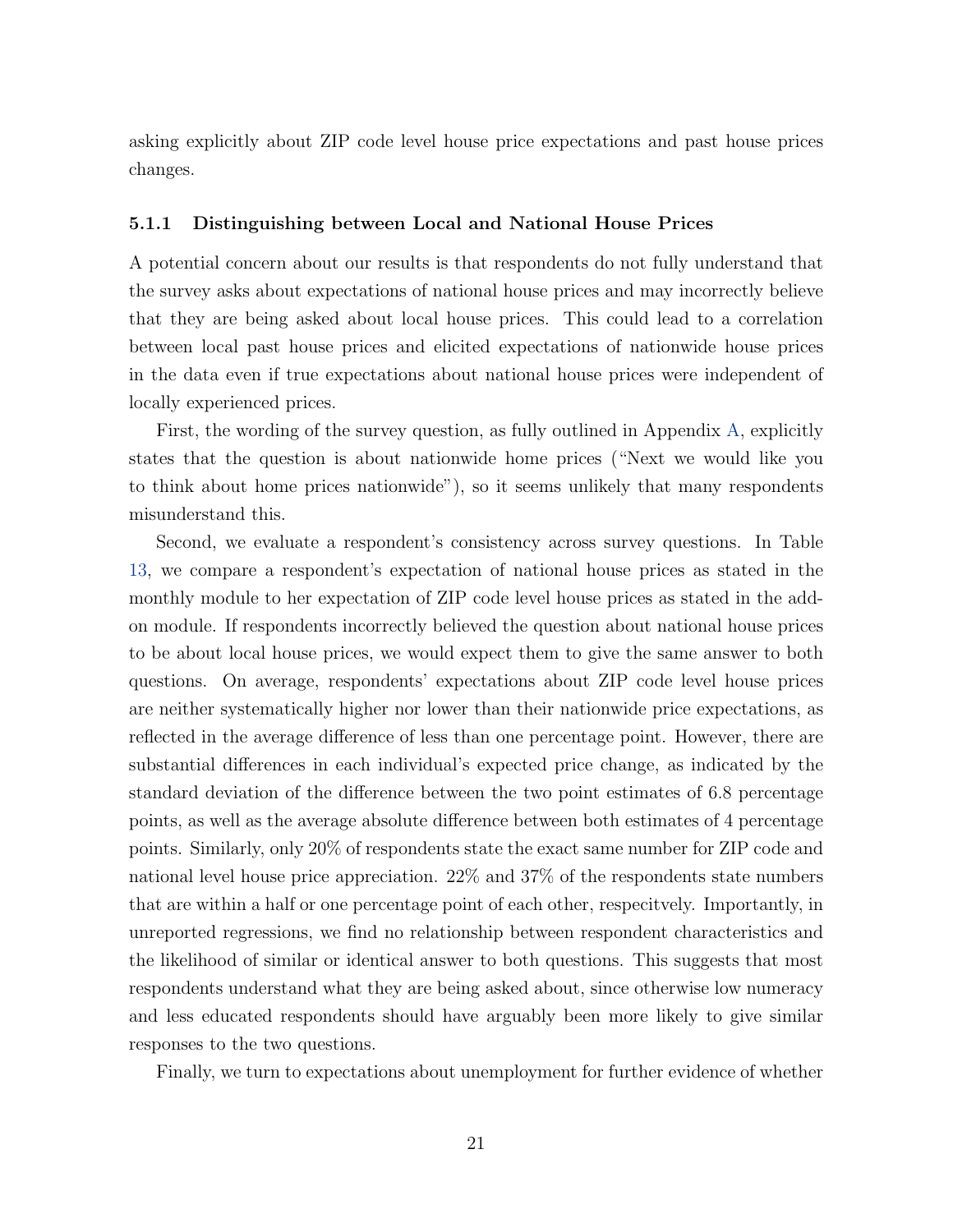respondents understand the difference between being asked about nationwide outcomes and local or, in the case of unemployment, personal outcomes. Appendix Table [A1](#page-57-0) shows that respondents indeed seem to understand the distinction between these two variables: Employed respondents, on average, assign a 23 percentage point higher likelihood to higher unemployment nationwide than to losing their own job. While it is reassuring that respondents understand they are being asked different questions, we would expect the average probability of job loss to be similar in magnitude to the average expected increase in unemployment. The large average difference between the two, however, indicates that most respondents are much more optimistic regarding their own employment prospects than they are about nationwide outcomes. This is consistent with prior evidence that respondents tend to overestimate their own ability,<sup>[19](#page-24-0)</sup> and therefore their own employment prospects.

#### 5.1.2 Recall of Past House Prices

For respondents to be able to extrapolate from past local house prices when forming expectations about nationwide home prices, they need to have at least some sense of what house prices were in their local area in the past. The February 2015 add-on module also asked respondents about changes in house prices in their ZIP code in the previous year, as well as over the previous five years.

Table [14](#page-50-0) shows the relationship between recalled and actual house price changes, controlling for respondent demographics. A one percentage point increase in actual house price returns increases recalled house price changes in the previous year by .15 percentage points. The increase for perceived returns over the previous five years is around .2. If respondents perfectly recalled past house price returns, we would expect a coefficient of 1. The results indicate that recall is better over the five year horizon than for the previous year. This is consistent with our earlier finding that proxying for local house price experience by several years of recent house price changes yields a higher  $R^2$  than just including the most recent year's house price return. Finally, unreported results suggest that respondents who went to college and have higher numeracy scores are more accurate in their recall of the past year's house price changes. However, the estimated effects of these characteristics are lower and no longer significant when evaluating the recall of house price changes in the last 5 years. Overall, the results suggest that respondents know the change in house prices in their local area to some extent. However, respondents'

<span id="page-24-0"></span><sup>19</sup>For instance, [Weinstein](#page-30-8) [\[1980\]](#page-30-8) documents that college students systematically underestimate the likelihood that something bad, such as loosing their job, will happen to them.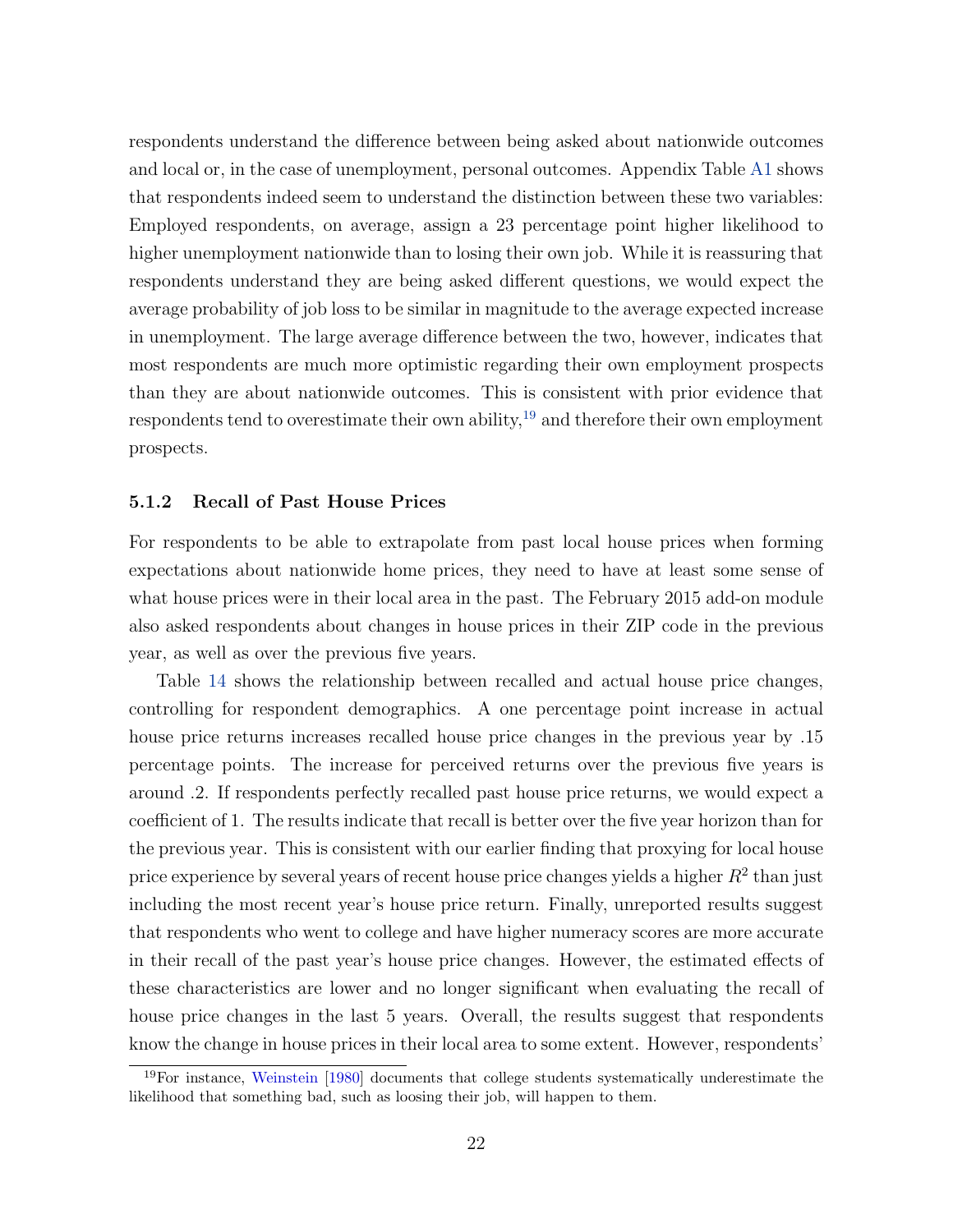recalls are far from perfect, as indicated by the low  $R^2$  of the regression and the estimated coefficient on actual house price changes of well below 1.

When estimating the effect of local house price experience on expectations, we measure respondents' past experience by actual house price changes. However, when forming expectations, respondents have to rely on what they believe prior house price changes to be.[20](#page-25-0) Table [15](#page-51-0) therefore estimates the effect of recalled local house price changes on expected US house price changes. Indeed, the estimated coefficient on recalled changes is highly statistically significant and larger than the corresponding coefficient on actual house price changes as shown in Table  $3<sup>21</sup>$  $3<sup>21</sup>$  $3<sup>21</sup>$  In addition, reducing the influence of outliers in recalled house price changes by winsorizing at 1% or 5% further increases the estimated effect.

### 5.2 Effects of Expectations

The results so far show that recent personal and local experiences significantly affect individuals' expectations of future economic outcomes. Our interest in these expectations stems from the belief that they influence individuals' current and planned economic activity and economic outcomes. In this section, we assess to what extent expectations elicited in our survey data are associated with actual future outcomes and intended actions.

#### 5.2.1 Labor Market Expectations and Realized Outcomes

In addition to respondents' expectations about nationwide unemployment, respondents in the SCE also assess their own employment prospects. Specifically, employed respondents state how likely they think they are to lose their job. Tables [16](#page-52-0) analyzes to what extent these self-assessed employment prospects are indicative of actual future employ-ment outcomes both in the cross-section, as well as within-respondent over time.<sup>[22](#page-25-2)</sup> The

<span id="page-25-0"></span> $20$ [Cavallo et al.](#page-28-9) [\[2014\]](#page-28-9) find in a field experiment that past recalled price changes are more predictive of expected inflation rates than actual past price changes.

<span id="page-25-1"></span><sup>&</sup>lt;sup>21</sup>In unreported results we estimate the effect of both, recalled and actual price changes, for the same sample of respondents. This reduces our sample size further since we require both recalled price changes, as well as ZIP code level house price indices to be available. The effect of recalled price changes is similar to the effect in Table [15,](#page-51-0) both in magnitude and significance. The effect of actual house price changes for this sample is smaller compared to the estimate in Table [3.](#page-39-0) Therefore, the results confirm that respondents rely on what they remember past local house prices to be, which is better captured by recalled than by actual house price changes.

<span id="page-25-2"></span><sup>22</sup>[Stephens Jr](#page-30-9) [\[2004\]](#page-30-9) and [Dickerson and Green](#page-28-10) [\[2012\]](#page-28-10) also find that expectations of unemployment are predictive of future employment outcomes.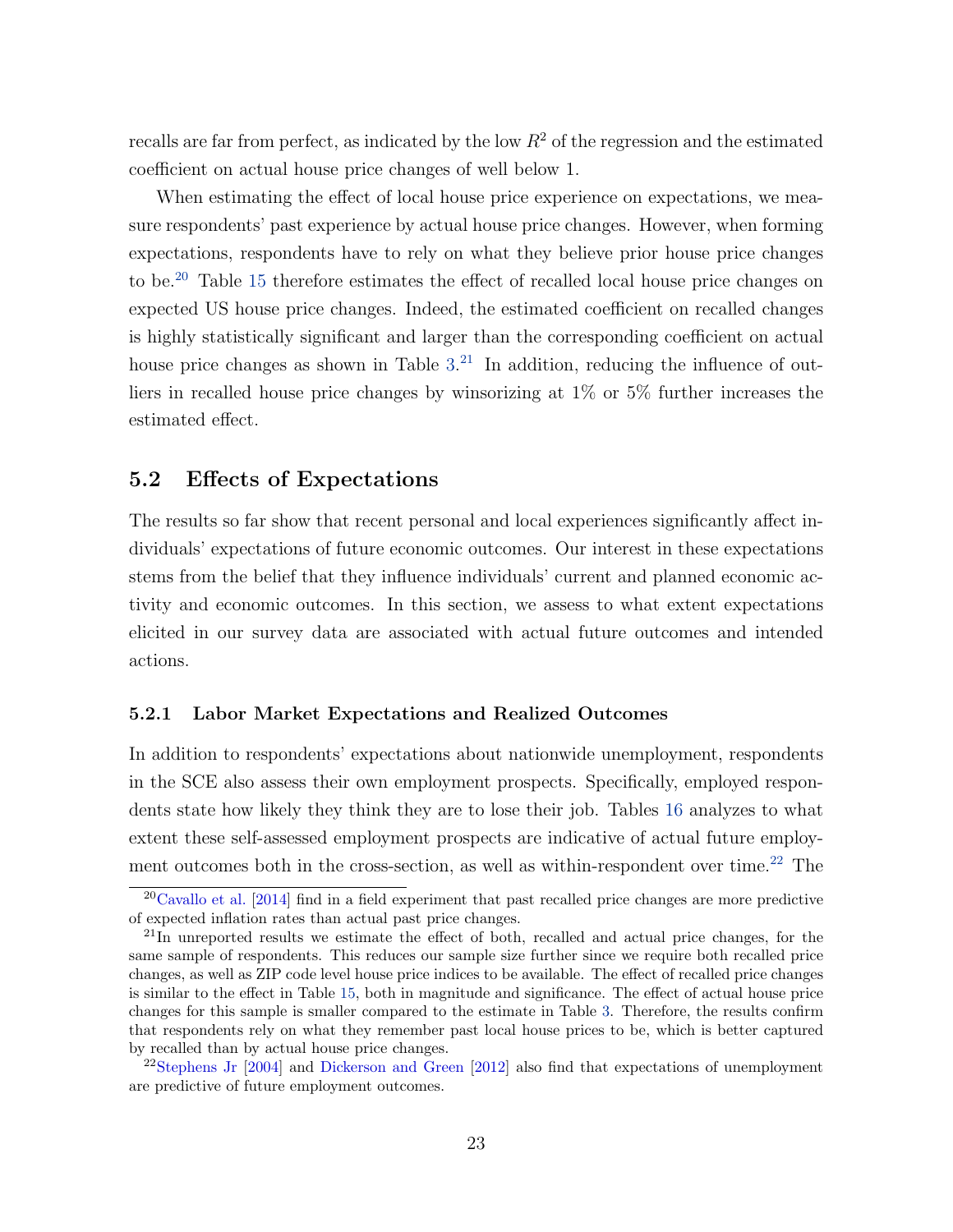dependent variable in the table is a dummy for whether the respondent actually loses her job over the specified horizon. Respondents who think they are more likely to lose their job when they first enter the panel are in fact more likely to do so in the following months: Panel A of the table, which exploits cross-sectional variation, shows that an increase of 10 percentage points in the reported likelihood of losing a job over the next 12 months is associated with a 0.15 increase (on a 0-1 scale) in the actual likelihood of losing a job over the next six months. Moreover, the lower panel of Table [16](#page-52-0) shows that as respondents become more pessimistic about losing their job they are indeed at an increased risk of being laid off, in particular over a 1-month horizon. Respondents' expectations about future job loss are therefore strongly related to actual job loss, indicating that respondents' expectations are predictive of actual, real life outcomes.

#### 5.2.2 House Price Expectations and Intended Behavior

While a substantial number of respondents experience a job loss during their time in the survey for us to relate prior job loss expectations to actual outcomes, this is not the case for housing market outcomes, such as buying a new home. We therefore turn again to the subset of respondents who answered additional questions on house prices expectations in February 2015. These respondents were also asked whether they considered buying a home in their zip code today a good investment. This allows us to evaluate whether respondents who are more optimistic about future house prices are more likely to consider buying a home a good investment.<sup>[23](#page-26-0)</sup> Table [17](#page-53-0) shows that respondents who expect house prices to increase more, either nationally or in their current ZIP code, indeed rate investing in real estate in their current ZIP code as more attractive.

### 6 Conclusion

This paper documents that recent personal experience affects expectations about aggregate unemployment and house price development. Experiencing unemployment leads respondents to be significantly more pessimistic about nationwide unemployment. Likewise, house price development in the prior year significantly affects expectations of US house prices. Notably, labor and housing market experiences do not affect expectations about other economic outcomes, such as interest rates, stock prices, government debt

<span id="page-26-0"></span> $^{23}$ Prior evidence indeed suggests that expectations are related to actual, as well as intended future investment decisions. See [Shleifer](#page-30-10) [\[2015\]](#page-30-10) for the effect of expectations on actual investment and [D'Acunto](#page-28-11) [et al.](#page-28-11) [\[2015\]](#page-28-11) for intended purchases.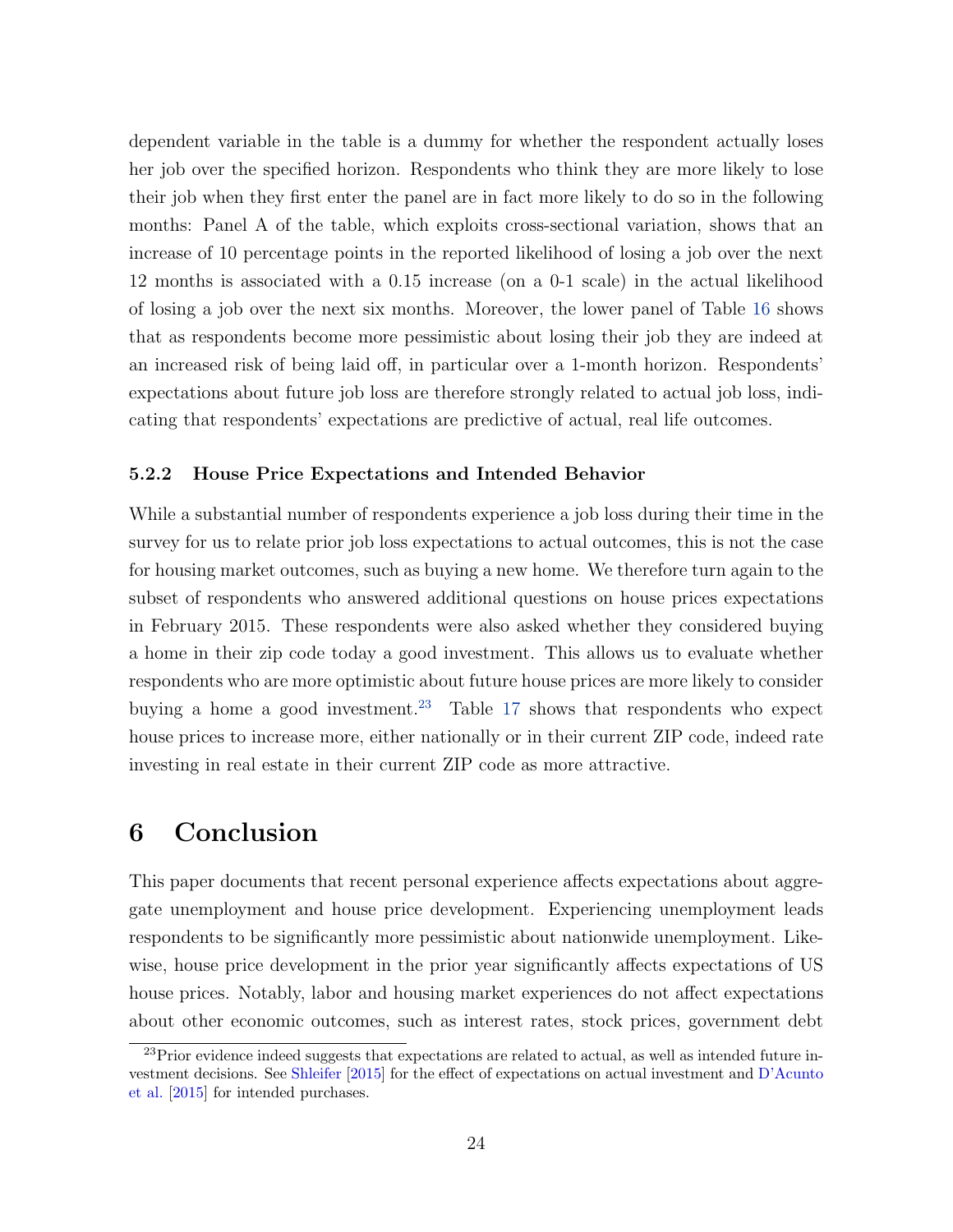or inflation. The results therefore suggest that respondents extrapolate from their own recent experience in the given domain when forming expectations about aggregates.

Our findings that extrapolation from past experiences is not correlated with how informative local experiences are about national aggregates and that less sophisticated individuals are more likely to extrapolate are suggestive of naive extrapolation on part of consumers. They indicate that individuals either heavily weight personal experiences, or do not fully incorporate all publicly available information in their forecasts. Overall, our results lend support to models where individuals form expectations subject to information processing constraints.

Our results also have important implications for understanding aggregate fluctuations in labor and housing markets. For instance, our results illustrate how house price increases can lead households to expect high house price returns to persist in the future. Such expectations have been argued to play an important role in understanding housing booms and busts, including the recent financial crisis.[\[Piazzesi and Schneider,](#page-30-0) [2009,](#page-30-0) [Burnside et al.,](#page-27-1) [2014,](#page-27-1) [Goetzmann et al.,](#page-28-0) [2012\]](#page-28-0).

## References

- <span id="page-27-4"></span>Gene Amromin. Expectations of risk and return among household investors: Are their Sharpe ratios countercyclical? Divisions of Research & Statistics and Monetary Affairs, Federal Reserve Board, 2008.
- <span id="page-27-3"></span>Cristian Badarinza and Marco Buchmann. Macroeconomic vulnerability and disagreement in expectations. Working Paper 1407, European Central Bank, 2011.
- <span id="page-27-0"></span>Nicholas Barberis, Robin Greenwood, Lawrence Jin, and Andrei Shleifer. X-capm: An extrapolative capital asset pricing model. *Journal of Financial Economics*,  $115(1)$ : 1–24, 2015.
- <span id="page-27-1"></span>Craig Burnside, Martin Eichenbaum, and Sergio Rebelo. Understanding booms and busts in housing markets. Working Paper, 2014.
- <span id="page-27-2"></span>Chris Carroll and Wendy Dunn. Unemployment expectations, jumping (s, s) triggers, and household balance sheets. In NBER Macroeconomics Annual 1997, Volume 12, pages 165–230. MIT Press, 1997.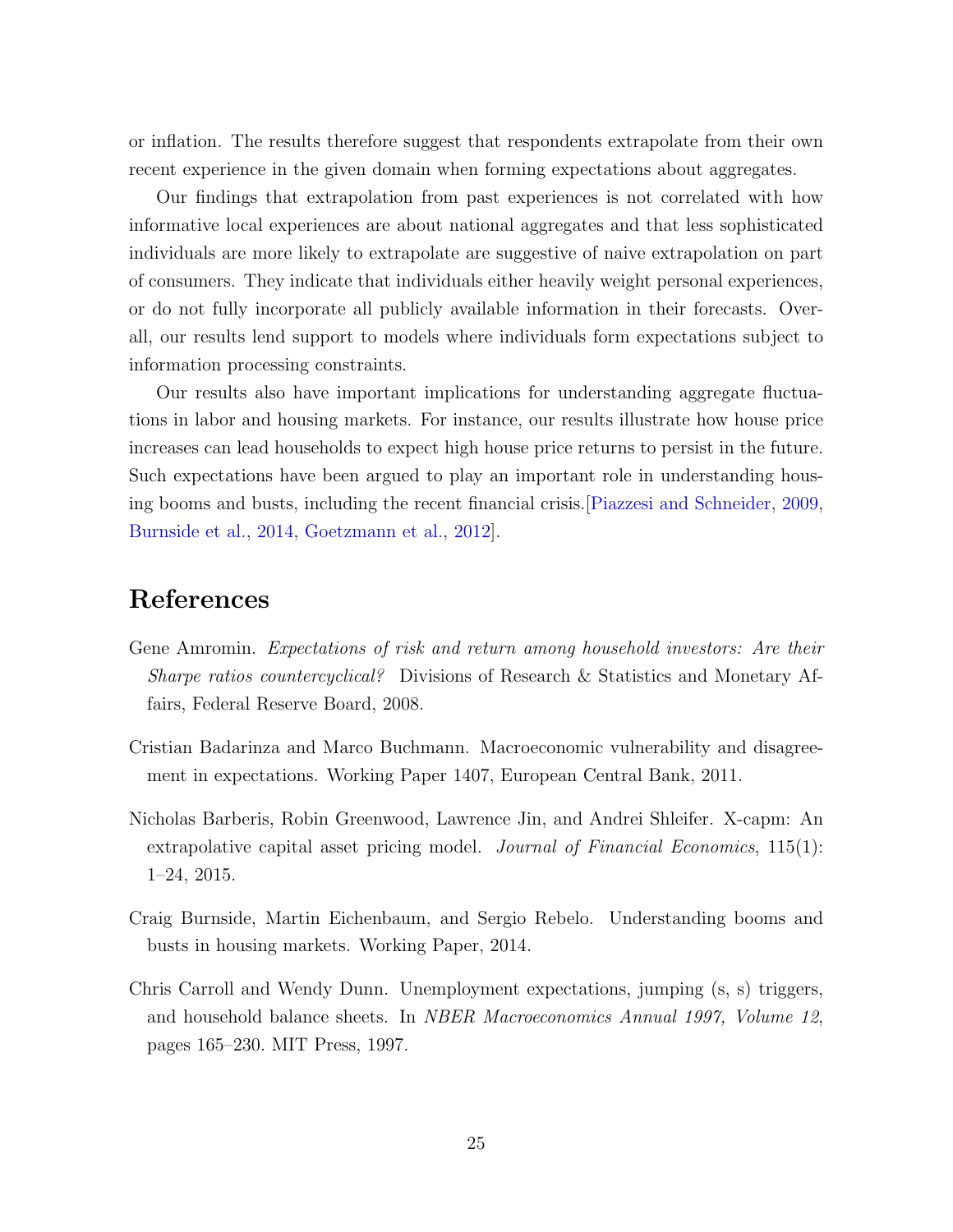- <span id="page-28-3"></span>Karl E Case and Robert J Shiller. The efficiency of the market for single-family homes. The American Economic Review, pages 125–137, 1989.
- <span id="page-28-9"></span>Alberto Cavallo, Guillermo Cruces, and Ricardo Perez-Truglia. Inflation expectations, learning and supermarket prices: Evidence from field experiments. Technical report, National Bureau of Economic Research, 2014.
- <span id="page-28-8"></span>Yao-Min Chiang, David Hirshleifer, Yiming Qian, and Ann E Sherman. Do investors learn from experience? evidence from frequent ipo investors. Review of Financial Studies, 24(5):1560–1589, 2011.
- <span id="page-28-7"></span>Alex Chinco and Christopher Mayer. Misinformed speculators and mispricing in the housing market. Technical report, National Bureau of Economic Research, 2014.
- <span id="page-28-4"></span>Olivier Coibion and Yuriy Gorodnichenko. What can survey forecasts tell us about information rigidities? Journal of Political Economy, 120(1):116–159, 2012a.
- <span id="page-28-5"></span>Olivier Coibion and Yuriy Gorodnichenko. Information rigidity and the expectations formation process: A simple framework and new facts. Working Paper 12-296, IMF, 2012b.
- <span id="page-28-11"></span>Francesco D'Acunto, Daniel Hoang, and Michael Weber. Inflation expectations and consumption expenditure. Working Paper, 2015.
- <span id="page-28-10"></span>Andy Dickerson and Francis Green. Fears and realisations of employment insecurity. Labour Economics, 19(2):198–210, 2012.
- <span id="page-28-6"></span>Xavier Gabaix. A sparsity-based model of bounded rationality. The Quarterly Journal of Economics, 129(4):1661–1710, 2014.
- <span id="page-28-2"></span>Edward L. Glaeser and Charles G. Nathanson. An extrapolative model of house price dynamics. Working Paper, 2015.
- <span id="page-28-1"></span>E.L. Glaeser, J. Gottlieb, and J. Gyourko. Can cheap credit explain the housing boom? In E. L. Glaeser and T. Sinai, editors, Housing and the Financial Crisis, pages 301– 359. University of Chicago Press, 2013.
- <span id="page-28-0"></span>William N Goetzmann, Liang Peng, and Jacqueline Yen. The subprime crisis and house price appreciation. The Journal of Real Estate Finance and Economics, 44(1-2):36–66, 2012.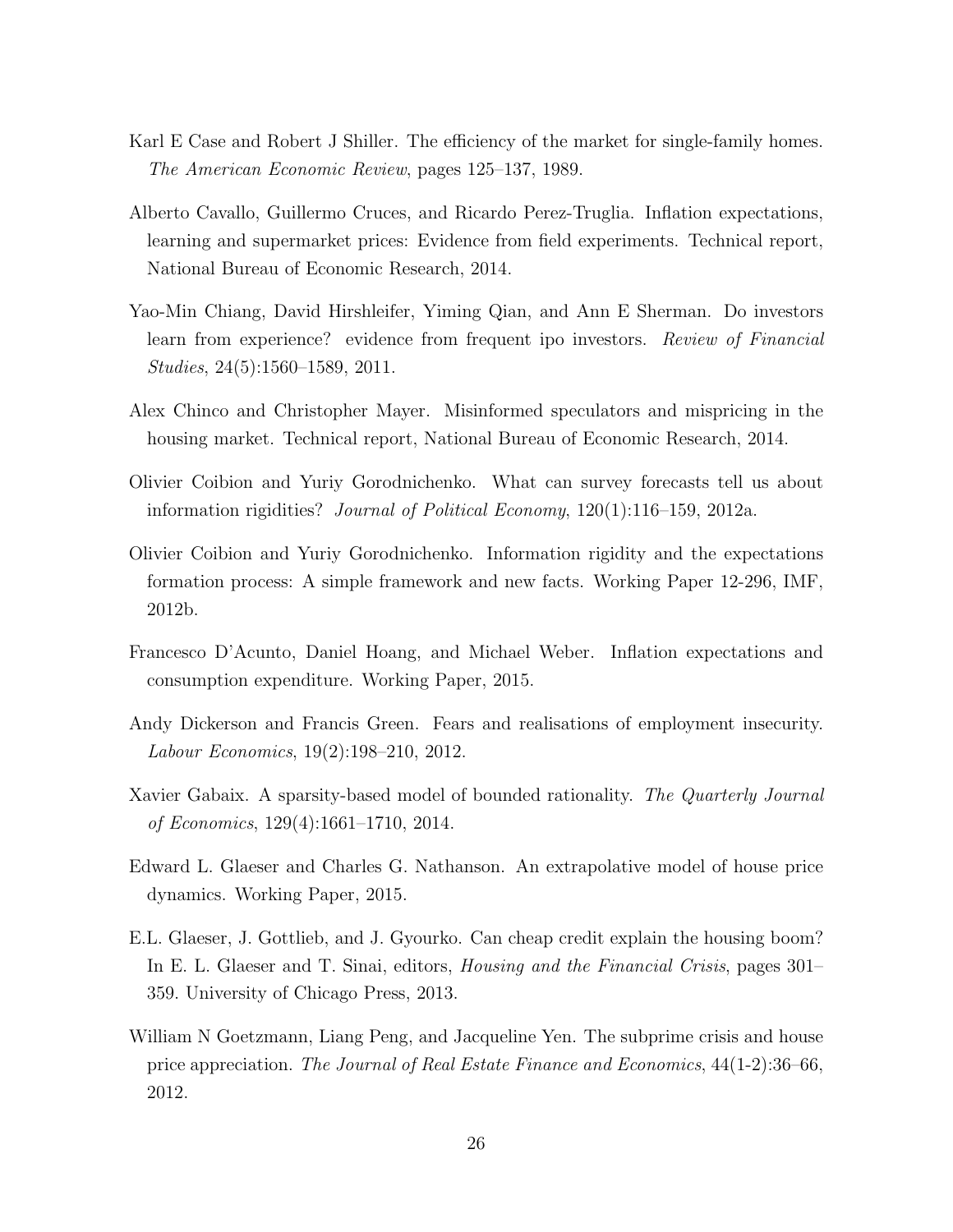- <span id="page-29-10"></span>Robin Greenwood and Stefan Nagel. Inexperienced investors and bubbles. Journal of Financial Economics, 93(2):239–258, 2009.
- <span id="page-29-6"></span>Robin Greenwood and Andrei Shleifer. Expectations of returns and expected returns. Review of Financial Studies, page hht082, 2014.
- <span id="page-29-2"></span>Adam Guren. The causes and consequences of house price momentum. Technical report, Working paper, Boston University, 2015.
- <span id="page-29-8"></span>Markku Kaustia and Samuli Knüpfer. Do investors overweight personal experience? evidence from ipo subscriptions. The Journal of Finance, 63(6):2679–2702, 2008.
- <span id="page-29-3"></span>Michael P Keane and David E Runkle. Testing the rationality of price forecasts: New evidence from panel data. The American Economic Review, pages 714–735, 1990.
- <span id="page-29-9"></span>Peter Koudijs and Hans-Joachim Voth. Leverage and beliefs: Personal experience and risk taking in margin lending. Working Paper 19957, National Bureau of Economic Research, March 2014.
- <span id="page-29-11"></span>Isaac M Lipkus, Greg Samsa, and Barbara K Rimer. General performance on a numeracy scale among highly educated samples. Medical Decision Making, 21(1):37–44, 2001.
- <span id="page-29-12"></span>A Lusardi. Household saving behavior: The role of literacy, information and financial education programs. In C. Foote, L. Goette, and S. Meier, editors, Policymaking Insights from Behavioral Economics, pages 109–149. Federal Reserve Bank of Boston, 2009.
- <span id="page-29-4"></span>Carlos Madeira and Basit Zafar. Heterogeneous inflation expectations, learning, and market outcomes. Journal of Money, Credit, and Banking, 47(5):867–896, 2015.
- <span id="page-29-7"></span>Ulrike Malmendier and Stefan Nagel. Depression babies: Do macroeconomic experiences affect risk taking? The Quarterly Journal of Economics, 126(1):373–416, 2011.
- <span id="page-29-1"></span>Ulrike Malmendier and Stefan Nagel. Learning from inflation experiences. Working Paper, 2013.
- <span id="page-29-0"></span>Charles F Manski. Measuring expectations. Econometrica, 72(5):1329–1376, 2004.
- <span id="page-29-5"></span>Kristoffer Nimark. Speculative dynamics in the term structure of interest rates. Working Paper 1194, Universitat Pompeu Fabra. Departamento de Economía y Empresa), 2010.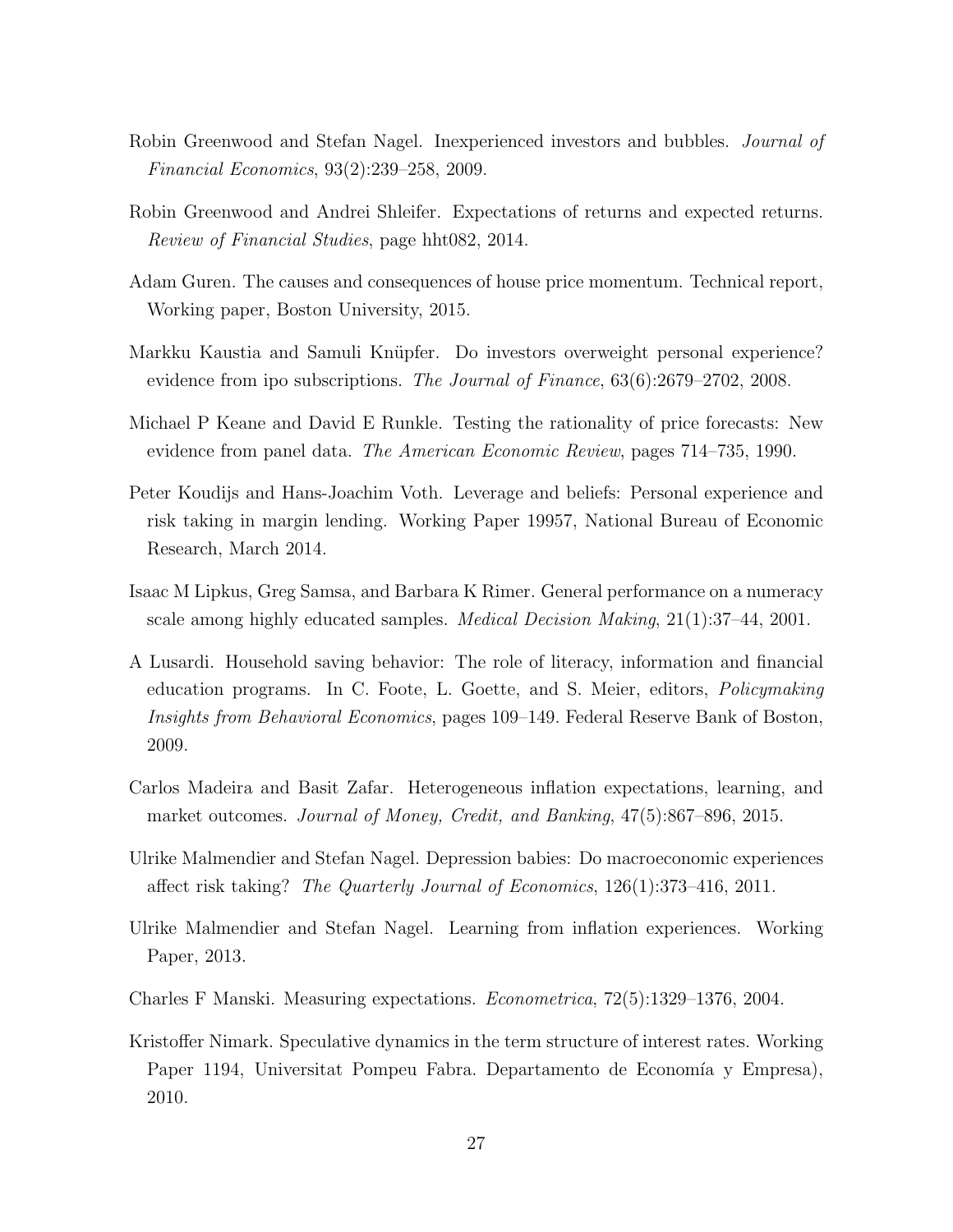- <span id="page-30-0"></span>Monika Piazzesi and Martin Schneider. Momentum traders in the housing market: Survey evidence and a search model. The American Economic Review, 99(2):pp. 406–411, 2009.
- <span id="page-30-3"></span>Ricardo Reis. Inattentive consumers. Journal of monetary Economics, 53(8):1761–1800, 2006.
- <span id="page-30-10"></span>Nicola Gennaioli Yueran Ma Andrei Shleifer. Expectations and investment. Technical report, National Bureau of Economic Research, 2015.
- <span id="page-30-2"></span>Christopher A Sims. Implications of rational inattention. Journal of monetary Economics, 50(3):665–690, 2003.
- <span id="page-30-4"></span>Christopher A Sims. inflation expectations, uncertainty and monetary policy. Technical report, Bank for International Settlements, Monetary and Economic Department, 2009.
- <span id="page-30-9"></span>Melvin Stephens Jr. Job loss expectations, realizations, and household consumption behavior. Review of Economics and statistics, 86(1):253–269, 2004.
- <span id="page-30-7"></span>Johannes Stroebel and Joseph Vavra. House prices, local demand, and retail prices. Technical report, National Bureau of Economic Research, 2014.
- <span id="page-30-1"></span>Daniel L Tortorice. Unemployment expectations and the business cycle. The BE Journal of Macroeconomics, 12(1), 2011.
- <span id="page-30-6"></span>Annette Vissing-Jorgensen. Perspectives on behavioral finance: Does" irrationality" disappear with wealth? evidence from expectations and actions. In NBER Macroeconomics Annual 2003, Volume 18, pages 139–208. The MIT Press, 2004.
- <span id="page-30-8"></span>Neil D Weinstein. Unrealistic optimism about future life events. Journal of personality and social psychology, 39(5):806, 1980.
- <span id="page-30-5"></span>Michael Woodford. Macroeconomic analysis without the rational expectations hypothesis. Annu. Rev. Econ., 5(1):303–346, 2013.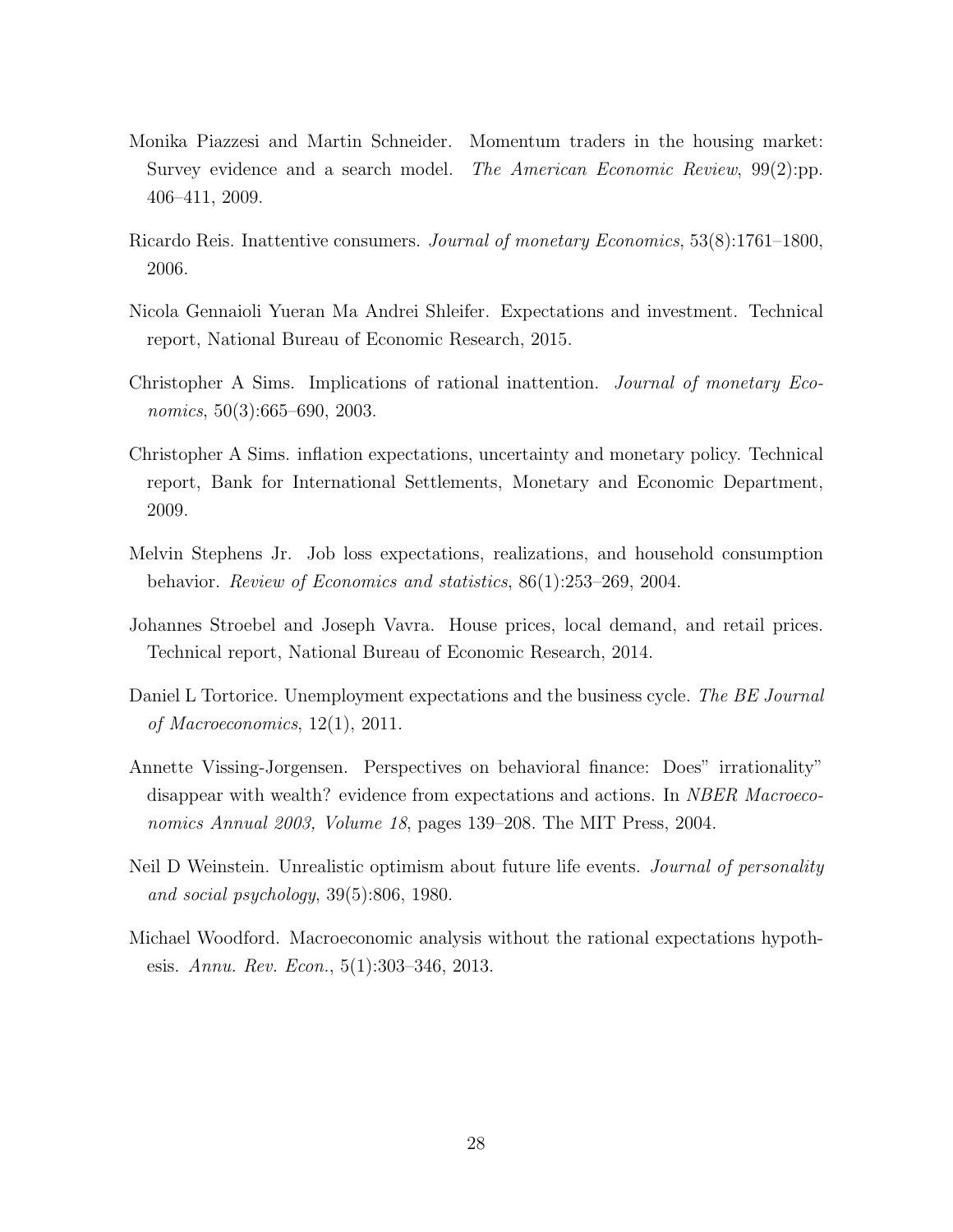<span id="page-31-0"></span>Figure 1: Distribution of Expected National House Price Changes



The figure shows the distribution of expected house prices changes for the coming year in percentage points as stated by the respondents in our sample.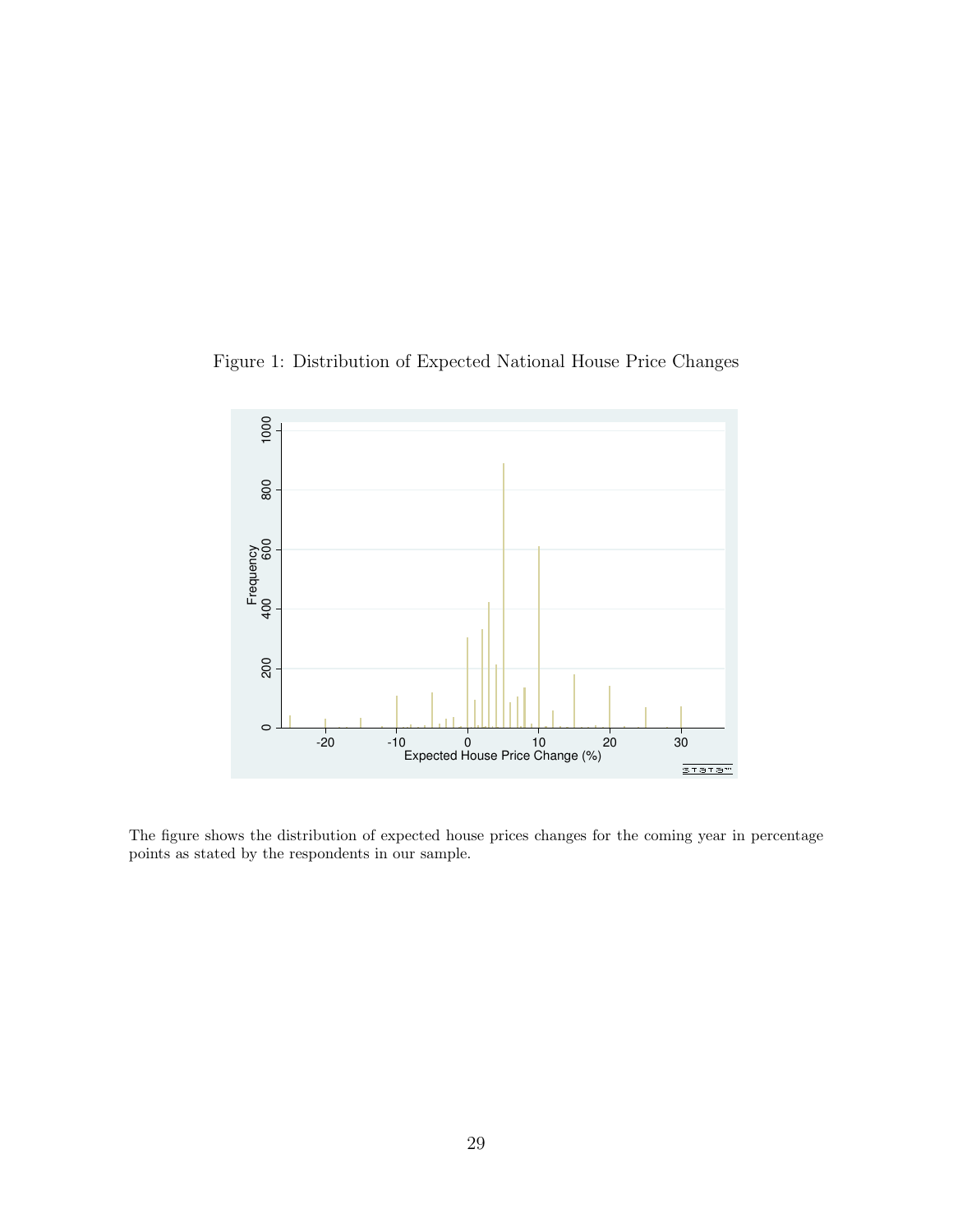

<span id="page-32-0"></span>Figure 2: Local House Price Experience and National House Price Expectation

(a) ZIP Level House Price Change



(b) State Level House Price Change

The figure shows the relationship between local house price changes in the past calendar year where the respondent lives and expected national house price changes in the next year. For each decile of past price changes in the respondent's ZIP code, Panel A shows the average past house price changes and the average expected national house price changes. Panel B shows the average past house price changes and the average expected national house price changes for each state.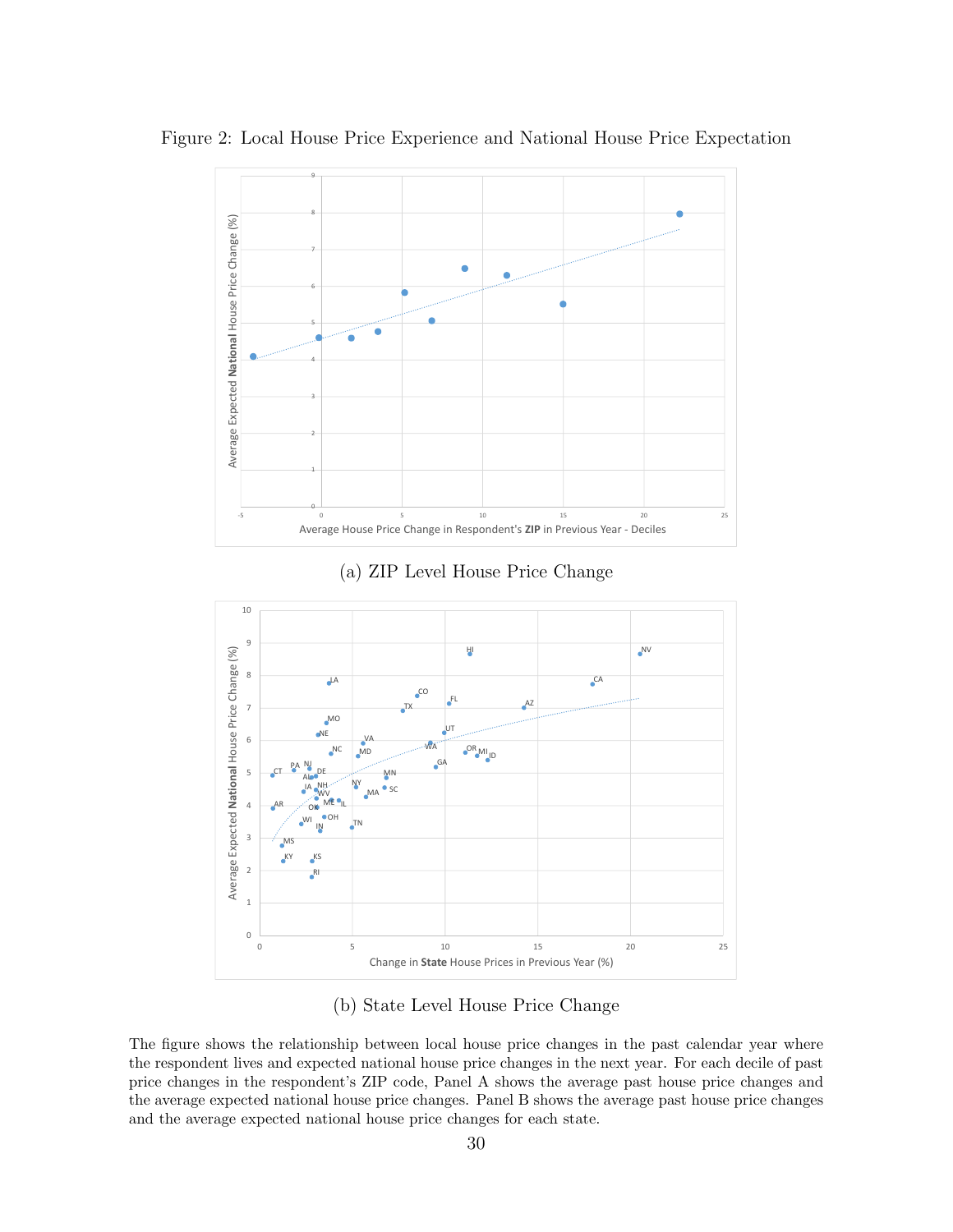

<span id="page-33-0"></span>

Panel A shows yearly changes in house prices in Arizona, Indiana and New York. The remaining panels show how the weighted house price changes as the weighting parameter  $\lambda$  changes. The weighting parameter  $\lambda$  determines the weighting of past returns when past experience is experience of respondents with experience horizons of 5, 10, 20 and 30 years in Arizona (Panel B), New York (Panel C) and Indiana (Panel D) changes as the weighting parameter λ changes. The weighting parameter λ determines the weighting of past returns when past experience is Panel A shows yearly changes in house prices in Arizona, Indiana and New York. The remaining panels show how the weighted house price experience of respondents with experience horizons of 5, 10, 20 and 30 years in Arizona (Panel B), New York (Panel C) and Indiana (Panel D) measured by a weighted average of past house price changes according to Equation 2 measured by a weighted average of past house price changes according to Equation [2](#page-13-1)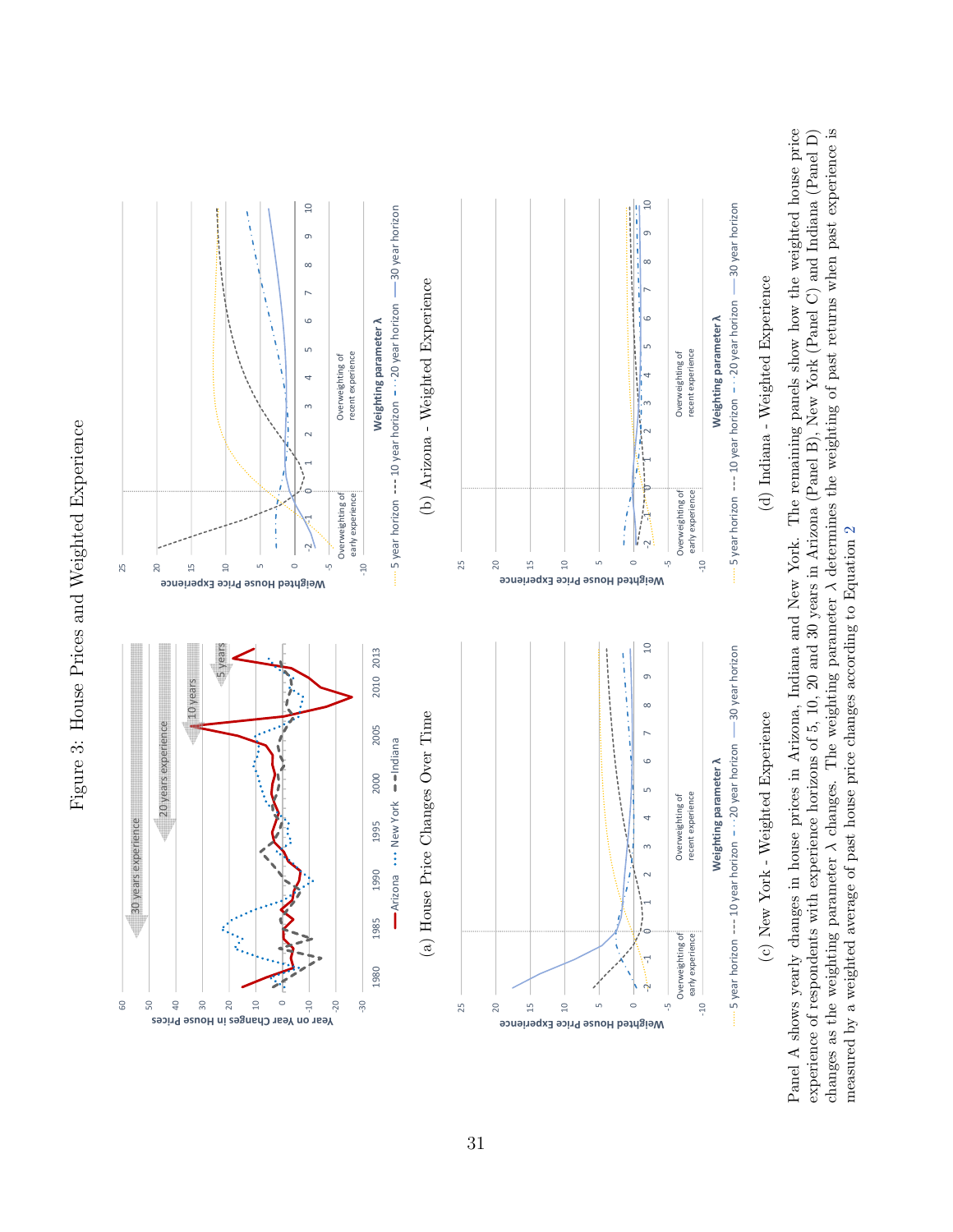

<span id="page-34-0"></span>Figure 4: Weighted Average of ZIP Code House Prices and Expectation

(a) Fixed Year Horizons (All Respondents)



(b) Individual Specific Horizons (Respondents with Years Lived in ZIP Available)

For each horizon, the figure shows how the  $R^2$  of the regression estimates of Equation [1](#page-10-1) changes as the weighting parameter  $\lambda$  changes. The weighting parameter  $\lambda$  determines the weighting of past returns when past experience is measured by a weighted average of past house price changes according to Equation [2.](#page-13-1)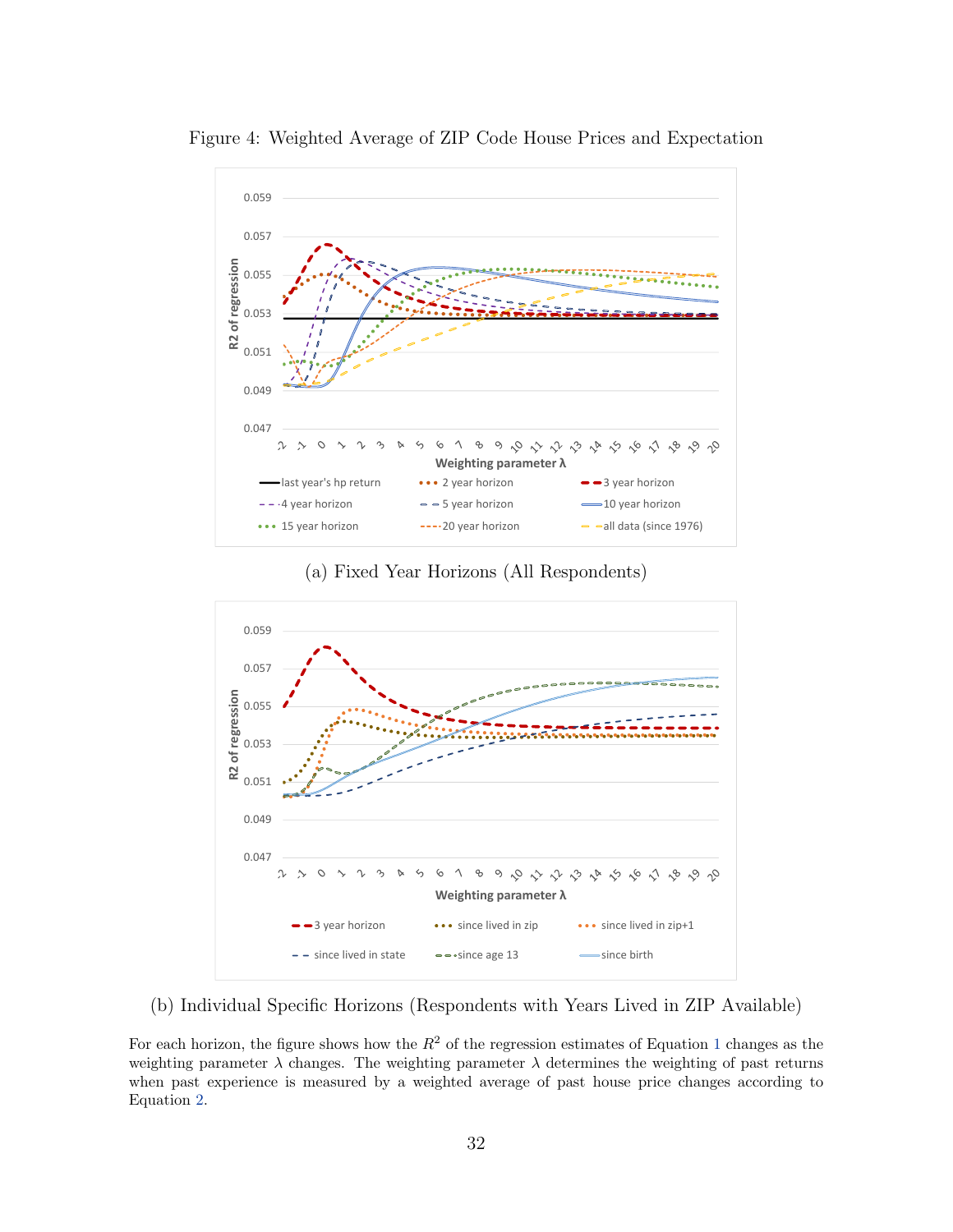<span id="page-35-0"></span>

Figure 5: Weights Implied by Optimal Weighting Parameter - ZIP Code House Prices

The figure shows the weights on the house price returns in the past 10 years implied by the optimal weighting parameters corresponding to the specifications with the highest  $R^2$  as shown in Table [5.](#page-41-0)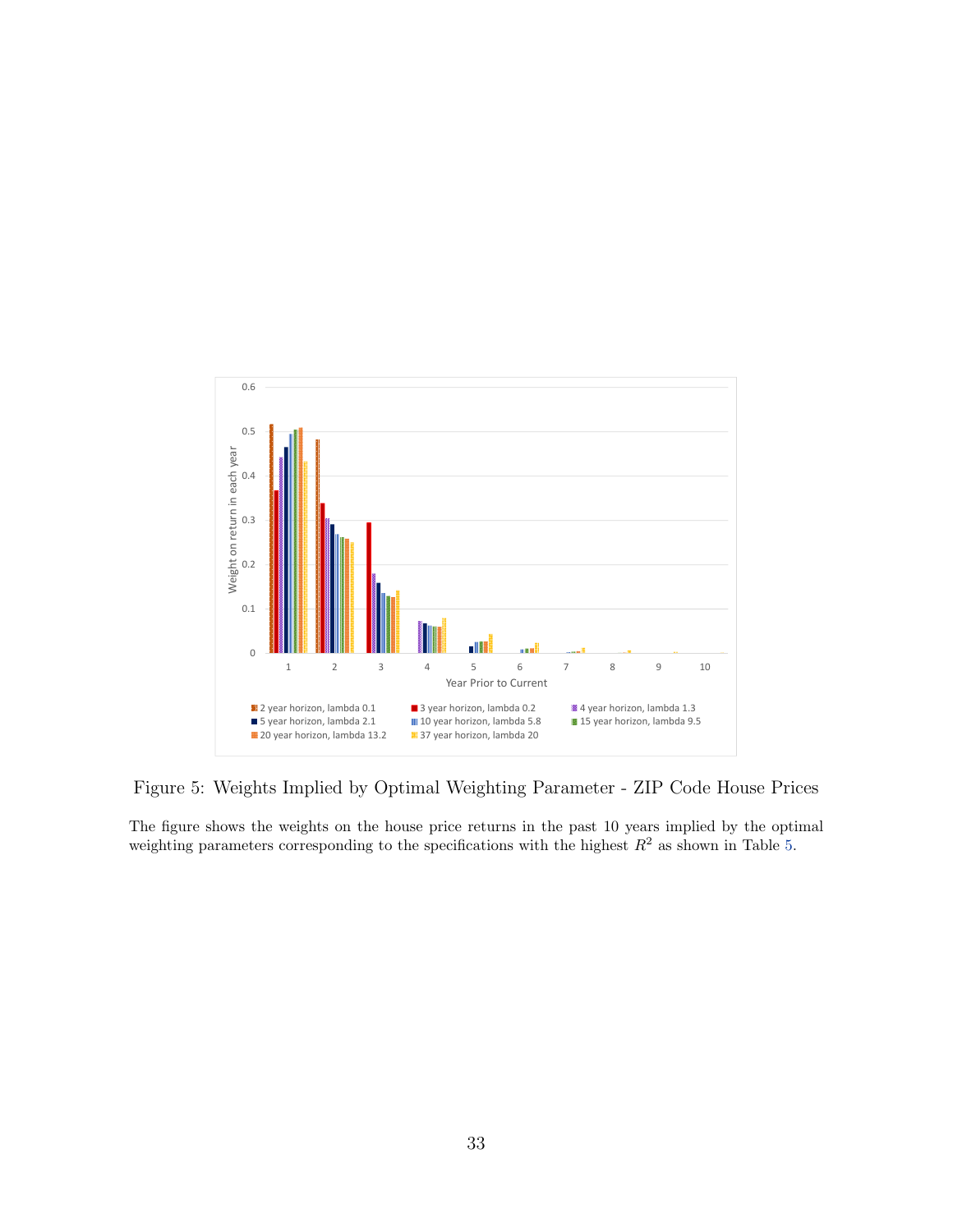<span id="page-36-0"></span>

Figure 6: Employment Status and Unemployment Expectations Over Time

The figure shows the average percentage chance of US unemployment being higher a year later as reported by respondents of the Survey of Consumer Expectations (SCE) in each month, split by whether respondents are currently employed or searching for work.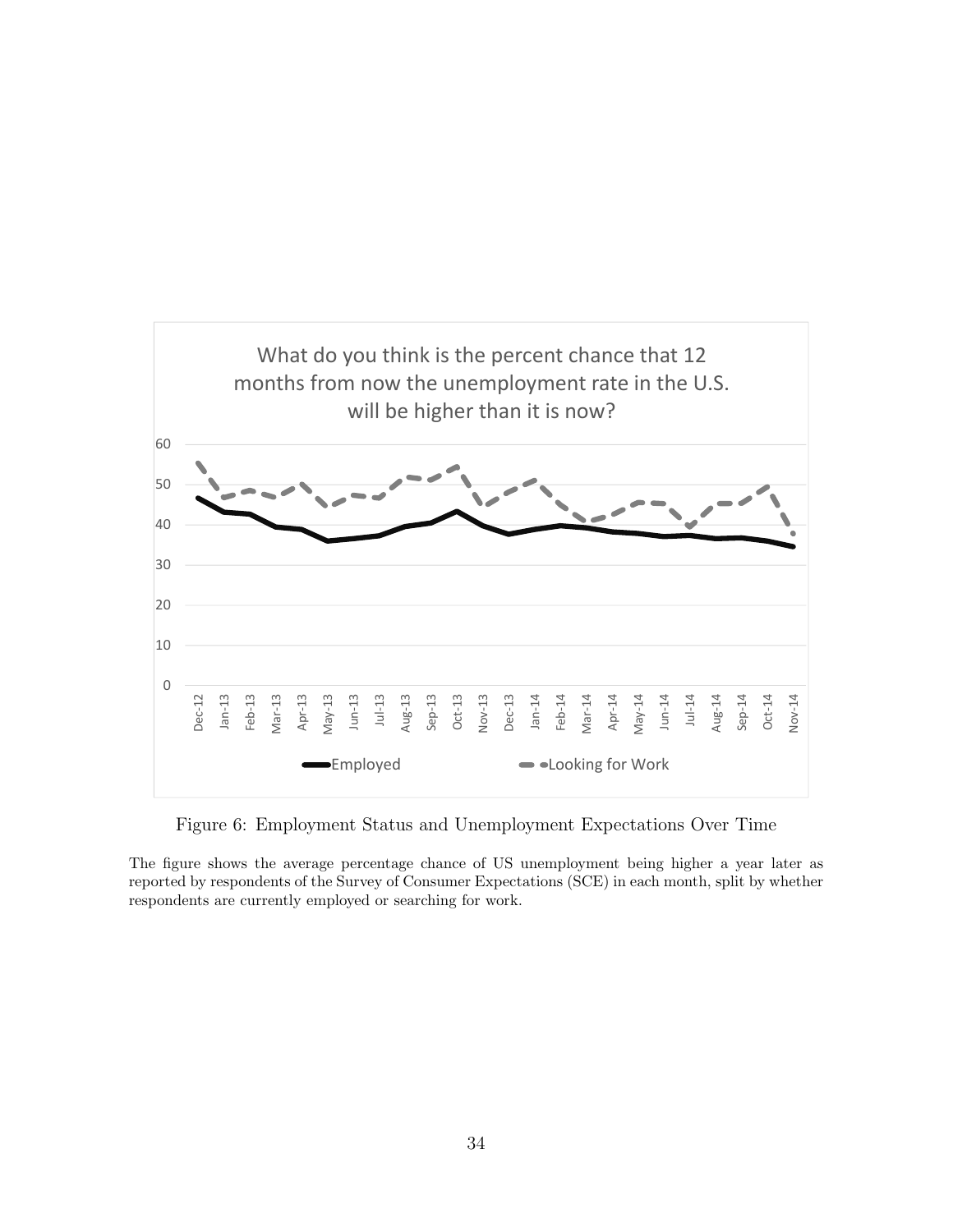<span id="page-37-0"></span>

|                                              | N     | Mean   | Std. Dev. | 25th<br>pctile | 50th<br>pctile | 75th<br>pctile |
|----------------------------------------------|-------|--------|-----------|----------------|----------------|----------------|
| <b>Respondent Characteristics</b>            |       |        |           |                |                |                |
| Age                                          | 4,221 | 51.3   | 14.1      | 40             | 52             | 62             |
| White                                        | 4,221 | 0.87   | 0.33      | 1              | 1              | 1              |
| <b>Black</b>                                 | 4,221 | 0.07   | 0.26      | 0              | 0              | 0              |
| Male                                         | 4,221 | 0.56   | 0.50      | 0              | 1              | 1              |
| Married                                      | 4,221 | 0.70   | 0.46      | 0              | 1              | 1              |
| College (at beginning of sample)             | 4,221 | 0.56   | 0.50      | 0              | 1              | 1              |
| Income                                       | 4,221 | 89,253 | 53,204    | 45,000         | 87,500         | 125,000        |
| Numeracy score                               | 2,947 | 0.80   | 0.21      | 0.6            | 0.8            | 1.0            |
| Homeowner                                    | 4,221 | 0.78   | 0.42      | 1              | 1              | 1              |
| Years lived in current ZIP                   | 4,218 | 12.9   | 10.9      | 4.5            | 9.5            | 18.0           |
| Years lived in current state                 | 4,217 | 34.7   | 19.9      | 18.0           | 34.0           | 50.0           |
| <b>Expected House Price Changes</b>          |       |        |           |                |                |                |
| Expected house price change (point estimate) | 4,221 | 5.4    | 9.3       | 2.0            | 5.0            | 10.0           |
| Expected house price change (distribution)   | 4,221 | 4.3    | 4.6       | 1.6            | 4.1            | 6.8            |
| Standard devation of expected price change   | 4,221 | 15.3   | 10.5      | 7.3            | 13.2           | 21.0           |
| Expected probability of price change > 12%   | 4,221 | 11.8   | 23.3      | 0.0            | 0.0            | 10.0           |
| Expected house price change - 3 year horizon | 4,194 | 6.3    | 9.7       | 2.5            | 5.0            | 10.0           |
| <b>Past House Price Experience</b>           |       |        |           |                |                |                |
| Prior year house price change in ZIP         | 3,001 | 7.1    | 7.5       | 1.9            | 6.0            | 11.6           |
| Prior year house price change in state       | 4,221 | 7.0    | 5.4       | 3.3            | 5.8            | 9.8            |
| Prior year house price change in MSA         | 3,580 | 6.6    | 6.1       | 2.1            | 5.2            | 10.5           |

### Table 1: House Price Sample Summary Statistics

The table shows mean, standard deviation and the  $25<sup>th</sup>$ ,  $50<sup>th</sup>$  and  $75<sup>th</sup>$  percentile for the characteristics, house price expectations and past house price experience of respondents of the Survey of Consumer Expectations (SCE) used throughout the paper. A respondent's numeracy score is the percentage of numeracy and financial literacy questions answered correctly.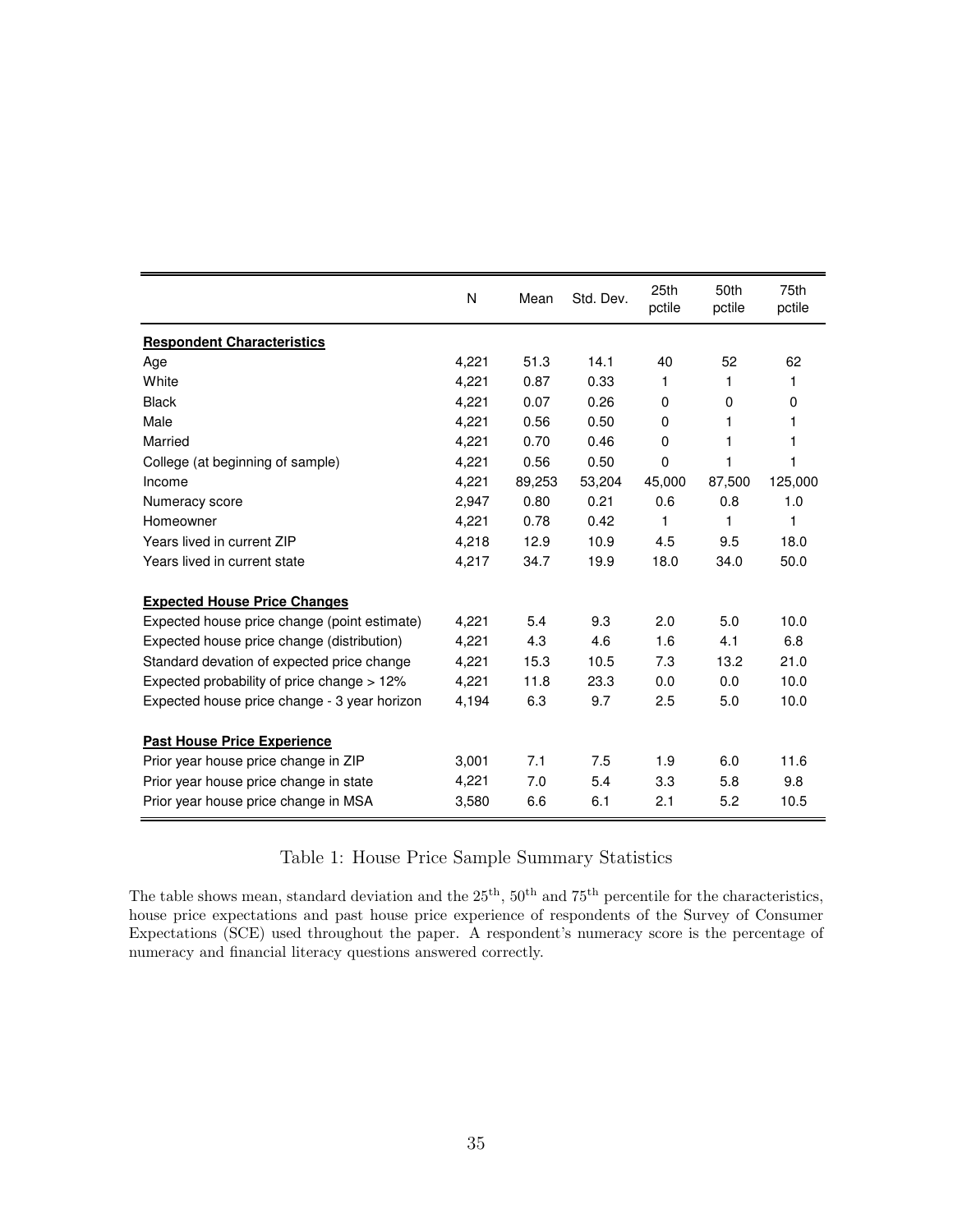<span id="page-38-0"></span>

|                            |                    |              |              |                     |             | <b>Current Employment Status</b> |                       |               |
|----------------------------|--------------------|--------------|--------------|---------------------|-------------|----------------------------------|-----------------------|---------------|
|                            |                    |              | Employed     | Looking for<br>Work | Retired     | Student                          | Out of Labor<br>Force | Total         |
|                            | <b>New Entrant</b> | N<br>$%$ row | 3,133<br>69  | 269<br>6            | 834<br>18   | 41                               | 277<br>6              | 4,554<br>100  |
|                            | Employed           | N<br>$%$ row | 16,078<br>98 | 148                 | 98          | 35<br>0                          | 48<br>0               | 16,407<br>100 |
| Previous Employment Status | Looking for Work   | N<br>$%$ row | 204<br>18    | 815<br>71           | 72<br>6     | 14                               | 51<br>4               | 1,156<br>100  |
|                            | Retired            | N<br>$%$ row | 105<br>2     | 62                  | 4,654<br>95 | 4<br>0                           | 62                    | 4,887<br>100  |
|                            | Student            | N<br>$%$ row | 32<br>16     | 12<br>6             | 3<br>2      | 143<br>73                        | 7<br>4                | 197<br>100    |
|                            | Out of Labor Force | N<br>$%$ row | 57<br>4      | 43<br>3             | 75<br>5     | 7                                | 1,232<br>87           | 1,414<br>100  |
|                            | Total              | N<br>$%$ row | 19,609<br>69 | 1,349<br>5          | 5,736<br>20 | 244<br>1                         | 1,677<br>6            | 28,615<br>100 |

Table 2: Employment Status Transitions from Month to Month

The table shows the number of observations for each combination of current and previous employment status reported by respondents in the Survey of Consumer Expectations (SCE). A respondent's previous employment status is unknown when she first enters the survey. In later modules, a respondent's previous employment status is the respondent's employment status in the previous survey module she participated in.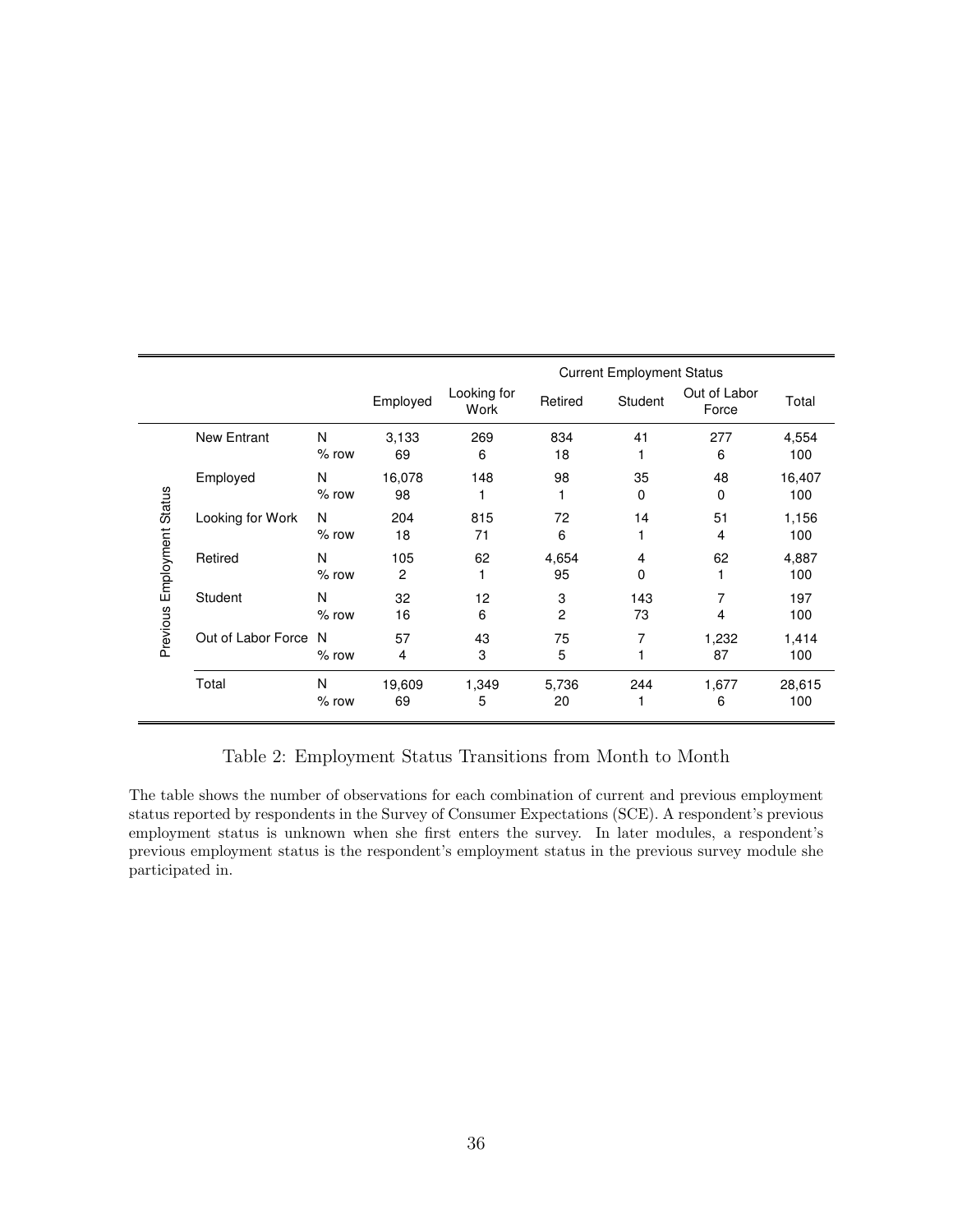<span id="page-39-0"></span>

|                               |             | Ш                                                          | $\mathbf{III}$ |
|-------------------------------|-------------|------------------------------------------------------------|----------------|
|                               | ZIP         | <b>MSA</b>                                                 | <b>State</b>   |
|                               |             | <b>Expected Change in US House Prices - Next Year</b>      |                |
| Past Local House Price Return | $0.0880***$ | $0.119***$                                                 | $0.125***$     |
|                               | (0.0222)    | (0.0267)                                                   | (0.0369)       |
| <b>Time Fixed Effects</b>     | Y           | Υ                                                          | Υ              |
| Demographics                  | Υ           | Υ                                                          | Υ              |
| Number of observations        | 3,001       | 3,580                                                      | 4,221          |
| R squared                     | 0.0528      | 0.0465                                                     | 0.0423         |
|                               |             | <b>Expected Change in US House Prices - 3 Year Horizon</b> |                |
| Past Local House Price Return | 0.0938***   | $0.104***$                                                 | $0.0918*$      |
|                               | (0.0311)    | (0.0327)                                                   | (0.0528)       |
| <b>Time Fixed Effects</b>     | Y           | Y                                                          | Y              |
| Demographics                  | Y           | Υ                                                          | Υ              |
| Number of observations        | 2,988       | 3,556                                                      | 4,194          |
| R squared                     | 0.0563      | 0.0457                                                     | 0.0374         |

#### Table 3: Previous Year's House Prices Change and House Price Expectations

The table shows regression estimates of Equation [1.](#page-10-1) The dependent variable is the expected change in house prices in percentage points as stated by the respondent. Past house price return is the return in the previous calendar year in the state (column 1), ZIP code (column 2) or MSA (column 3) where the respondent lives. Standard errors are clustered at the state level. Time fixed effects are included for each survey month. Demographics include indicators for each of the 11 possible categories eliciting household income in the survey, respondents' age and age squared and indicators for whether respondents own their home, are male, married, went to college and are white or black.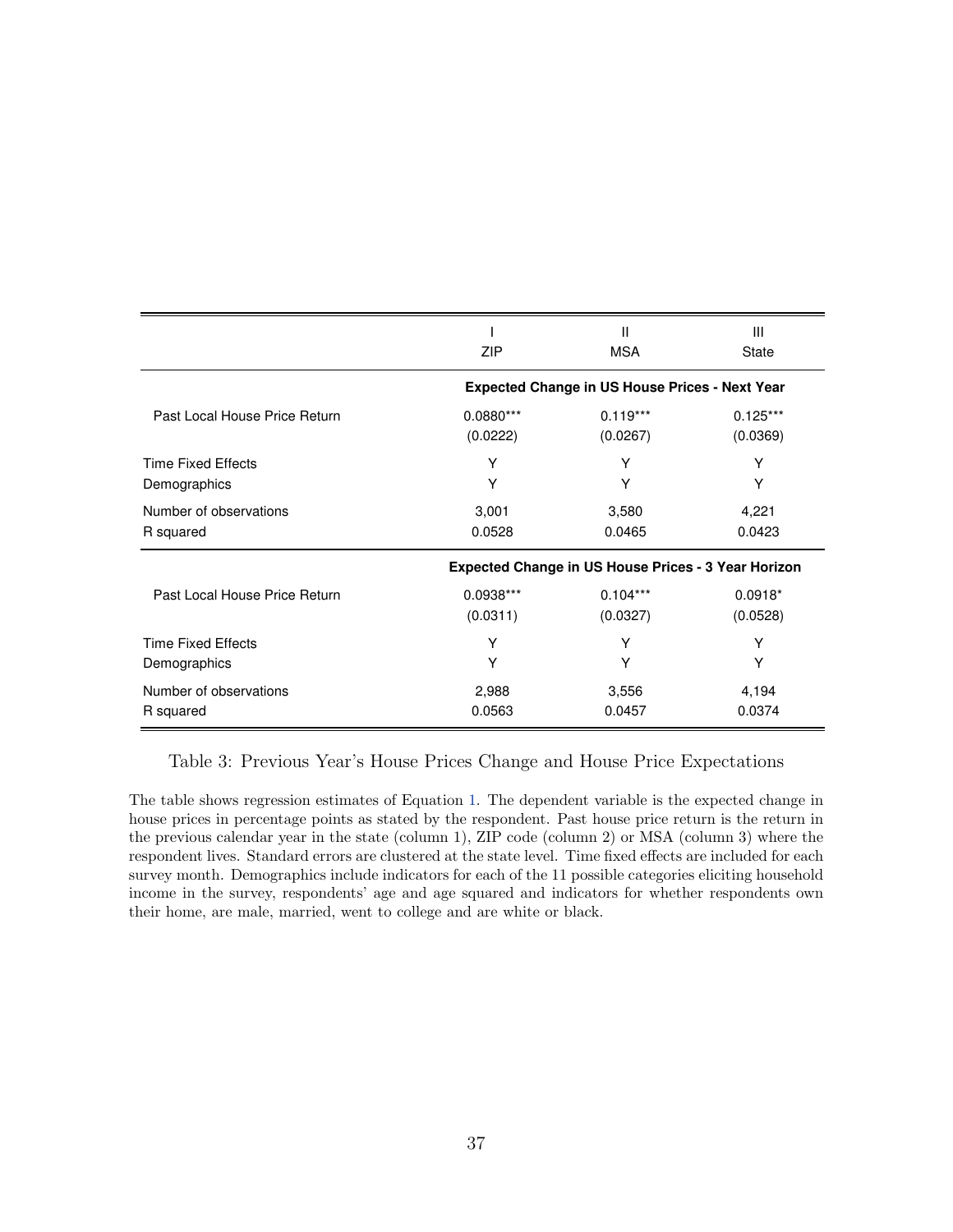<span id="page-40-0"></span>

|                                |            | Std of expected house price change |              |
|--------------------------------|------------|------------------------------------|--------------|
|                                |            | Ш                                  | Ш            |
|                                | ZIP        | MSA                                | <b>State</b> |
| Std of returns since           |            |                                    |              |
| 5 years ago                    | $0.249***$ | $0.272***$                         | $0.182**$    |
|                                | (0.0647)   | (0.0856)                           | (0.0779)     |
| 10 years ago                   | $0.133**$  | $0.137***$                         | 0.0813       |
|                                | (0.0521)   | (0.0454)                           | (0.0510)     |
| 20 years ago                   | $0.160**$  | $0.156**$                          | 0.0695       |
|                                | (0.0779)   | (0.0587)                           | (0.0638)     |
| 1976 (all available data)      | $0.198*$   | $0.174**$                          | 0.0727       |
|                                | (0.103)    | (0.0783)                           | (0.0677)     |
| Last year's house price return | Y          | Υ                                  | Y            |
| Demographics                   | Y          | Υ                                  | Y            |
| Number of observations         | 3001       | 3580                               | 4221         |

#### Table 4: Past Variation in House Price and Expected Variation

The table shows regression estimates of Equation [1.](#page-10-1) The dependent variable is the standard deviation of expected change in house prices in percentage points as stated by the respondent. For each horizon, the table shows the estimated coefficient on the standard deviation of experienced returns with standard errors clustered at the state level in parentheses. The standard deviation of past house price returns is based on house prices in the ZIP code (column 1), MSA (column 2) and state (column 3) where the respondent lives. Standard errors are clustered at the state level. Time fixed effects are included for each survey month. In all specifications, demographics include indicators for each of the 11 possible categories eliciting household income in the survey, respondents' age and age squared and indicators for whether respondents own their home, are male, married, went to college and are white or black.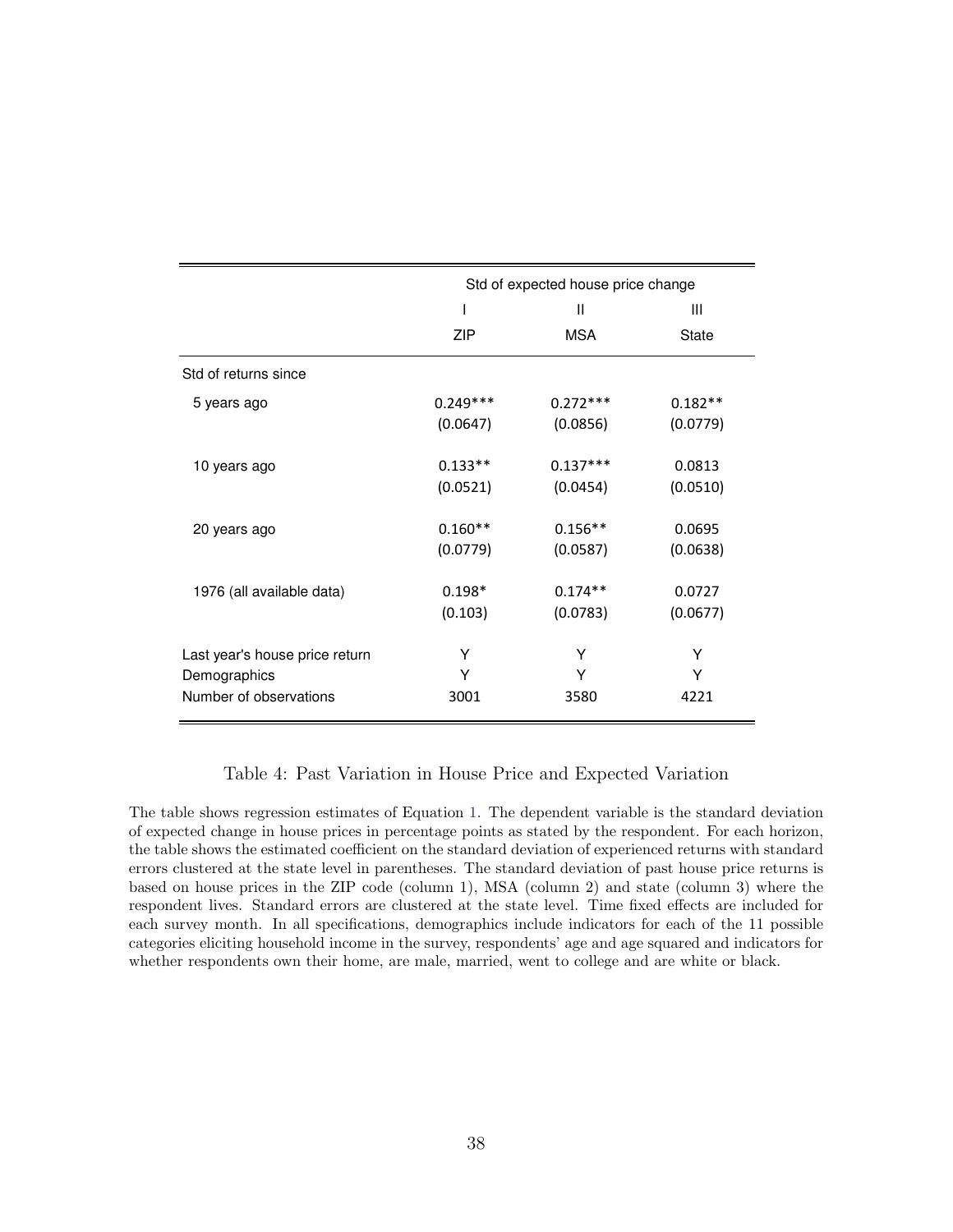<span id="page-41-0"></span>

|                                     |        |      | Best Fit Parameters for Weighted Past Experiences |                                     |                                      |
|-------------------------------------|--------|------|---------------------------------------------------|-------------------------------------|--------------------------------------|
|                                     | $R^2$  | λ    | coefficient                                       | standard<br>error of<br>coefficient | effect of 1<br>standard<br>deviation |
| <b>Fixed year horizons</b>          |        |      |                                                   |                                     |                                      |
| 2 years                             | 5.505% | 0.1  | 0.146                                             | 0.031                               | 0.816                                |
| 3 years                             | 5.659% | 0.2  | 0.198                                             | 0.035                               | 0.972                                |
| 4 years                             | 5.587% | 1.3  | 0.192                                             | 0.036                               | 0.883                                |
| 5 years                             | 5.571% | 2.1  | 0.190                                             | 0.037                               | 0.863                                |
| 10 years                            | 5.541% | 5.8  | 0.186                                             | 0.038                               | 0.833                                |
| 15 years                            | 5.532% | 9.5  | 0.185                                             | 0.038                               | 0.824                                |
| 20 years                            | 5.528% | 13.2 | 0.184                                             | 0.038                               | 0.820                                |
| all data (since 1976)               | 5.508% | 20.0 | 0.203                                             | 0.044                               | 0.810                                |
| Number of individuals               |        |      | 3,001                                             |                                     |                                      |
| <b>Individual specific horizons</b> |        |      |                                                   |                                     |                                      |
| 3 years                             | 5.817% | 0.1  | 0.207                                             | 0.036                               | 1.016                                |
| years lived in zip                  | 5.422% | 1.1  | 0.148                                             | 0.038                               | 0.630                                |
| years lived in $zip + 1$            | 5.486% | 1.6  | 0.174                                             | 0.041                               | 0.694                                |
| years lived in state                | 5.461% | 20.0 | 0.140                                             | 0.039                               | 0.681                                |
| age                                 | 5.656% | 20.0 | 0.208                                             | 0.043                               | 0.842                                |
| years since age 13                  | 5.626% | 14.3 | 0.217                                             | 0.047                               | 0.834                                |
| Number of individuals               |        |      | 2,942                                             |                                     |                                      |

Table 5: Best Fit Parameters for Weighted ZIP Code Average as Measure of Experience

For each horizon, the table shows the parameters of the specifications with the highest  $R^2$ . The top panel shows results for fixed year horizons. The bottom panel considers individual specific horizons. Information on how long respondents have lived in their current area is not available for all respondents; as a result, we report a lower number of observations in the bottom panel.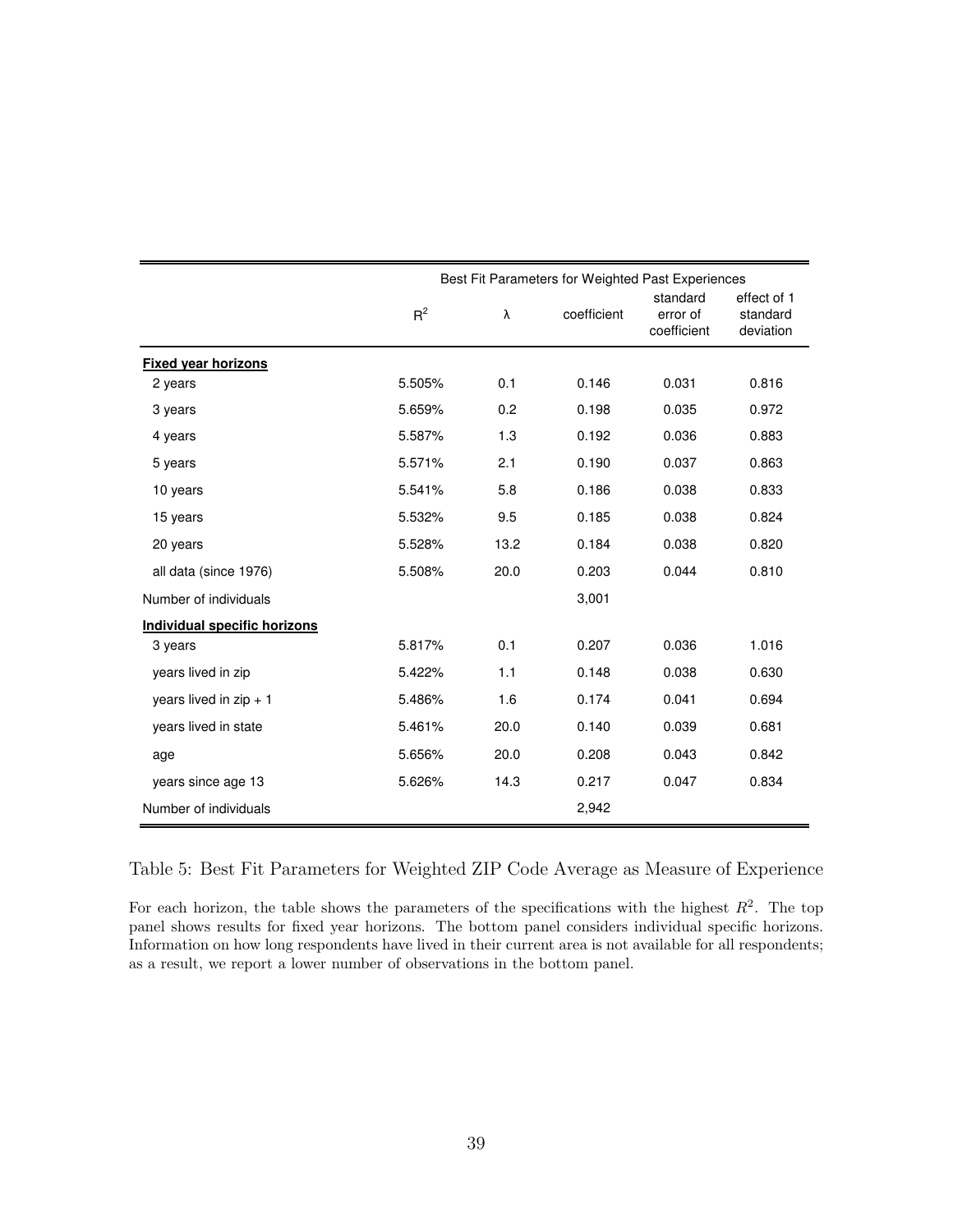<span id="page-42-0"></span>

|                                                                              |                        | Percent Chance US Unemployment Higher in a Year |                     |                     |
|------------------------------------------------------------------------------|------------------------|-------------------------------------------------|---------------------|---------------------|
|                                                                              |                        | $\mathbf{I}$                                    | Ш                   | IV                  |
| <b>Employment Status</b><br>Employed                                         |                        | (omitted)                                       |                     |                     |
| Looking for Work                                                             | 8.015***<br>(1.260)    | $6.619***$<br>(1.252)                           | 4.855***<br>(0.983) | 4.019***<br>(0.951) |
| Retired                                                                      | $-3.039***$<br>(0.718) | $-3.530***$<br>(0.923)                          | 1.268<br>(1.073)    | 1.123<br>(1.049)    |
| Student                                                                      | 0.457<br>(2.357)       | 0.421<br>(2.224)                                | 1.660<br>(2.141)    | 1.390<br>(2.050)    |
| Out of the Labor Force                                                       | 3.808***<br>(1.264)    | 1.939<br>(1.300)                                | 1.500<br>(1.471)    | 1.121<br>(1.410)    |
| Local Unemployment Rate                                                      |                        |                                                 | 3.171<br>(2.035)    |                     |
| Local Unemployment (Decile Indicators)                                       |                        | Υ                                               |                     | Υ                   |
| <b>Time Fixed Effects</b><br>Demographics<br><b>Individual Fixed Effects</b> | Y                      | Y<br>Y                                          | Υ<br>Y<br>Υ         | Y<br>Υ<br>Υ         |
| Average of dependent variable                                                | 38.82                  | 38.82                                           | 38.82               | 38.82               |
| Number of observations<br>Number of individuals                              | 28,615<br>4,554        | 28,615<br>4,554                                 | 28,615<br>4,554     | 28,615<br>4,554     |

#### Table 6: Effect of Employment Status on Unemployment Expectations

The table shows regression estimates of Equation [1.](#page-10-1) Standard errors are clustered at the respondent level. The dependent variable is the percentage chance of US unemployment being higher a year later as stated by the respondent. Employment status is each respondent's self reported current employment status. Local unemployment is the unemployment rate in the ZIP code the respondent lives in. Time fixed effects are included for each survey month. In all specifications, demographics include indicators for each of the 11 possible categories eliciting household income in the survey. When no individual fixed effects are included, demographics also include respondents' age and age squared, indicators for whether respondents are male, married, went to college and are white or black.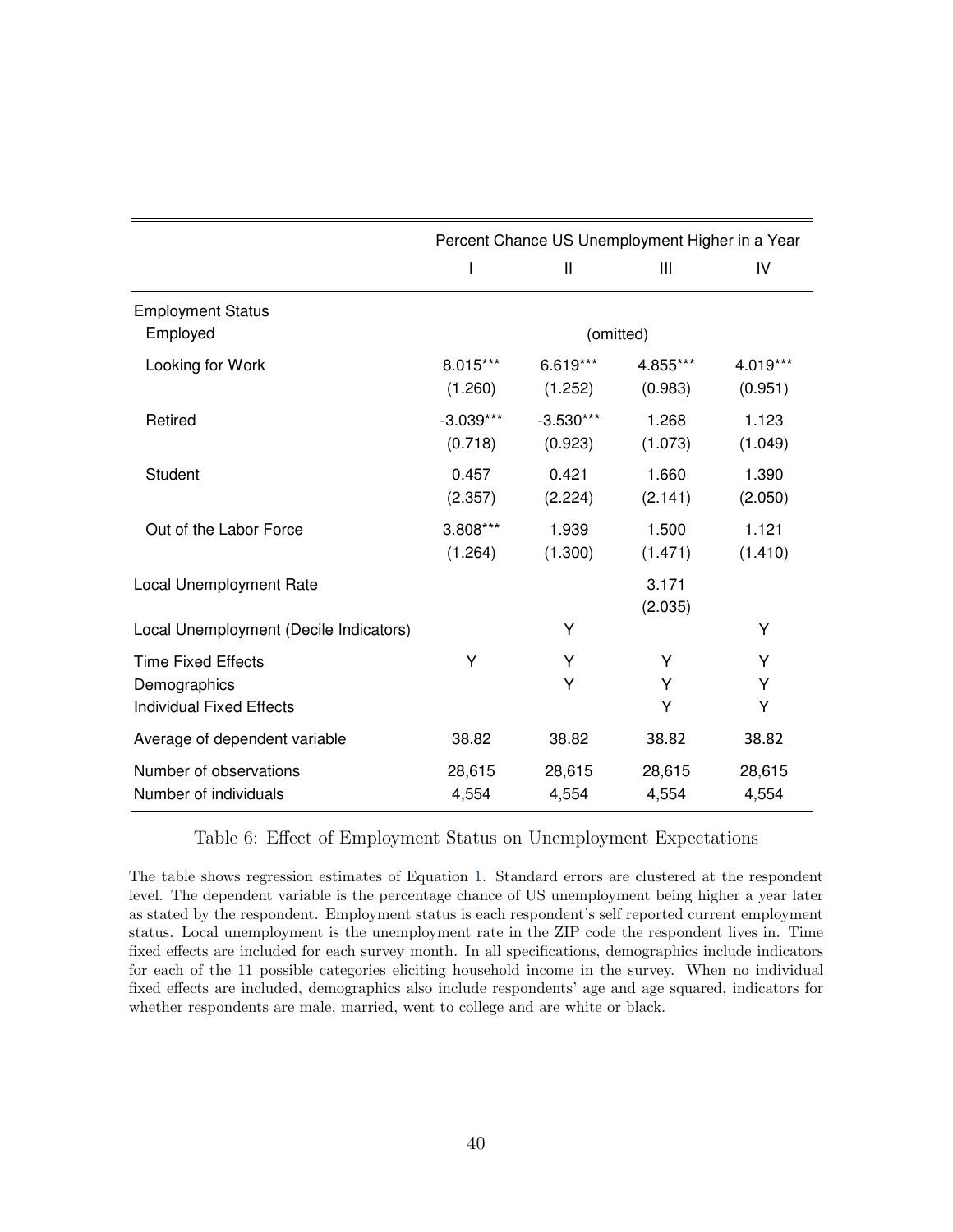<span id="page-43-0"></span>

|                                                                              |                        | Percent Chance US Unemployment Higher in a Year |
|------------------------------------------------------------------------------|------------------------|-------------------------------------------------|
|                                                                              | $\mathsf{I}$           | Ш                                               |
| <b>Employment Status</b><br>Employed                                         |                        | (omitted)                                       |
| Looking for Work                                                             | 6.908***<br>(1.496)    | 2.085<br>(1.502)                                |
| Become Employed                                                              | 0.139<br>(1.609)       | $-4.049***$<br>(1.533)                          |
| Became Unemployed                                                            | 5.937***<br>(2.105)    | 1.136<br>(1.556)                                |
| Retired                                                                      | $-3.552***$<br>(0.926) | 0.184<br>(1.077)                                |
| Student                                                                      | 0.413<br>(2.227)       | 0.449<br>(2.075)                                |
| Out of the Labor Force                                                       | 1.927<br>(1.301)       | 0.000<br>(1.423)                                |
| Local Unemployment (Indicators for Decile)                                   | Υ                      | Υ                                               |
| Demographics<br><b>Time Fixed Effects</b><br><b>Individual Fixed Effects</b> | Υ<br>Υ                 | Y<br>Υ<br>Υ                                     |
| Mean of dependent variable                                                   | 38.82                  | 38.82                                           |
| Number of observations<br>Number of individuals                              | 28,615<br>4,554        | 28,615<br>4,554                                 |

Table 7: Asymmetric Effect of Employment Status on Unemployment Expectations

The table shows regression estimates of Equation [1.](#page-10-1) Standard errors are clustered at the respondent level. The dependent variable is the percentage chance of US unemployment being higher a year later as stated by the respondent. Respondents who are employed and were not previously unemployed during the sample are classified as *Employed*. Respondents who are looking for work and were not previously employed are classified as Looking for Work. Respondents who are currently employed but were unemployed in any previous survey module are classified as *Become Employed*. Respondents who are currently looking for work but were employed in any previous survey module are classified as Become Unemployed. Local unemployment is the unemployment rate in the ZIP code the respondent lives in. Time fixed effects are included for each survey month. In all specifications, demographics include indicators for each of the 11 possible categories eliciting household income in the survey. When no individual fixed effects are included, demographics also include respondents' age and age squared, indicators for whether respondents are male, married, went to college and are white or black.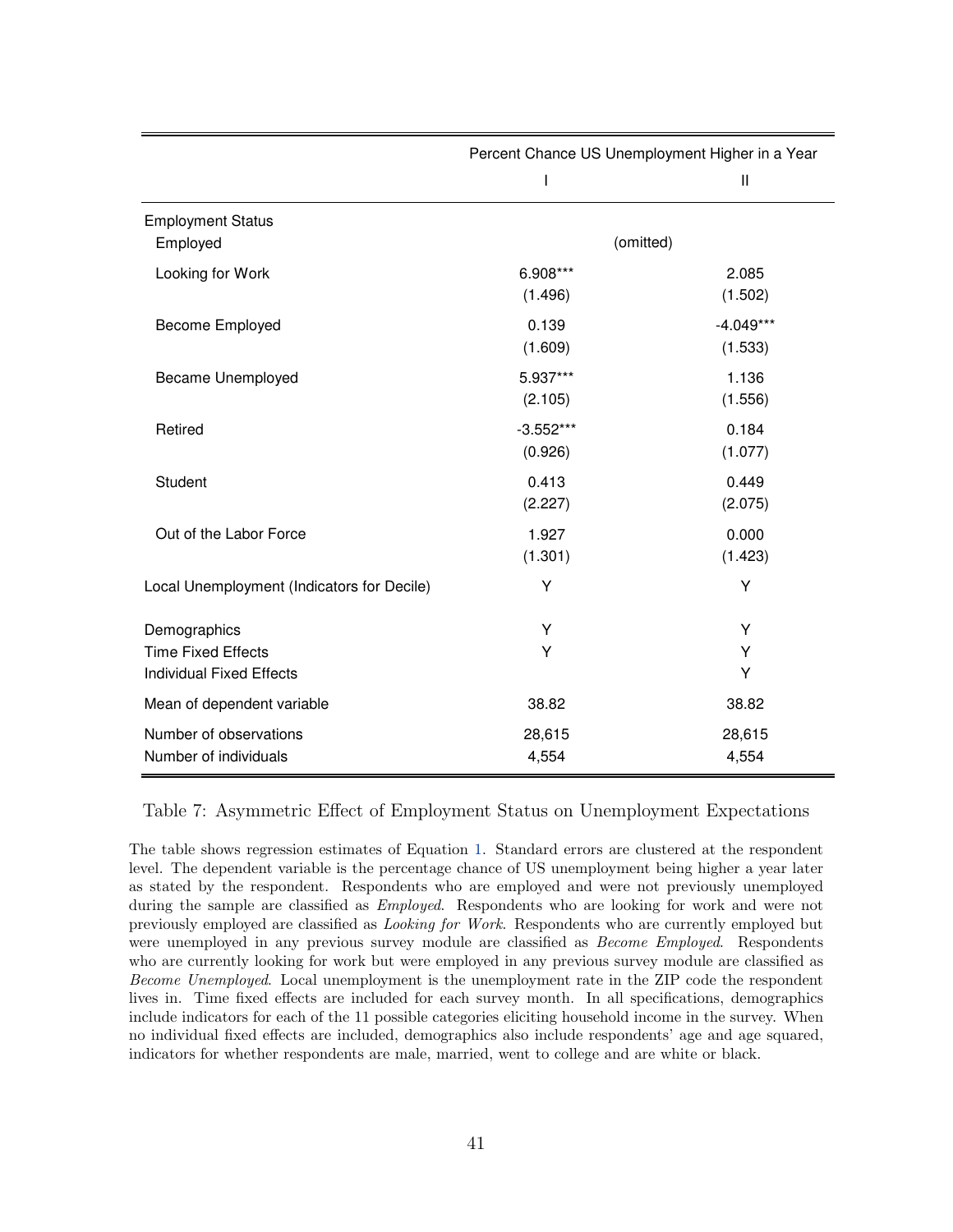<span id="page-44-0"></span>

|                                  |            | <b>Expected Change in US House Prices</b> |                   |
|----------------------------------|------------|-------------------------------------------|-------------------|
|                                  | <b>ZIP</b> | $\mathbf{I}$<br><b>MSA</b>                | Ш<br><b>State</b> |
| Past Return * Low Correlation    | 0.0969**   | 0.0930                                    | $0.129*$          |
|                                  | (0.0444)   | (0.0612)                                  | (0.0656)          |
| Past Return * Medium Correlation | 0.0799***  | $0.152***$                                | $0.133***$        |
|                                  | (0.0236)   | (0.0477)                                  | (0.0488)          |
| Past Return * High Correlation   | 0.0865**   | $0.0877**$                                | $0.112**$         |
|                                  | (0.0363)   | (0.0423)                                  | (0.0448)          |
| <b>Medium Correlation</b>        | 0.460      | $-0.194$                                  | 0.366             |
|                                  | (0.314)    | (0.424)                                   | (0.461)           |
| <b>High Correlation</b>          | 0.0189     | 0.0334                                    | 0.0910            |
|                                  | (0.654)    | (0.754)                                   | (0.701)           |
| Constant                         | 3.411      | 1.969                                     | 3.286             |
|                                  | (2.829)    | (2.885)                                   | (2.769)           |
| <b>Time Fixed Effects</b>        | Y          | Υ                                         | Υ                 |
| Demographics                     | Y          | Y                                         | Υ                 |
| Low vs. High Correlation         | $-0.0103$  | $-0.00534$                                | $-0.0170$         |
|                                  | (0.0567)   | (0.0740)                                  | (0.0650)          |
| Number of observations           | 3001       | 2668                                      | 3001              |
| R squared                        | 0.0532     | 0.0540                                    | 0.0520            |

Table 8: House Prices Change and Expectations by Correlation with National House Prices

The table shows regression estimates of Equation [1.](#page-10-1) Standard errors are clustered at the state level. The dependent variable is the expected change in house prices in percentage points as stated by the respondent. Past house price return is the return in the previous calendar year in the state (column 1), ZIP code (column 2) or MSA (column 3) where the respondent lives. Time fixed effects are included for each survey month. In all specifications, demographics include indicators for each of the 11 possible categories eliciting household income in the survey, respondents' age and age squared and indicators for whether respondents own their home, are male, married, went to college and are white or black.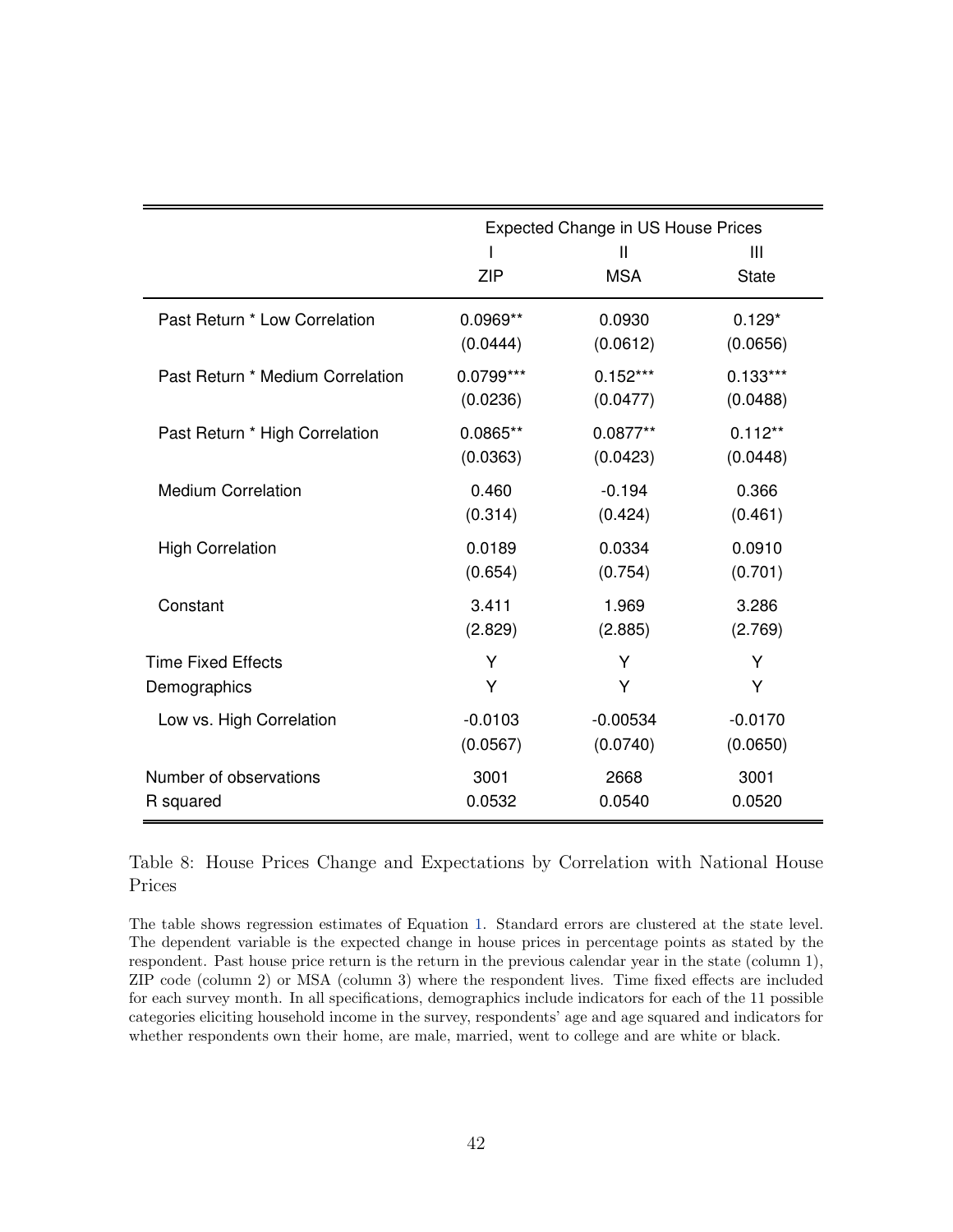<span id="page-45-0"></span>

|                                         |             | Expected Change in US House Prices |              |
|-----------------------------------------|-------------|------------------------------------|--------------|
|                                         | I           | $\mathbf{  }$                      | Ш            |
|                                         | ZIP         | <b>MSA</b>                         | <b>State</b> |
|                                         |             | By ownership                       |              |
| Past House Price Return * Non-Homeowner | $0.115**$   | $0.192**$                          | $0.160**$    |
|                                         | (0.0433)    | (0.0826)                           | (0.0741)     |
| Past House Price Return * Homeowner     | 0.0956***   | $0.0939**$                         | $0.112***$   |
|                                         | (0.0200)    | (0.0404)                           | (0.0353)     |
| Homeowner                               | $-0.543$    | 0.243                              | $-0.222$     |
|                                         | (0.658)     | (0.869)                            | (0.859)      |
| <b>Time Fixed Effects</b>               | Y           | Y                                  | Υ            |
| Demographics                            | Y           | Y                                  | Y            |
| Difference Non-Homeowner vs Homeowner   | $-0.0194$   | $-0.0667$                          | $-0.0321$    |
|                                         | (0.0450)    | (0.0837)                           | (0.0623)     |
| Number of observations                  | 2,991       | 3,561                              | 4,199        |
| R squared                               | 0.0511      | 0.0451                             | 0.0394       |
|                                         |             | By college                         |              |
| Past House Price Return * No College    | $0.138***$  | $0.194***$                         | $0.184***$   |
|                                         | (0.0330)    | (0.0411)                           | (0.0476)     |
| Past House Price Return * College       | $0.0463*$   | $0.0531*$                          | $0.0767**$   |
|                                         | (0.0253)    | (0.0307)                           | (0.0363)     |
| College                                 | 0.665       | $1.142**$                          | $1.043**$    |
|                                         | (0.404)     | (0.434)                            | (0.414)      |
| <b>Time Fixed Effects</b>               | Y           | Y                                  | Y            |
| Demographics                            | Y           | Y                                  | Y            |
| Difference No College vs College        | $-0.0917**$ | $-0.141***$                        | $-0.108***$  |
|                                         | (0.0386)    | (0.0473)                           | (0.0387)     |
| Number of observations                  | 3,001       | 3,580                              | 4,221        |
| R squared                               | 0.0542      | 0.0487                             | 0.0433       |

#### Table 9: House Prices Change and Expectations by Homeownership and College

The table shows regression estimates of Equation [1.](#page-10-1) Standard errors are clustered at the state level. The dependent variable is the expected change in house prices in percentage points as stated by the respondent. Past house price return is the return in the previous calendar year in the ZIP code (column 1), MSA (column 2) or state (column 3) where the respondent lives. Time fixed effects are included for each survey month. In all specifications, demographics include indicators for each of the 11 possible categories eliciting household income in the survey, respondents' age and age squared and indicators for whether respondents own their home, are male, married, went to college and are white or black.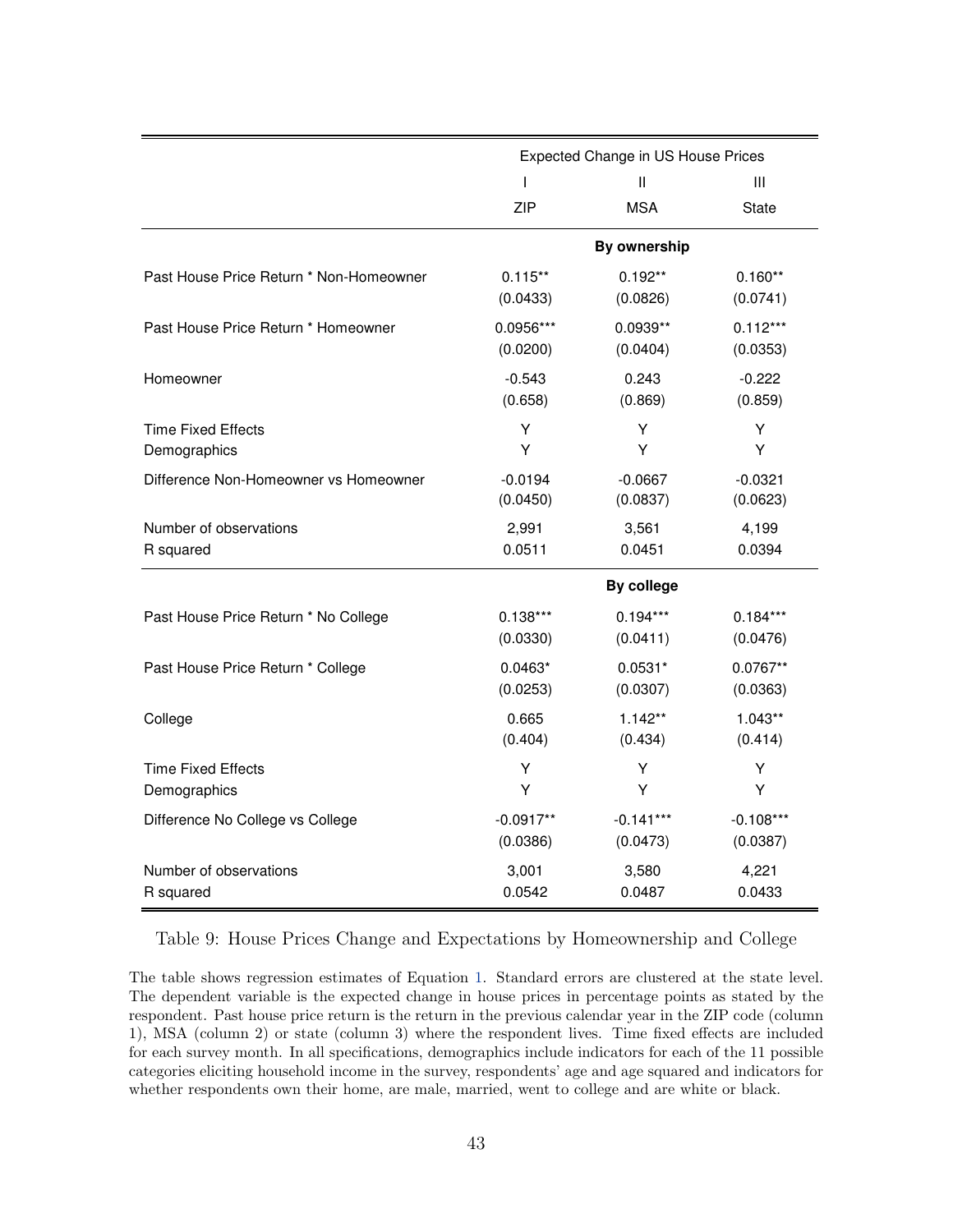<span id="page-46-0"></span>

|                              |            | <b>Expected Change in US House Prices</b> |                   |
|------------------------------|------------|-------------------------------------------|-------------------|
|                              | <b>ZIP</b> | Ш<br><b>MSA</b>                           | Ш<br><b>State</b> |
| Past Return * Low Numeracy   | $0.168***$ | $0.177***$                                | $0.240***$        |
|                              | (0.0615)   | (0.0502)                                  | (0.0633)          |
| Past Return * Medium Numeray | $0.110***$ | $0.181***$                                | $0.186***$        |
|                              | (0.0299)   | (0.0387)                                  | (0.0504)          |
| Past Return * High Numeracy  | $0.0505**$ | 0.0404                                    | $0.0880*$         |
|                              | (0.0236)   | (0.0353)                                  | (0.0473)          |
| Medium Numeracy              | $-0.835$   | $-0.934$                                  | $-0.554$          |
|                              | (0.805)    | (0.800)                                   | (0.856)           |
| <b>High Numeracy</b>         | $-0.465$   | $-0.0110$                                 | $-0.125$          |
|                              | (0.812)    | (0.703)                                   | (0.786)           |
| <b>Time Fixed Effects</b>    | Y          | Y                                         | Y                 |
| Demographics                 | Y          | Υ                                         | Υ                 |
| Low vs. High Numeracy        | $-0.118*$  | $-0.136**$                                | $-0.152*$         |
|                              | (0.0608)   | (0.0561)                                  | (0.0801)          |
| Number of observations       | 2104       | 2536                                      | 2947              |
| R squared                    | 0.0532     | 0.0476                                    | 0.0409            |

Table 10: House Prices Change and Expectations by Numeracy

The table shows regression estimates of Equation [1.](#page-10-1) Standard errors are clustered at the state level. The dependent variable is the expected change in house prices in percentage points as stated by the respondent. Past house price return is the return in the previous calendar year in the state (column 1), ZIP code (column 2) or MSA (column 3) where the respondent lives. Time fixed effects are included for each survey month. In all specifications, demographics include indicators for each of the 11 possible categories eliciting household income in the survey, respondents' age and age squared and indicators for whether respondents own their home, are male, married, went to college and are white or black.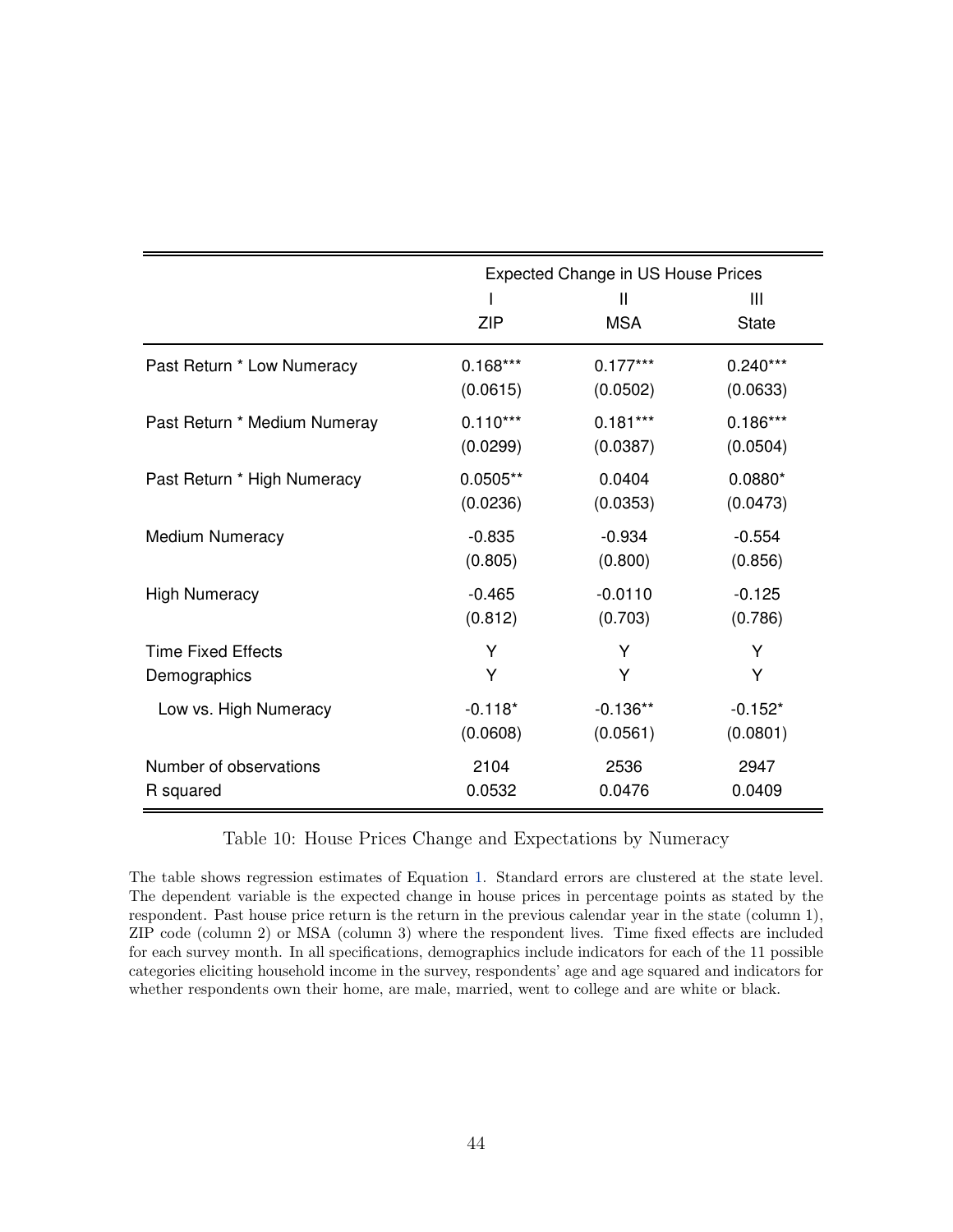<span id="page-47-0"></span>

|                                    | r credit Onance Oo Onemployment riigher in a real |          |
|------------------------------------|---------------------------------------------------|----------|
| Employed                           | (omitted)                                         |          |
| Looking for work * Low Numeracy    | 7.316***                                          |          |
|                                    | (2.718)                                           |          |
| Looking for work * Medium Numeracy | 2.153                                             |          |
|                                    | (2.278)                                           |          |
| Looking for work * High Numeracy   | 1.699                                             |          |
|                                    | (1.856)                                           |          |
| Looking for work * No College      |                                                   | 4.870*** |
|                                    |                                                   | (1.810)  |
| Looking for work * College         |                                                   | 3.954*** |
|                                    |                                                   | (1.388)  |
| Retired                            | 1.580                                             | 3.164    |
|                                    | (2.785)                                           | (2.802)  |
| Student                            | 3.991                                             | 4.653    |
|                                    | (5.895)                                           | (6.013)  |
| Out of the Labor Force             | 11.53**                                           | 15.36*** |
|                                    | (4.864)                                           | (5.911)  |
| <b>Time Fixed Effects</b>          | Υ                                                 | Υ        |
| Demographics                       | Y                                                 | Y        |
| <b>Individual Fixed Effects</b>    | Y                                                 | Y        |
| Low vs. High Numeracy              | $-5.617*$                                         |          |
|                                    | (3.267)                                           |          |
| No College vs.College              |                                                   | $-0.916$ |
|                                    |                                                   | (2.194)  |
| Number of observations             | 1,461                                             | 1,717    |
| Number of individuals              | 226                                               | 234      |

Percent Chance US Unemployment Higher in a Year

Table 11: Effect of Unemployment on Expectations by Respondent Characteristics

Ė

The table shows regression estimates of Equation [1](#page-10-1) with the indicator for searching for work interacted with numeracy and college. Standard errors are clustered at the respondent level. The dependent variable is the percentage chance of US unemployment being higher a year later as stated by the respondent. Employment status is each respondent's self reported current employment status. Local unemployment is the unemployment rate in the ZIP code the respondent lives in. Time fixed effects are included for each survey month. In all specifications, demographics include indicators for each of the 11 possible categories eliciting household income in the survey.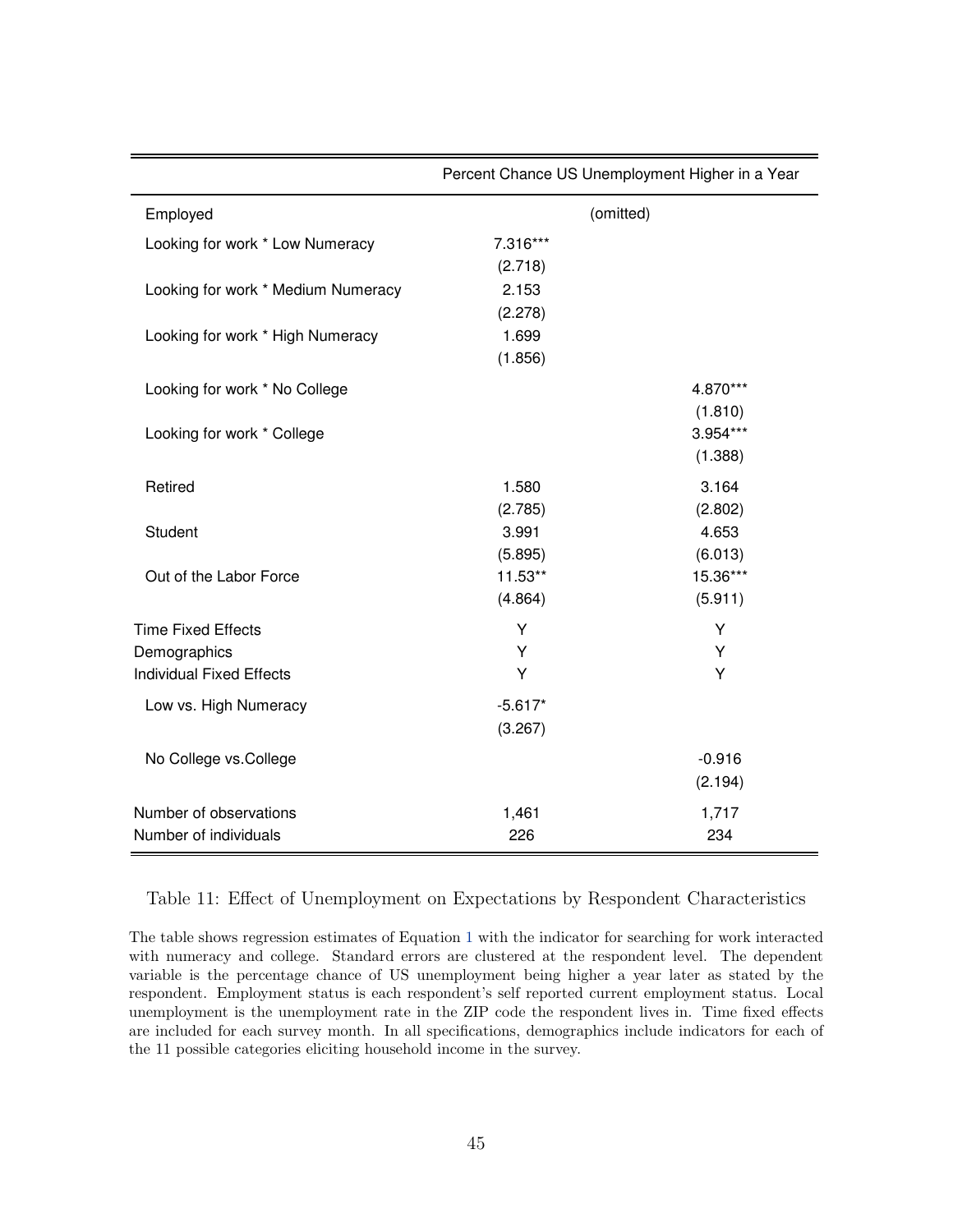<span id="page-48-0"></span>

|                                                                                                 |                                 |                                 |                              |                                 | Chance that the following will be higher in a year |                                  |                                                         |                                                         |                          |
|-------------------------------------------------------------------------------------------------|---------------------------------|---------------------------------|------------------------------|---------------------------------|----------------------------------------------------|----------------------------------|---------------------------------------------------------|---------------------------------------------------------|--------------------------|
|                                                                                                 | Will be better<br>off in a year | than year ago<br>Are better off | interest rates<br>on savings | US stock<br>prices              | Inflation 1 year                                   | Inflation 3<br>years             | government<br>debt                                      |                                                         | home prices unemployment |
| Panel A                                                                                         |                                 |                                 |                              |                                 |                                                    |                                  |                                                         |                                                         |                          |
| Employment Status<br>Employed                                                                   |                                 | (omitted)                       |                              |                                 |                                                    | omitted)                         |                                                         |                                                         |                          |
| Looking for Work                                                                                | $-0.100**$<br>(0.0397)          | $-0.504***$<br>(0.0533)         | (1.022)<br>0.802             | 0.0542<br>(0.938)               | (0.199)<br>0.206                                   | 0.0679<br>(0.196)                | $-0.885$<br>(1.045)                                     | (0.629)<br>$-0.937$                                     |                          |
| Retired                                                                                         | (0.0429)<br>$-0.101**$          | $-0.246***$<br>(0.0435)         | (1.225)<br>0.773             | $-0.743$<br>(1.112)             | $-0.179$<br>(0.213)                                | $-0.0333$<br>(0.212)             | (1.011)                                                 | $-0.413$<br>(0.579)                                     |                          |
| Student                                                                                         | (0.103)<br>$-0.130$             | $-0.397***$<br>(0.0993)         | (2.496)<br>$-3.747$          | $-3.213*$<br>(1.747)            | (0.408)                                            | (0.514)                          | $-0.454$<br>(1.188)                                     | $2.075*$<br>(1.118)                                     |                          |
| Out of Labor Force                                                                              | $-0.181***$<br>(0.0494)         | $-0.356***$<br>(0.0555)         | 0.0570<br>(1.593)            | (1.281)                         | $-0.0560$<br>$(0.274)$                             | $-0.219$<br>(0.327)              | $0.715$<br>(1.270)                                      | $0.621$<br>(1.207)                                      |                          |
| Local Unemployment Indicators<br>Individual Fixed Effects<br>Time Fixed Effects<br>Demographics | $>$ > > >                       | $>$ > > >                       | $>$ > > >                    | $\succ$ $\succ$ $\succ$ $\succ$ | $\rightarrow$ $\rightarrow$ $\rightarrow$          | $\succ$ $\succ$ $\succ$ $\succ$  | $\rightarrow$ $\rightarrow$ $\rightarrow$ $\rightarrow$ | $\rightarrow$ $\rightarrow$ $\rightarrow$ $\rightarrow$ |                          |
| Number of observations<br>Number of individuals                                                 | 28,602<br>4,554                 | 28,606<br>4,554                 | 28,594<br>4,554              | 28,062<br>4,554                 | 25,398<br>4,392                                    | 25,631<br>4,388                  | 24,151<br>4,389                                         | 20,310<br>3,242                                         |                          |
| Panel <sub>B</sub>                                                                              |                                 |                                 |                              |                                 |                                                    |                                  |                                                         |                                                         |                          |
| Prior Year's House Price Return<br>(ZIP code level)                                             |                                 |                                 | $-0.0340$<br>(0.0638)        | 0.00174                         | (0.0324)<br>0.0208                                 | $-0.0141$<br>(0.0357)            | (0.0600)<br>$-0.105*$                                   |                                                         | $-0.0812$<br>(0.0747)    |
| Local Unemployment Indicators<br>Time Fixed Effects<br>Demographics                             |                                 |                                 | $\succ$<br>$>$ $>$           | $>$ > >                         | $\,>\,$ $\,$<br>$\succ$                            | $\left. \right.$<br>$\,>\,$ $\,$ | $\,>$ $\,>$ $\,>$                                       |                                                         | $\rightarrow$ $>$ $>$    |
| Number of observations / individuals                                                            |                                 |                                 | 2,998                        | 2,985                           | 2,993                                              | 2,993                            | 2,993                                                   |                                                         | 3,001                    |
|                                                                                                 |                                 |                                 |                              |                                 |                                                    |                                  |                                                         |                                                         |                          |

Table 12: Effect of Employment Status on Expectations about Other Economic Outcomes Table 12: Effect of Employment Status on Expectations about Other Economic Outcomes The table shows regression estimates of Equation 1 with the following dependent variables: respondents' answer on a 5 point scale to whether interest rates on saving accounts (column 3) and US stock prices (column 4) will be higher a year later; respondents best guess of the inflation rate in the next year (column 5) and between two and three years from now (column 6); the expected change in government debt (column 7), the expected change in US home prices (column 8) and the likelihood of unemployment increasing (column 9). Time fixed effects are included for each survey month. Local unemployment is the unemployment rate in the ZIP code the respondent lives in. In all specifications, demographics demographics also include respondents' age and age squared, indicators for whether respondents are male, married, went to college and are white they believe to be better off a year later (column 1) and whether they are better off than a year ago (column 2); the percentage chance that include indicators for each of the 11 possible categories eliciting household income in the survey. When no individual fixed effects are included, The table shows regression estimates of Equation [1](#page-10-1) with the following dependent variables: respondents' answer on a 5 point scale to whether<br>they believe to be better off a year later (column 1) and whether they are bette demographics also include respondents' age and age squared, indicators for whether respondents are male, married, went to college and are white or black. Standard errors are clustered at the individual level when including individual fixed effects in Panel A and at the state level in Panel or black. Standard errors are clustered at the individual level when including individual fixed effects in Panel A and at the state level in Panel  $\dot{\Xi}$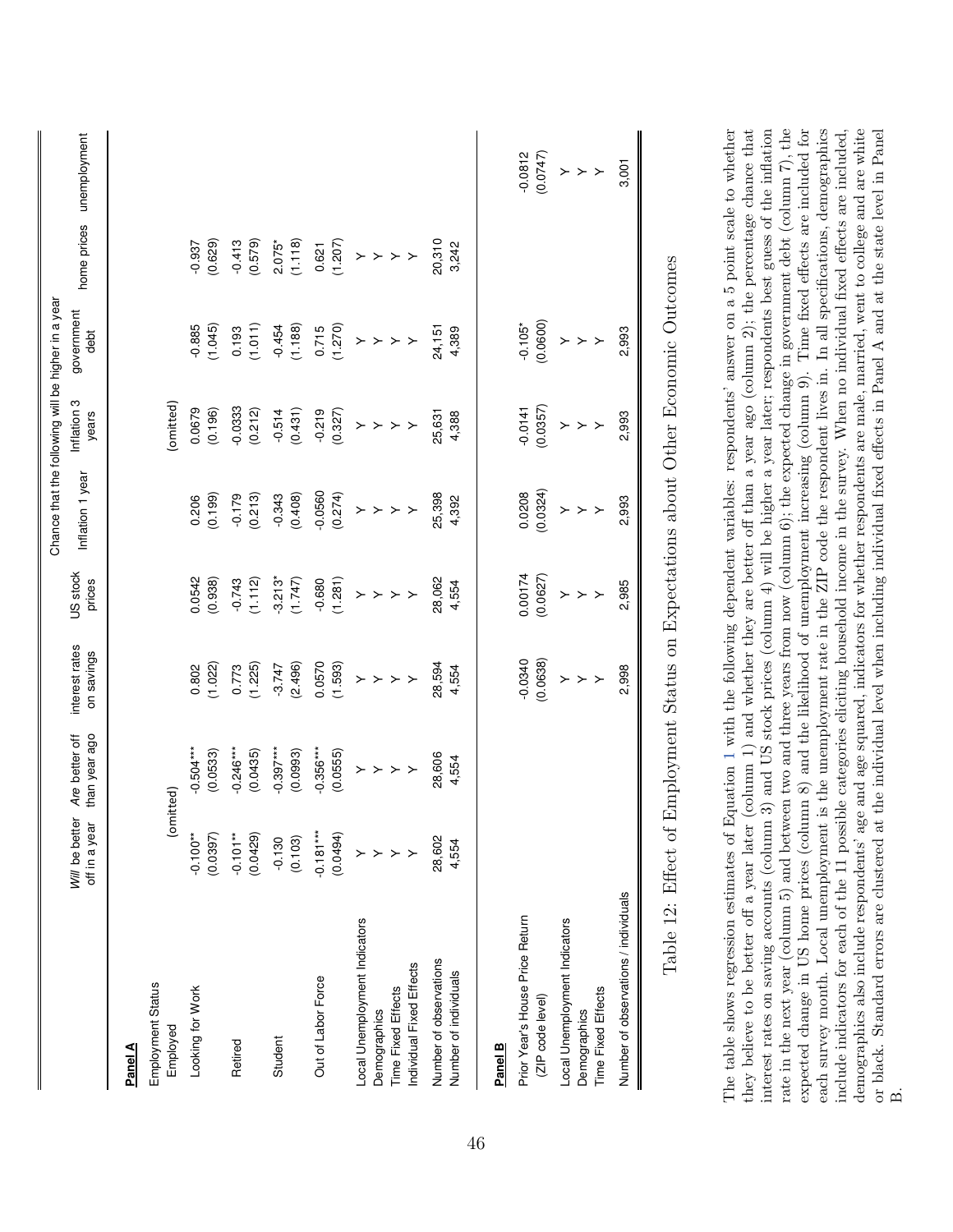<span id="page-49-0"></span>

|                                                                              | N   | Mean | Std. Dev. | 25th<br>pctile | 50th<br>pctile | 75th<br>pctile |
|------------------------------------------------------------------------------|-----|------|-----------|----------------|----------------|----------------|
| Difference in expected house price change for the US and respondent ZIP code |     |      |           |                |                |                |
| Difference (in percentage points)                                            | 543 | 0.99 | 6.83      | 0              |                | 3              |
| Absolute difference (in percentage points)                                   | 543 | 4.06 | 5.57      |                | 2              | 5              |
| Same for national and ZIP                                                    | 543 | 0.20 | 0.40      | 0              | 0              | 0              |
| Difference of .5 percentage points or less                                   | 543 | 0.22 | 0.41      | 0              | 0              | 0              |
| Difference of 1 percentage point or less                                     | 543 | 0.37 | 0.48      | 0              | 0              |                |

Table 13: Difference between US and ZIP Code Level House Price Expectations

The table shows mean, standard deviation and the  $25<sup>th</sup>$ ,  $50<sup>th</sup>$  and  $75<sup>th</sup>$  percentile for the difference between respondents' expectations of house price changes nationwide and in their current ZIP code.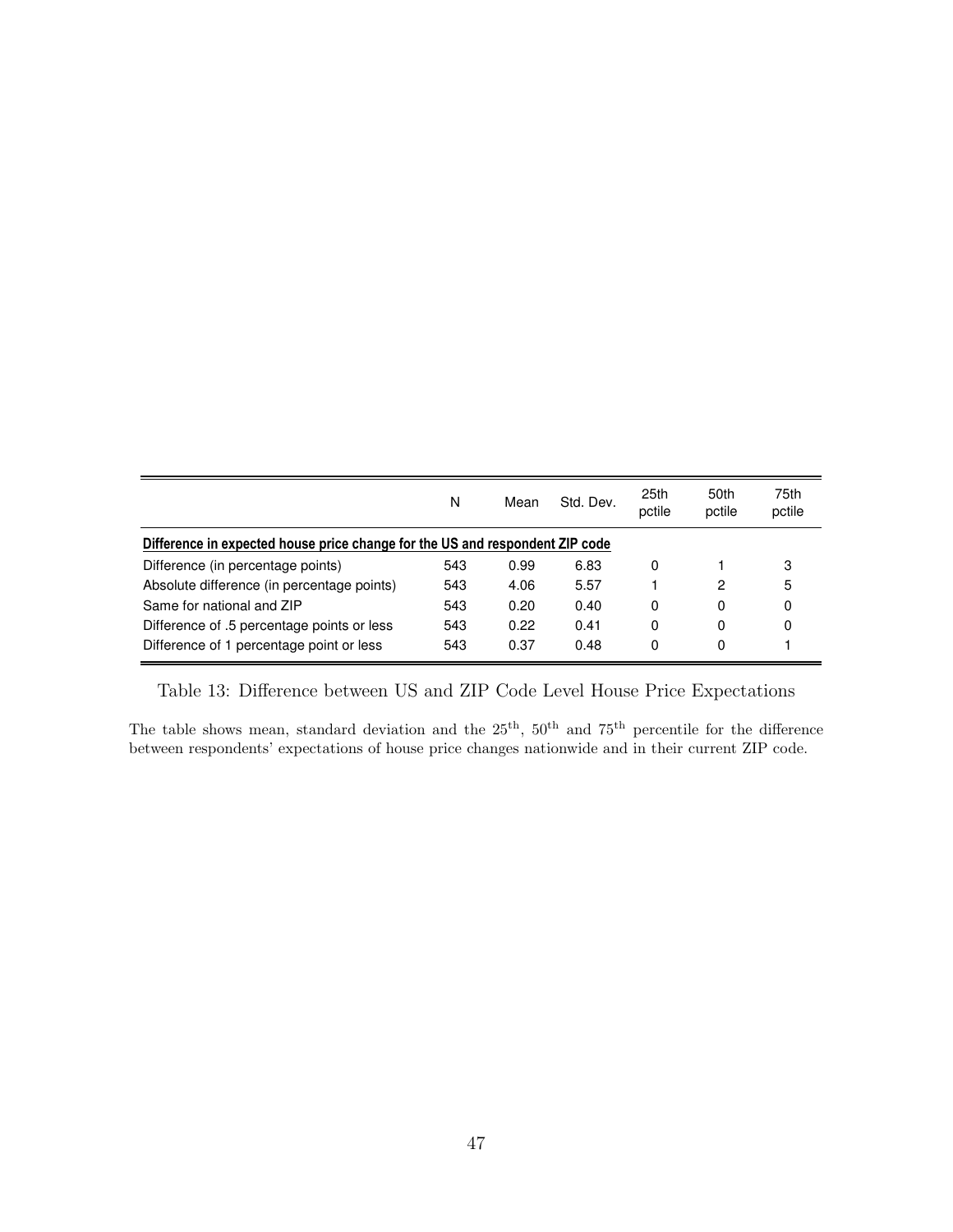<span id="page-50-0"></span>

|                                     |                      |                      | Perceived change in house prices over |                       |
|-------------------------------------|----------------------|----------------------|---------------------------------------|-----------------------|
|                                     |                      | H.                   | Ш                                     | IV                    |
|                                     |                      | Last year            |                                       | Last 5 years          |
| Actual change in house prices       | $0.142**$<br>(0.064) | $0.150**$<br>(0.075) | $0.201***$<br>(0.032)                 | $0.186***$<br>(0.033) |
| Demographics                        | N                    | Υ                    | N                                     | Y                     |
| Number of observations<br>R squared | 404<br>0.010         | 398<br>0.097         | 403<br>0.068                          | 397<br>0.148          |

Table 14: Regression of Perceived Changes on Actual Changes in Past House Prices

The table shows the relationship between the actual house price change in a respondent's ZIP code and the house price changes as perceived by the respondent. A coefficient equal to 1 would indicate perfect recall of past prices by respondents. Demographics include indicators for each of the 11 possible categories eliciting household income in the survey, respondents' age and age squared and indicators for whether respondents own their home, are male, married, went to college and are white or black.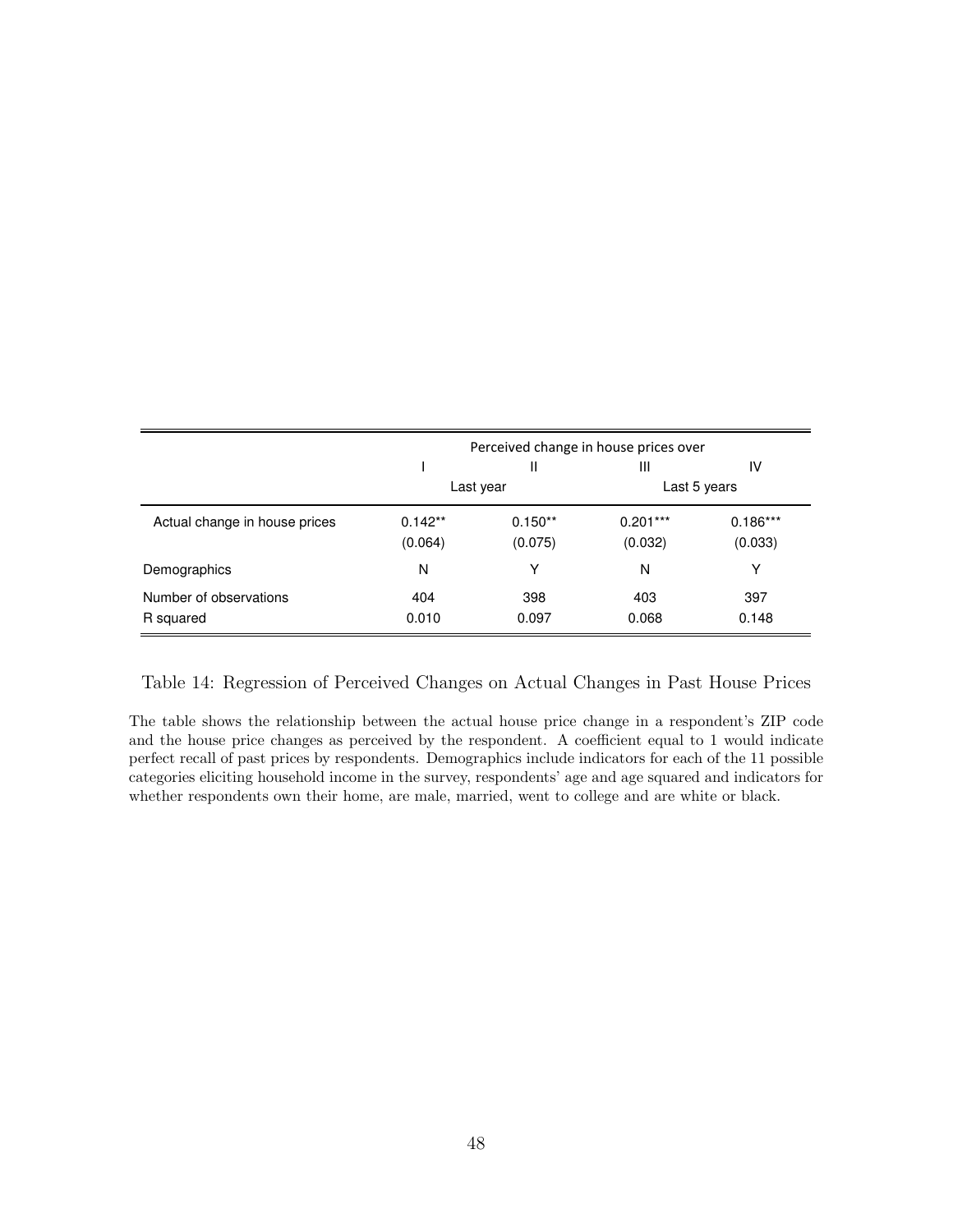<span id="page-51-0"></span>

|                                        |                      | <b>Expected Change in US House Prices</b> |                       |
|----------------------------------------|----------------------|-------------------------------------------|-----------------------|
|                                        |                      | Ш                                         | Ш                     |
| Recalled Change in ZIP                 | $0.192**$<br>(0.002) |                                           |                       |
| Recalled Change in ZIP - Winsorized 1% |                      | $0.250***$<br>(0.001)                     |                       |
| Recalled Change in ZIP - Winsorized 5% |                      |                                           | $0.342***$<br>(0.000) |
| Demographics                           | Υ                    | Υ                                         | Υ                     |
| Number of observations                 | 535                  | 535                                       | 535                   |

Table 15: Extrapolation from Recalled House Prices

The table shows regression estimates of Equation [1](#page-10-1) with recalled past price changes in the respondent's ZIP code instead of actual past prices changes as the explanatory variable. Column 1 shows the effect of the actual recalled price change. In columns 2 and 3, recalled price changes are winsorized at the 1% and 5% level respectively. The dependent variable is the expected change in house prices in percentage points as stated by the respondent. Demographics include indicators for each of the 11 possible categories eliciting household income in the survey, respondents' age and age squared and indicators for whether respondents own their home, are male, married, went to college and are white or black.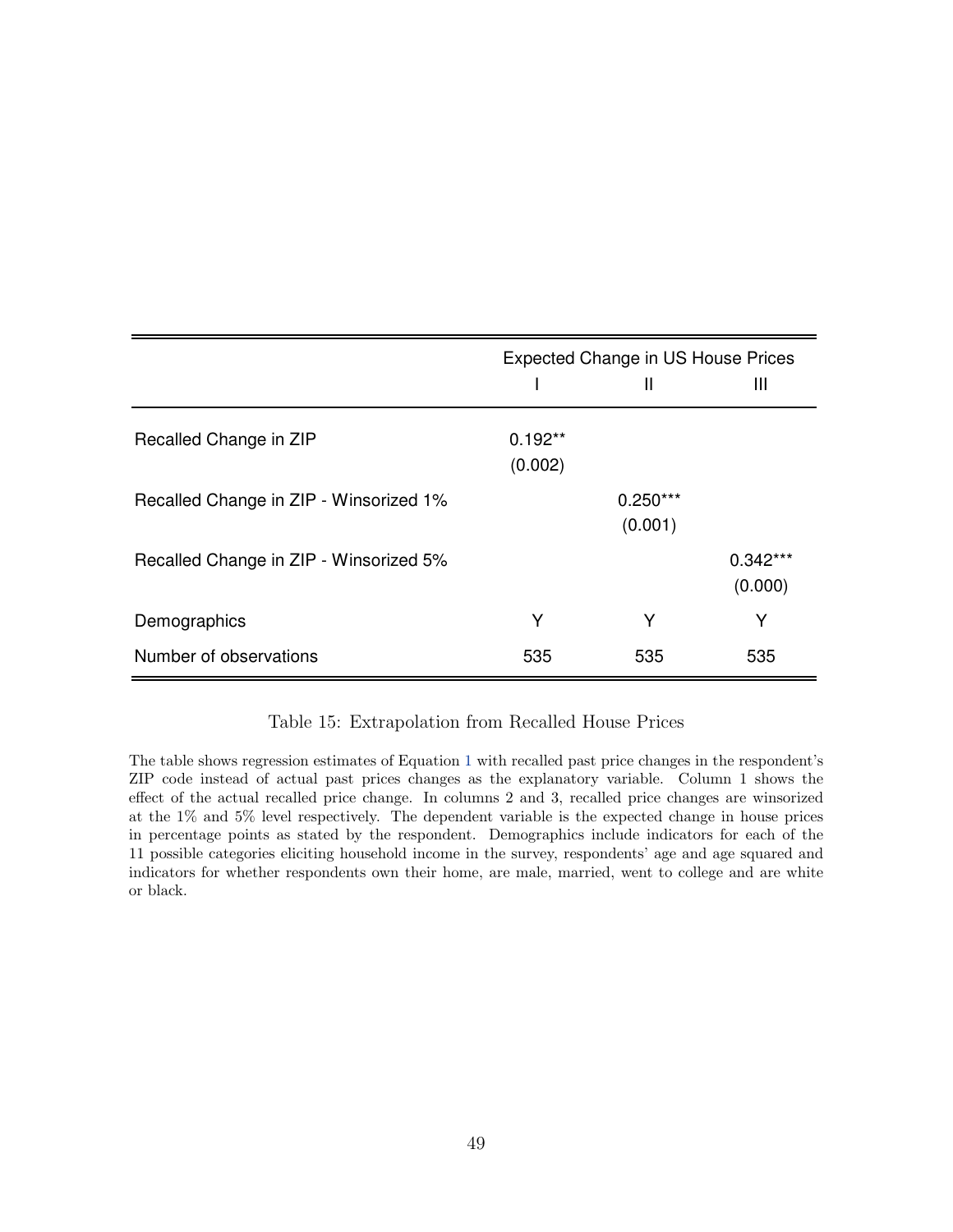<span id="page-52-0"></span>

|                                                                                                                     |                        | Lose job within         |                        |                        |
|---------------------------------------------------------------------------------------------------------------------|------------------------|-------------------------|------------------------|------------------------|
|                                                                                                                     | 1 month                | 3 months                | 6 months               | 9 months               |
| Pr(job loss within 12 months)                                                                                       | $0.0321**$<br>(0.0137) | $0.0767***$<br>(0.0209) | $0.145***$<br>(0.0292) | $0.151***$<br>(0.0320) |
| Local Unemployment (Indicators for Decile)<br>Demographics<br><b>Time Fixed Effects</b><br>Individual Fixed Effects | Y<br>Υ<br>Υ            | Y<br>Y<br>Υ             | Υ<br>Y<br>Υ            | Υ<br>Y<br>Υ            |
| Number of observations                                                                                              | 2,709                  | 2,536                   | 2,325                  | 2,108                  |

#### (A) Employment Prospects When Entering Sample

#### (B) Within Individual Changes in Employment Prospects

|                                            |            |          | Lose job within |          |
|--------------------------------------------|------------|----------|-----------------|----------|
|                                            | 1 month    | 3 months | 6 months        | 9 months |
| Pr(job loss within 12 months)              | $0.0205**$ | 0.0190   | 0.0134          | 0.00174  |
|                                            | (0.00954)  | (0.0136) | (0.0117)        | (0.0129) |
| Local Unemployment (Indicators for Decile) | Y          | Υ        | Υ               | Υ        |
| Demographics                               | Y          | Y        | Y               | Υ        |
| Time Fixed Effects                         | Y          | Y        | Υ               | Υ        |
| Individual Fixed Effects                   | Y          | Y        | Υ               | Υ        |
| Number of observations                     | 15,711     | 14.379   | 12.461          | 10,576   |
| Number of individuals                      | 2,755      | 2,576    | 2,353           | 2,127    |

#### Table 16: Predictiveness of Own Employment Prospects

The table shows regression estimates for whether respondents' self reported probability of losing their job is indicative of future job loss. The dependent variable is whether respondents report having lost their job within the next 1, 3, 6 or 9 months of the survey module.  $Pr(job \text{ loss within 12 months})$  is the percentage chance that the respondent will loose her job within the next 12 months as stated by the respondent (on a 0-1 scale). Panel A includes only the first survey module for each respondent. Panel B includes all survey modules and respondent fixed effects. Local unemployment is the unemployment rate in the ZIP code the respondent lives in. Time fixed effects are included for each survey month. In all specifications, demographics include indicators for each of the 11 possible categories eliciting household income in the survey. When no individual fixed effects are included, demographics also include respondents' age and age squared, indicators for whether respondents are male, married, went to college and are white or black. Standard errors are clustered at the respondent level when applicable.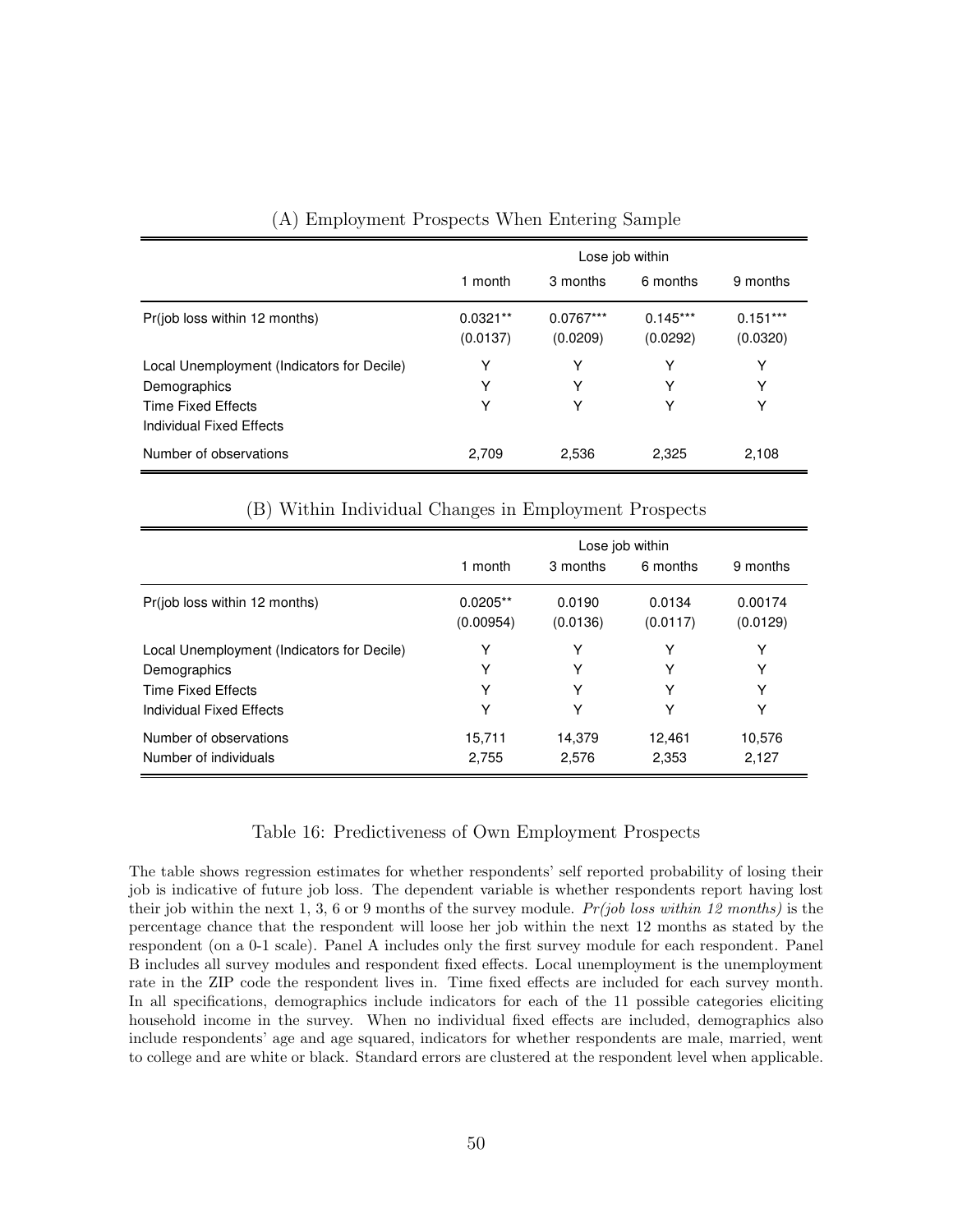<span id="page-53-0"></span>

|                            |                                 | Attractiveness of real estate investment in current ZIP code |                                 |
|----------------------------|---------------------------------|--------------------------------------------------------------|---------------------------------|
|                            | 1 year national<br>expectations | Ш<br>1 year ZIP<br>expectations                              | Ш<br>5 year ZIP<br>expectations |
| Expectations - 1st tercile |                                 | (omitted)                                                    |                                 |
| Expectations - 2nd tercile | $0.424*$<br>(0.255)             | $0.763***$<br>(0.212)                                        | $0.547**$<br>(0.245)            |
| Expectations - 3rd tercile | $0.432*$<br>(0.240)             | $0.687***$<br>(0.206)                                        | $0.788***$<br>(0.220)           |
| Demographics               | Υ                               | Υ                                                            | Υ                               |
| Number of observations     | 538                             | 536                                                          | 538                             |

Table 17: House Price Expectations and Housing Investment

The table shows ordered logit regression estimates of the effect of expected house price changes on how attractive respondents consider investing in a home in their current ZIP code. Respondents can choose whether they consider such an investment to be a bad or very bad investment, neither a bad nor good investment, a good investment, or a very good investment. Demographics include indicators for each of the 11 possible categories eliciting household income in the survey, respondents' age and age squared and indicators for whether respondents own their home, are male, married, went to college and are white or black.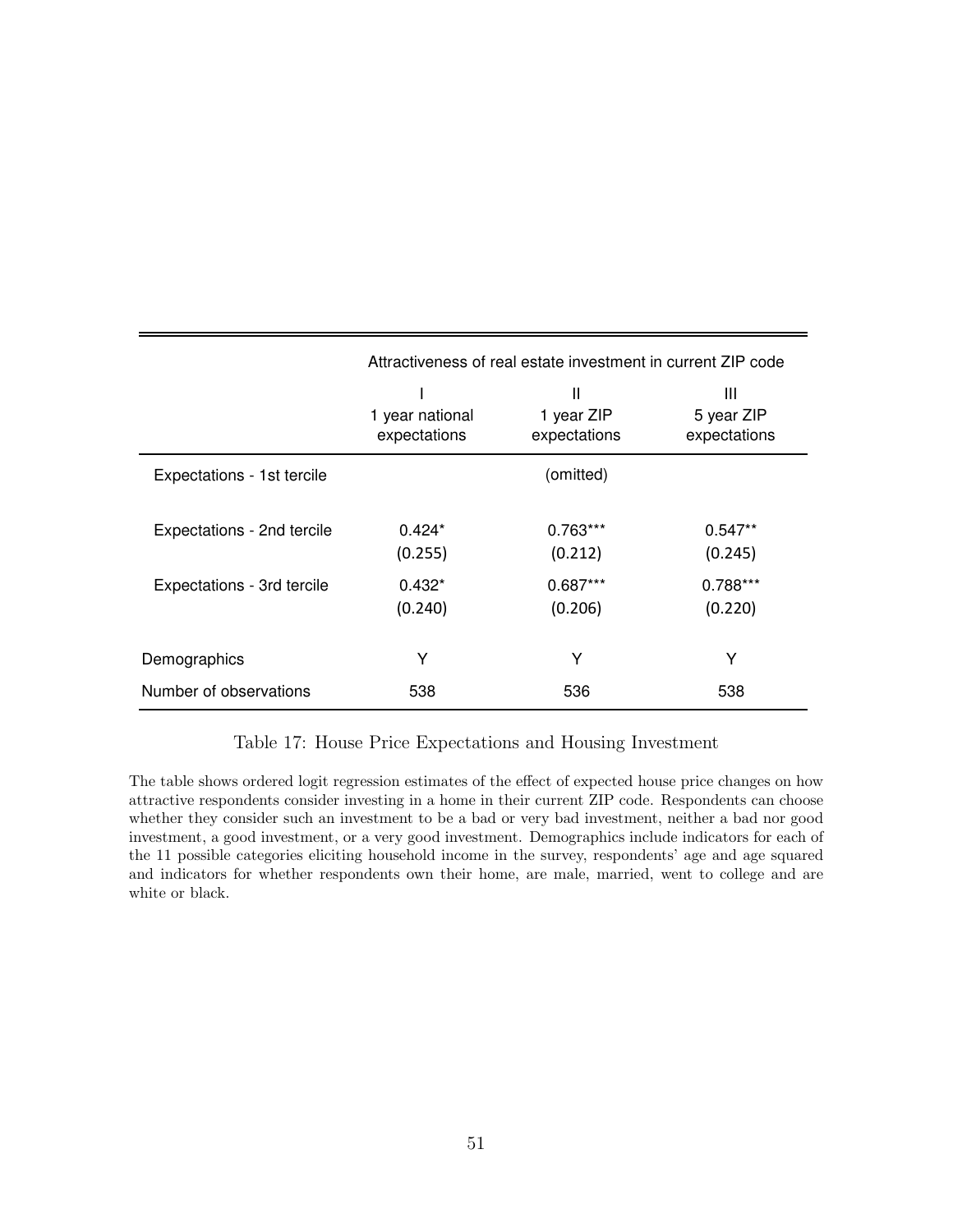## <span id="page-54-1"></span>A Survey Questions

### <span id="page-54-0"></span>A.1 Monthly Survey Questions on House Prices

Next we would like you to think about home prices nationwide. Over the next 12 months, what do you expect will happen to the average home price nationwide? Over the next 12 months, I expect the average home price to...

- increase by  $0\%$  or more
- decrease by  $0\%$  or more

By about what percent do you expect the average home price to (increase/decrease as in previous question)? Please give your best guess.

Over the next 12 months, I expect the average home price to (increase/decrease as in previous question) by  $\qquad \qquad -2$  %.

And in your view, what would you say is the percent chance that, over the next 12 months, the average home price nationwide will...

increase by  $12\%$  or more  $\Box$  percent chance increase by  $8\%$  to  $12\%$  --- percent chance increase by  $4\%$  to  $8\%$  ---- percent chance increase by 2% to  $4\%$   $\qquad \qquad$  percent chance increase by  $0\%$  to  $2\%$   $\qquad \qquad \ldots$  percent chance decrease by  $0\%$  to  $2\%$   $\qquad \qquad =$  percent chance decrease by  $2\%$  to  $4\%$  ---- percent chance decrease by  $4\%$  to  $8\%$  percent chance decrease by  $8\%$  to  $12\%$  --- percent chance decrease by  $12\%$  or more  $\Box$  percent chance

The wording of the next question depends on the month of the survey. In January 2014, the question would have asked the following:

Now we would like you to think about home prices further into the future. Over the 12 month period between January 2016 and January 2017, what do you expect will happen to the average home price nationwide?

Over the 12-month period between January 2016 and January 2017, I expect the average home price to...

• increase by  $0\%$  or more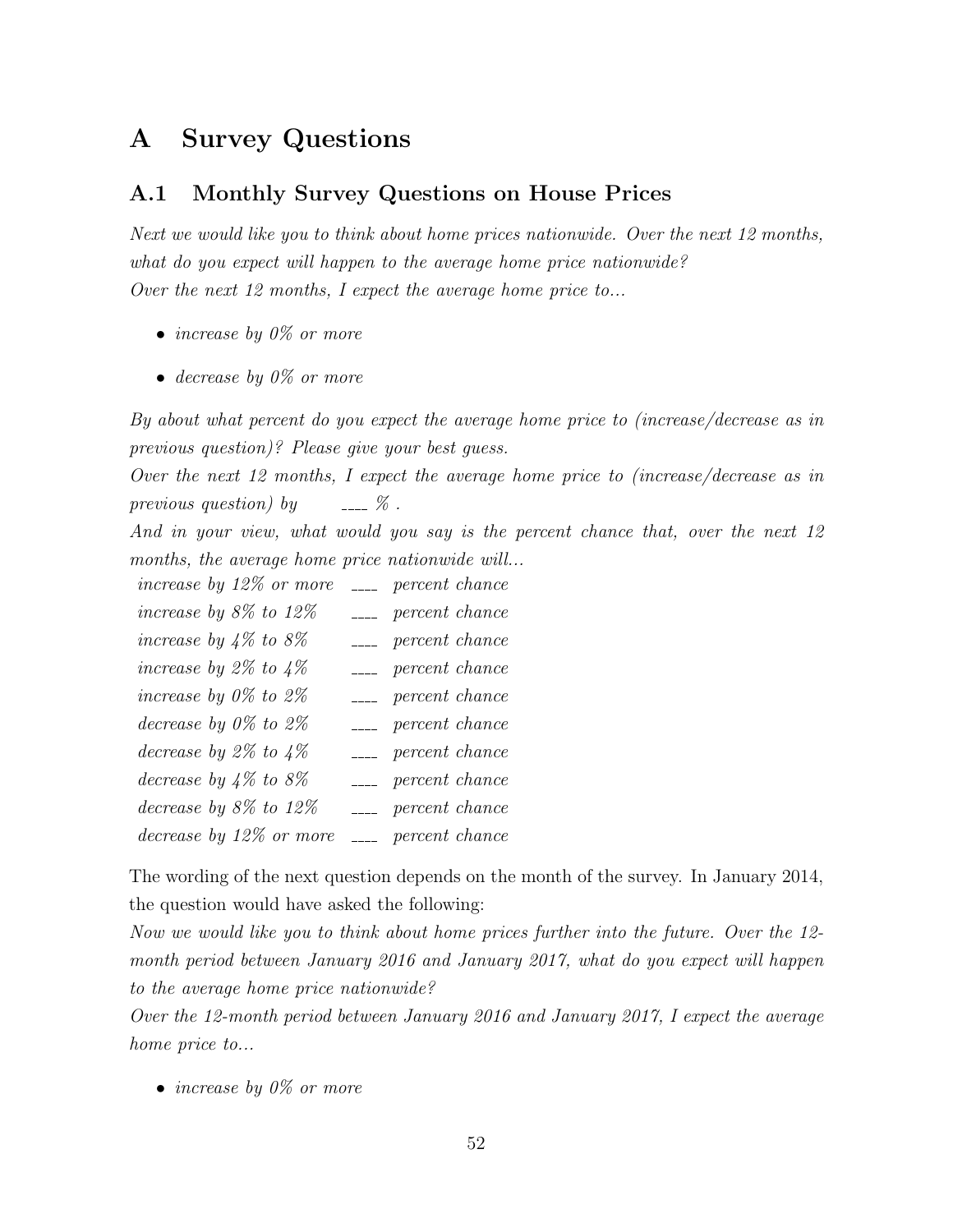• decrease by  $0\%$  or more

By about what percent do you expect the average home price to (increase/decrease as in previous question) over that period?

Over the 12-month period between January 2016 and January 2017, I expect the average home price to (increase/decrease as in previous question) by  $\sim$   $\sim$   $\%$ .

### <span id="page-55-0"></span>A.2 Monthly Survey Questions on Employment

- What do you think is the percent chance that 12 months from now the unemployment rate in the U.S. will be higher than it is now?
- What is your current employment situation?
	- Working full-time (for someone or self-employed)
	- Working part-time (for someone or self-employed)
	- Not working, but would like to work
	- Temporarily laid off
	- On sick or other leave
	- Permanently disabled or unable to work
	- Retiree or early retiree
	- Student, at school or in training
	- Homemaker
	- Other (please specify)
- Question on own employment prospects for employed respondents
	- What do you think is the percent chance that you will lose your main job during the next 12 months?
	- Suppose you were to lose your main job this month. What do you think is the percent chance that within the following 3 months, you will find a job that you will accept, considering the pay and type of work?
- Question on own employment prospects for unemployed respondents
	- What do you think is the percent chance that within the coming 12 months, you will find a job that you will accept, considering the pay and type of work?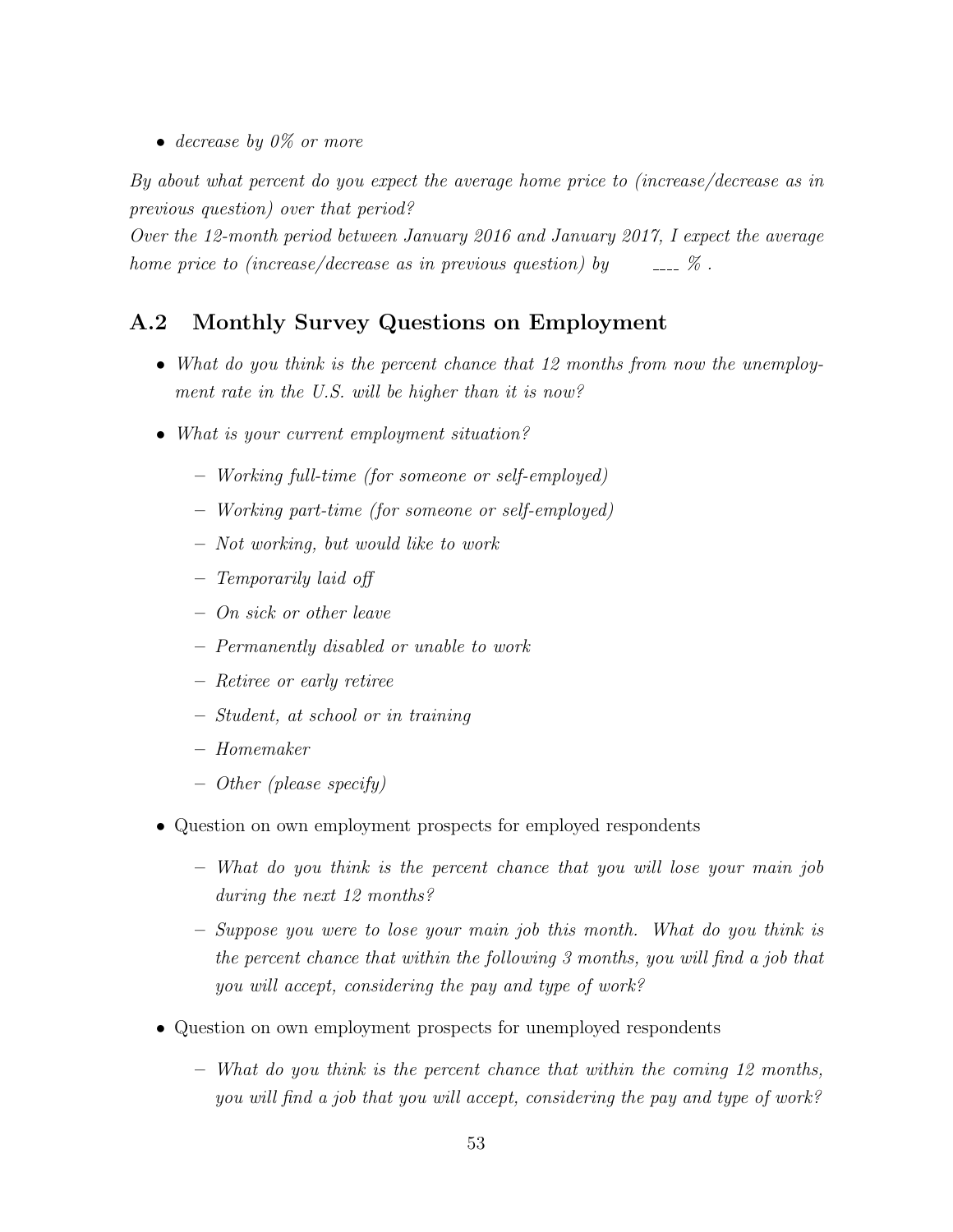– And looking at the more immediate future, what do you think is the percent chance that within the coming 3 months, you will find a job that you will accept, considering the pay and type of work?

# B Summary Statistics for Unemployment Expectation Sample

Table [A1](#page-57-0) shows summary statistics of the respondents included in the sample for analyzing employment expectations.

# C Variation in House Prices and Weighted Experience

Table [A2](#page-58-0) shows additional summary statistics of the history and variability of past house price returns over different time horizons, confirming the substantial heterogeneity.

Table [A3](#page-59-0) shows summary statistics of past house price returns using MSA and state level house prices, instead of ZIP code level house prices as in Table [A2.](#page-58-0)

# <span id="page-56-0"></span>D History of Local House Prices on US House Price Expectations - State and MSA Level House Prices

We replicate the analysis in section [3.4](#page-13-2) using state and MSA level house prices instead of ZIP code level house prices to measure local house price experience. Table [A4](#page-60-0) shows the results. The first three columns replicate the information from Table [5](#page-41-0) for comparison. The values of  $\lambda$  which yield the highest  $R^2$  at each horizon are very similar when MSA or state level house prices are used. Similarly, the effect on expectations of a one standard deviation increase in the experience variable is similar across all horizons irrespective of which type of house prices are used.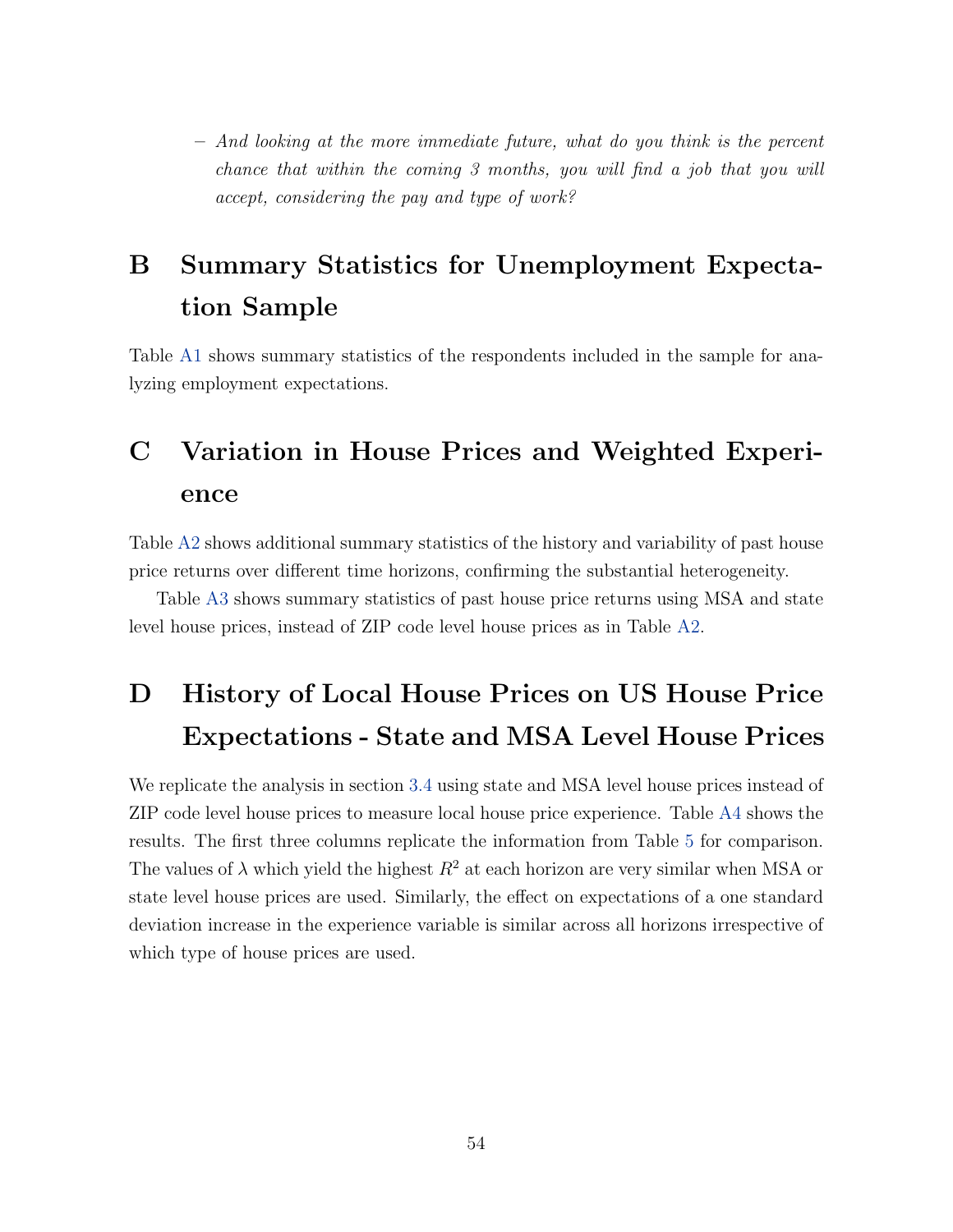<span id="page-57-0"></span>

|                                            | N      | Mean   |        | Std. Dev. 25th pctile 75th pctile |         |
|--------------------------------------------|--------|--------|--------|-----------------------------------|---------|
| <b>Respondent Characteristics</b>          |        |        |        |                                   |         |
| Age (when entering sample)                 | 4,554  | 50.66  | 14.42  | 39                                | 62      |
| White                                      |        | 0.86   | 0.34   | 1                                 | 1       |
| <b>Black</b>                               |        | 0.08   | 0.27   | 0                                 | 0       |
| Male                                       |        | 0.55   | 0.50   | $\Omega$                          | 1       |
| Married                                    |        | 0.69   | 0.46   | 0                                 | 1       |
| College (when entering sample)             |        | 0.55   | 0.50   | $\mathbf 0$                       | 1       |
| Income                                     |        | 80,571 | 51,826 | 45,000                            | 125,000 |
| math score (% correctly answered)          | 2,900  | 0.80   | 0.22   | 0.6                               | 1       |
| <b>Employment Status Switches</b>          | 4,554  | 0.25   | 0.74   | 0                                 | 0       |
| <b>Observations Level</b>                  |        |        |        |                                   |         |
| Local Unemployment                         |        |        |        |                                   |         |
| all                                        | 28,615 | 6.84   | 1.93   | 5.5                               | 7.9     |
| only employed                              | 19,609 | 6.79   | 1.90   | 5.5                               | 7.9     |
| only unemployed respondents                | 1,349  | 7.23   | 1.80   | 6                                 | 8.3     |
| <b>Employment Expectations</b>             |        |        |        |                                   |         |
| all                                        | 28,615 | 38.82  | 23.57  | 20                                | 50      |
| only employed                              | 19,609 | 38.86  | 23.23  | 20                                | 50      |
| only unemployed respondents                | 1,349  | 47.06  | 25.70  | 30                                | 60      |
| Own Employment Prospects - Employed        |        |        |        |                                   |         |
| Loose job                                  | 17,007 | 15.67  | 20.67  | 1                                 | 20      |
| find new job within 3 months               |        | 51.90  | 32.45  | 23                                | 80      |
| difference between own and US unemployment |        | 23.10  | 28.10  | 5                                 | 41      |

### Table A1: Employment Summary Statistics

The table shows mean, standard deviation and the 25<sup>th</sup> and 75<sup>th</sup> percentile for key characteristics of the sample of respondents of the Survey of Consumer Expectations (SCE) used throughout the paper. Included in the sample are respondents who state their employment status, their expectations about US unemployment, provide information about demographics and live in an area for which unemployment statistics are available. We do not require respondents to answer the numeracy questions or questions about their own employment prospects to be included in the sample.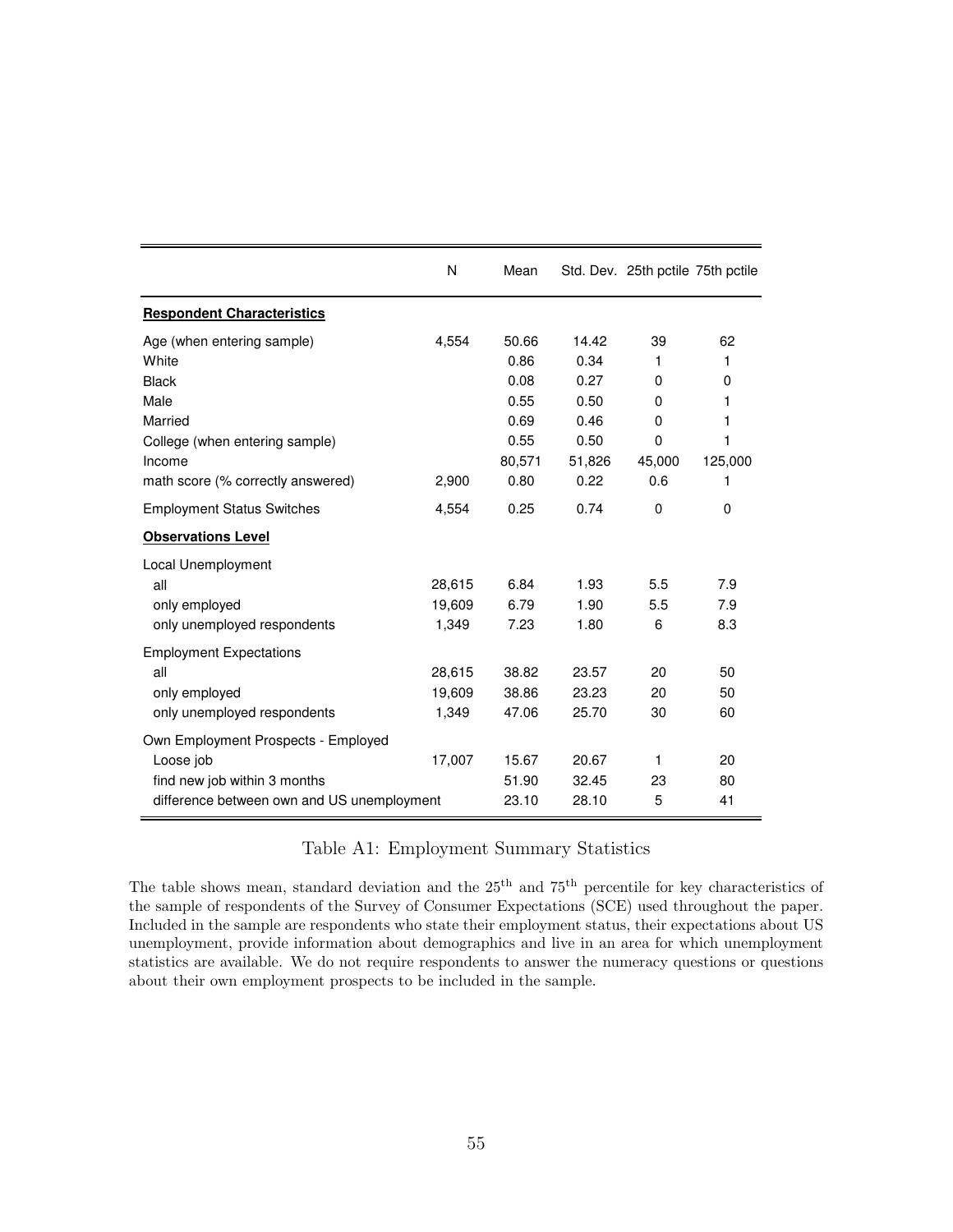<span id="page-58-0"></span>

|                                                    | N     | Mean    | Std. Dev. | 25th<br>pctile | 50th<br>pctile | 75th<br>pctile |
|----------------------------------------------------|-------|---------|-----------|----------------|----------------|----------------|
| Past House Price Experience - Average Changes      |       |         |           |                |                |                |
| Mean change of <b>ZIP</b> level house prices       |       |         |           |                |                |                |
| past 3 years                                       | 3,001 | 0.10    | 0.16      | $-0.02$        | 0.07           | 0.19           |
| past 5 years                                       | 3,001 | $-0.01$ | 0.21      | $-0.14$        | $-0.02$        | 0.12           |
| past 10 years                                      | 3,001 | 0.49    | 2.01      | $-0.81$        | 0.41           | 1.72           |
| since respondent lived in ZIP                      | 2,999 | 3.17    | 3.82      | 0.81           | 2.94           | 5.08           |
| since respondent lived in state                    | 2,998 | 3.95    | 2.45      | 2.86           | 4.02           | 5.33           |
| since respondent was age 13                        | 3,001 | 4.37    | 1.61      | 3.29           | 4.35           | 5.42           |
| since 1976 (beginning of data series)              | 3,001 | 4.92    | 1.33      | 3.98           | 4.79           | 5.80           |
| <b>Past House Price Experience - Variation</b>     |       |         |           |                |                |                |
| Standard devations of ZIP level house prices since |       |         |           |                |                |                |
| past 10 years                                      | 3,001 | 9.18    | 4.32      | 5.98           | 8.01           | 11.60          |
| respondent lived in ZIP                            | 2,942 | 7.66    | 3.93      | 4.86           | 7.12           | 9.81           |
| respondent lived in state                          | 2,947 | 8.19    | 3.17      | 5.86           | 7.80           | 10.17          |
| respondent was age 13                              | 3,001 | 8.27    | 2.78      | 6.10           | 7.97           | 10.17          |
| 1976 (beginning of data series)                    | 3,001 | 8.30    | 2.40      | 6.29           | 8.10           | 10.12          |
|                                                    |       |         |           |                |                |                |

### Table A2: House Price History Summary Statistics

The table shows mean, standard deviation and the  $25<sup>th</sup>$ ,  $50<sup>th</sup>$  and  $75<sup>th</sup>$  percentile of house price expectations and past house price experience of respondents of the Survey of Consumer Expectations (SCE) used throughout the paper.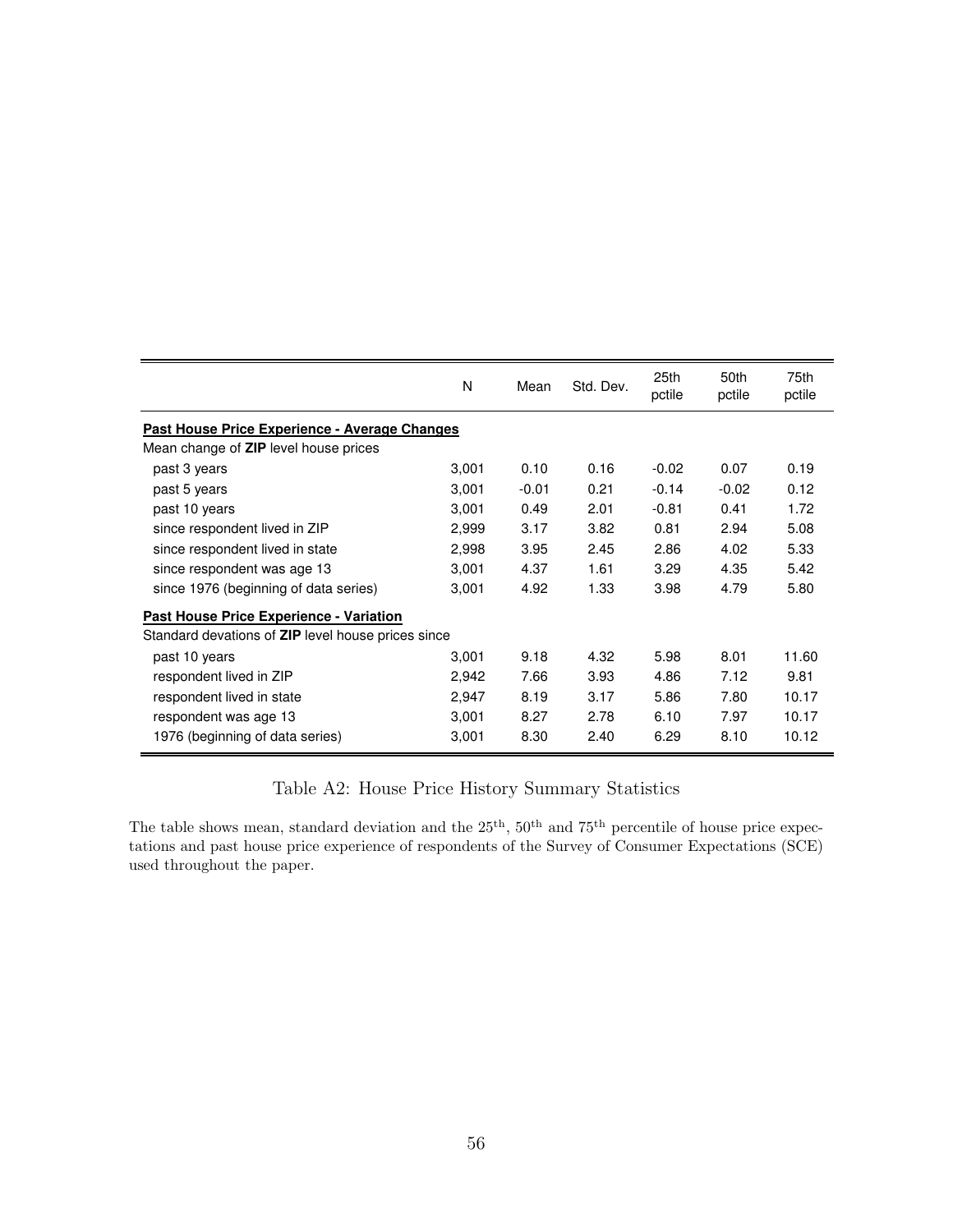<span id="page-59-0"></span>

|                                                      | N     | Mean | Std. Dev. | 25th<br>pctile | 50th<br>pctile | 75th<br>pctile |
|------------------------------------------------------|-------|------|-----------|----------------|----------------|----------------|
| Past House Price Experience - Average Changes        |       |      |           |                |                |                |
| Mean change of state level house prices              |       |      |           |                |                |                |
| past 10 years                                        | 4,221 | 0.65 | 1.17      | $-0.52$        | 0.71           | 1.76           |
| since respondent lived in ZIP                        | 4,218 | 3.22 | 3.04      | 1.25           | 3.01           | 4.64           |
| since respondent lived in state                      | 4,217 | 4.09 | 2.08      | 3.09           | 4.13           | 5.31           |
| since respondent was age 13                          | 4,221 | 4.41 | 1.40      | 3.36           | 4.29           | 5.31           |
| since 1976 (beginning of data series)                | 4,221 | 4.93 | 1.23      | 4.04           | 4.73           | 5.59           |
| Mean change of MSA level house prices                |       |      |           |                |                |                |
| past 10 years                                        | 3,580 | 0.64 | 1.43      | $-0.38$        | 0.56           | 1.85           |
| since respondent lived in ZIP                        | 3,578 | 3.07 | 3.24      | 1.00           | 2.89           | 4.53           |
| since respondent lived in state                      | 3,577 | 3.93 | 2.15      | 2.97           | 4.04           | 4.94           |
| since respondent was age 13                          | 3,580 | 4.26 | 1.39      | 3.29           | 4.23           | 5.07           |
| since 1976 (beginning of data series)                | 3,580 | 4.78 | 1.16      | 4.04           | 4.71           | 5.61           |
| Past House Price Experience - Variation              |       |      |           |                |                |                |
| Standard deviation of state level house prices since |       |      |           |                |                |                |
| past 10 years                                        | 4,221 | 7.88 | 4.10      | 4.60           | 6.32           | 10.42          |
| respondent lived in ZIP                              | 4,151 | 6.21 | 3.71      | 3.66           | 5.43           | 8.17           |
| respondent lived in state                            | 4,146 | 6.98 | 3.04      | 4.62           | 6.28           | 8.55           |
| respondent was age 13                                | 4,221 | 7.10 | 2.67      | 4.90           | 6.85           | 8.75           |
| 1976 (beginning of data series)                      | 4,221 | 7.19 | 2.37      | 4.90           | 7.13           | 8.52           |
| Standard deviation of MSA level house prices since   |       |      |           |                |                |                |
| past 10 years                                        | 3,580 | 7.98 | 4.37      | 4.97           | 6.46           | 10.58          |
| respondent lived in ZIP                              | 3,519 | 6.41 | 3.83      | 3.78           | 5.58           | 8.39           |
| respondent lived in state                            | 3,515 | 7.14 | 3.16      | 4.76           | 6.40           | 8.98           |
| respondent was age 13                                | 3,580 | 7.22 | 2.84      | 4.93           | 6.56           | 9.04           |
| 1976 (beginning of data series)                      | 3,580 | 7.33 | 2.46      | 5.29           | 6.69           | 9.04           |

### Table A3: House Price History Summary Statistics

The table shows mean, standard deviation and the  $25<sup>th</sup>$ ,  $50<sup>th</sup>$  and  $75<sup>th</sup>$  percentile of house price expectations and past house price experience of respondents of the Survey of Consumer Expectations (SCE) used throughout the paper.